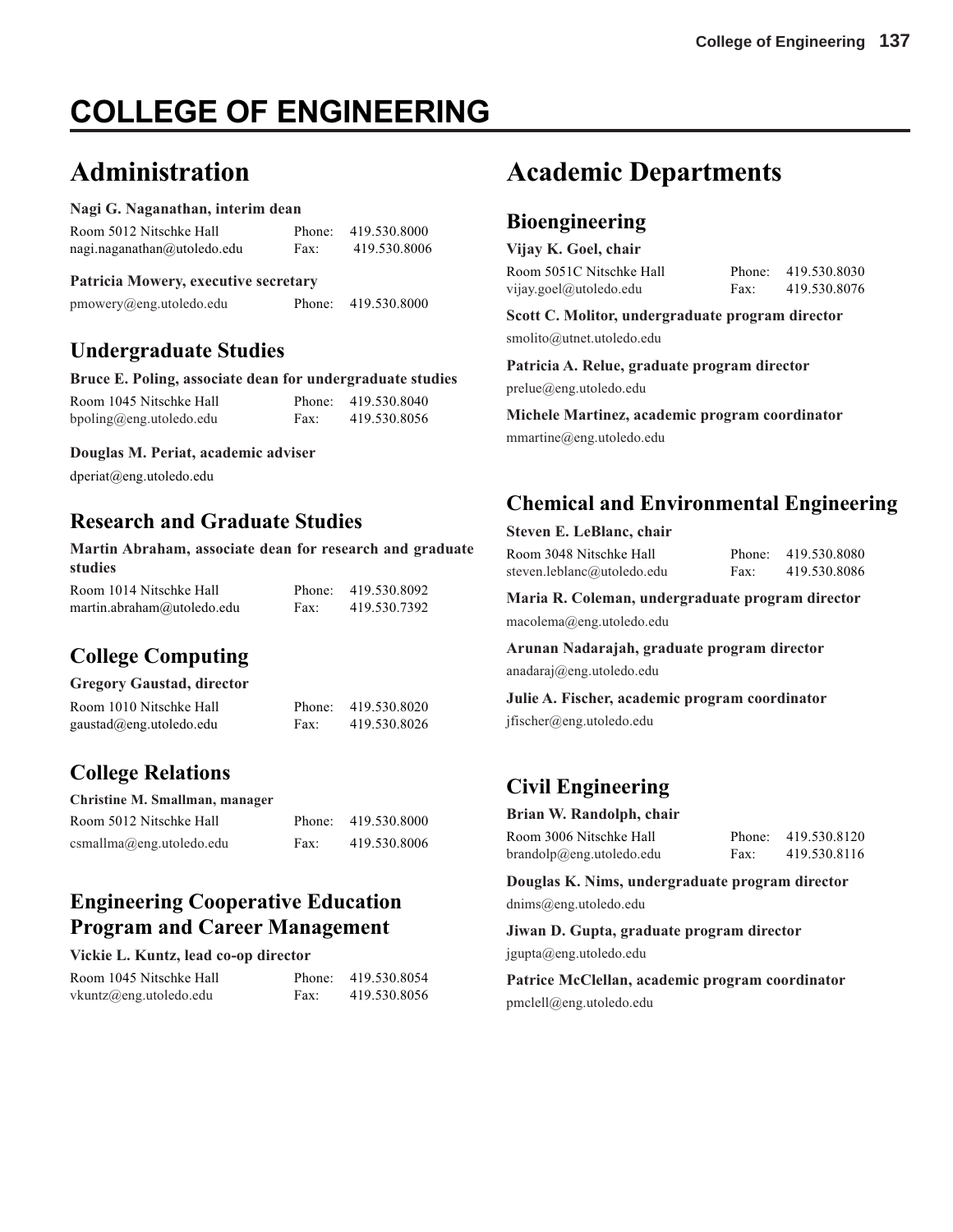# **Electrical Engineering and Computer Science**

#### **Demetrios Kazakos, chair**

| Room 2008 Nitschke Hall  |      | Phone: 419.530.8140 |
|--------------------------|------|---------------------|
| kazakos@eecs.utoledo.edu | Fax: | 419.530.8146        |

**Gerald R. Heuring, C.S.E. undergraduate program director** jheuring@eecs.utoledo.edu

#### **Roger J. King, E.E. undergraduate program director**

rking@eecs.utoledo.edu

#### **Ezzatollah Salari, graduate program director**

esalari@uoft02.utoledo.edu

#### **Dawn L. Ray, academic program coordinator**

dray@eng.utoledo.edu

#### **Amy Gaertner, academic program coordinator**

agaertne@eng.utoledo.edu

# **Mechanical, Industrial & Manufacturing Engineering**

#### **Abdollah A. Afjeh, interim chair**

| Room 4006 Nitschke Hall |      | Phone: 419.530.8200 |
|-------------------------|------|---------------------|
| aafjeh@eng.utoledo.edu  | Fax: | 419.530.8206        |

#### **Steven N. Kramer, I.E. and M.E. undergraduate program director**

steven.kramer@utoledo.edu

#### **M. Samir Hefzy, graduate program director**

mhefzy@uoft02.utoledo.edu

#### **Debra Kraftchick, academic program coordinator**

dkraftch@eng.utoledo.edu

# **Engineering Technology**

#### **Daniel J. Solarek, chair**

Room 1127 Engineering Technology Center Phone: 419.530.3377 dsolarek@eng.utoledo.edu Fax: 419.530.3068

#### **Richard A. Springman, student support director**

rspringm@eng.utoledo.edu

#### **Allen Rioux, online services director**

allen.rioux@utoledo.edu

#### **Ella Fridman, graduate program director**

efridma@uoft02.utoledo.edu

#### **Norman Koenigseker, director of degree completion programs**

nkoenig@utnet.utoledo.edu

#### **Frederick Nelson, C.S.E.T./E.E.T. undergraduate program director**

fnelson@eng.utoledo.edu

**Richard T. Schreder, M.E.T. undergraduate program director** rschred@uoft02.utoledo.edu

**Nicholas Kissoff, C.E.T. undergraduate program director** nkissof@utnet.utoledo.edu

**Myrna Swanberg, academic program coordinator** mswanber@eng.utoledo.edu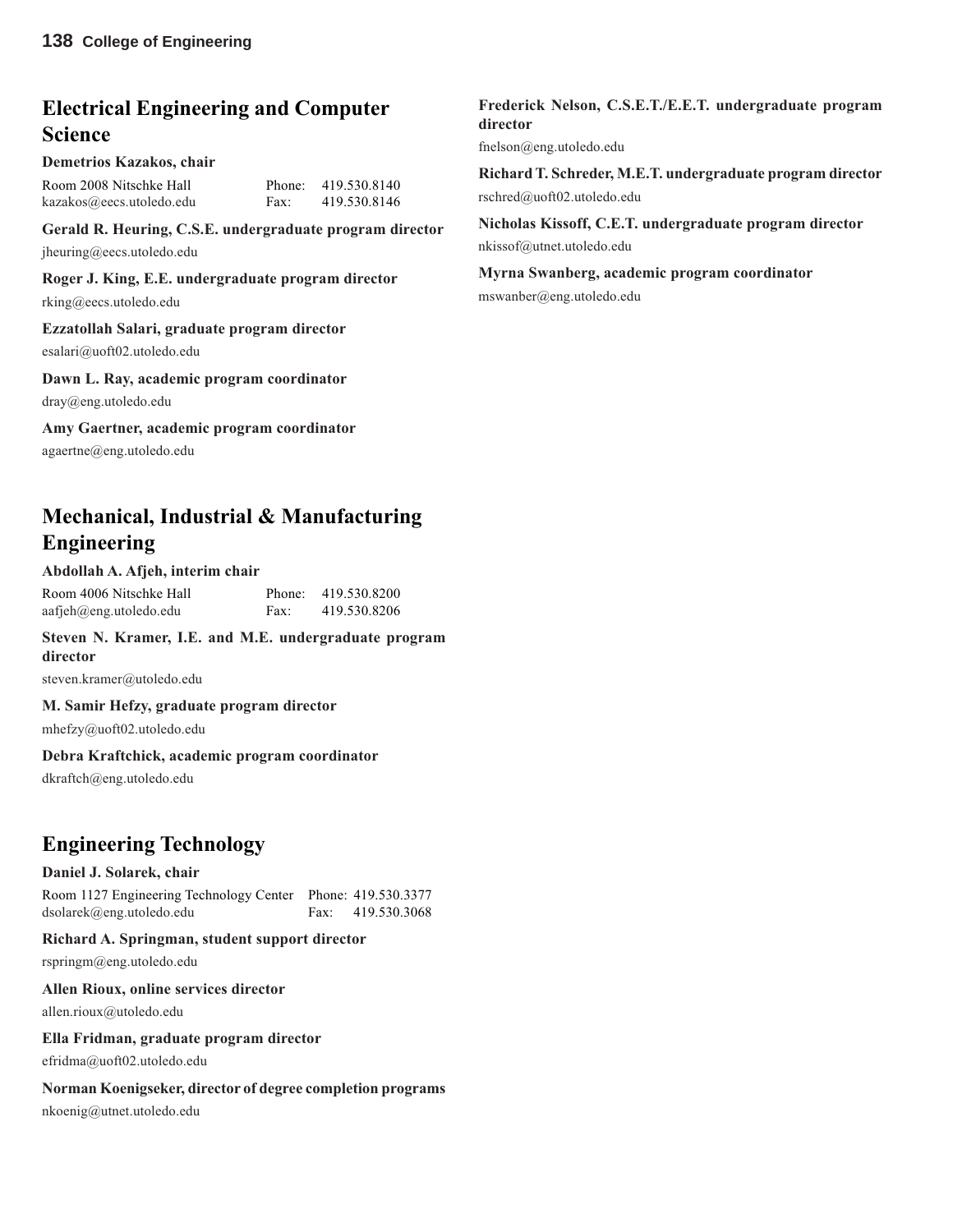# **COLLEGE OF ENGINEERING**

# **Engineering Programs**

# **Accreditation**

The College of Engineering bachelor of science programs in bioengineering, chemical engineering, civil engineering, computer science and engineering, electrical engineering, industrial engineering and mechanical engineering are accredited by the Engineering Accreditation Commission (EAC) of the Accreditation Board for Engineering and Technology (ABET), 111 Market Place, Suite 1050, Baltimore, MD 21202-4012, telephone 410.347.7700. The program in computer science and engineering is also accredited by the Computing Accreditation Commission (CAC) of ABET.

# **Engineering Degree Programs**

The College of Engineering offers seven bachelor of science in engineering programs: bioengineering, chemical engineering, civil engineering, computer science and engineering, electrical engineering, industrial engineering and mechanical engineering. The college also offers four bachelor of science degree programs and three associate of applied science degree programs in engineering technology that are described later in the engineering technology programs section.

The mission of the College of Engineering is to achieve prominence as a student-focused college that educates engineers of recognized quality to be leaders in engineering disciplines, technology, and society, and that enhances the well-being of our region, state and nation through the creation and transfer of new knowledge.

Engineering students may wish to consider a dual degree plan within the College of Engineering. Depending on which two engineering curricula are involved, careful planning from the beginning may permit the completion of both degrees with less than a full year of additional study. In any dual degree plan, the student must be accepted by both major departments and have an adviser from each of the two degree programs. With any combination, the curricular requirements of each individual degree must be met.

# **Graduate Programs in Engineering**

Graduate work in engineering is described in the College of Engineering section of the Graduate School section of this catalog.

# **Early Admission to M.S. in Engineering**

The College of Engineering offers students currently enrolled in a bachelor of science in engineering program at The University of Toledo an opportunity to begin work towards a master of science degree in engineering. This option offers talented students, who intend to continue their education beyond the B.S., a unique opportunity to begin their graduate research activities at an earlier stage in their career and proceed into the graduate programs in a timely manner.

Up to 9 semester credit hours of graduate-level technical elective or required courses may be applied toward the B.S. degree in lieu of selected

undergraduate elective courses, subject to specific departmental restrictions. Only 5000-level or higher engineering courses taken at The University of Toledo may be applied towards this option. In addition, an approved M.S. plan of study must be filed indicating those courses that will be accepted in lieu of specific B.S. course requirements. Application and admission requirements are described in the graduate section of the catalog.

Normally, the B.S. engineering degree programs (with co-op) require five years and the M.S. engineering degree programs require an additional two years. It is anticipated that by participating in this option, a total of six years will be required for the completion of both degrees.

### **Minors**

# **Minor in Computer Science and Engineering**

Students may earn a minor in computer science and engineering (C.S.E.) by completing the five required courses listed below plus two courses selected from the list of advanced courses. To be eligible to register for these courses, students must be coded as C.S.E. minor candidates and have successfully completed MATH 1850 and MATH 1860. A GPA of 2.0 is required in the EECS courses.

#### **Required courses:**

| EECS 2100 Computer Organization and Assembly Language  4 |  |
|----------------------------------------------------------|--|

#### **Advanced courses:**

| <b>EECS 2550</b> |  |
|------------------|--|
| <b>EECS 3100</b> |  |
| <b>EECS 3500</b> |  |
| <b>EECS 3550</b> |  |
| <b>EECS 4130</b> |  |
| <b>EECS 4500</b> |  |
| <b>EECS 4510</b> |  |
| <b>EECS 4530</b> |  |
| <b>EECS 4560</b> |  |
| <b>EECS 4580</b> |  |
| <b>EECS 4980</b> |  |

### **Minor in Business Administration**

Engineering students may earn a minor in business administration by earning a C or better in six business courses plus at least one economics course. The economics requirement may be satisfied with MIME 2600 or with both ECON 1150 and 1200. The six business courses must include BUAD 2040 while the other five may be selected from the list in the College of Business Administration section. For students whose goal is to earn an M.B.A., the following six courses are recommended:

BUAD 2040 Financial Accounting Information BUAD 2050 Accounting for Business Decision Making BUAD 3010 Principles of Marketing BUAD 3020 Principles of Manufacturing and Service Systems BUAD 3030 Managerial and Behavioral Processes in Organizations BUAD 3040 Principles of Financial Management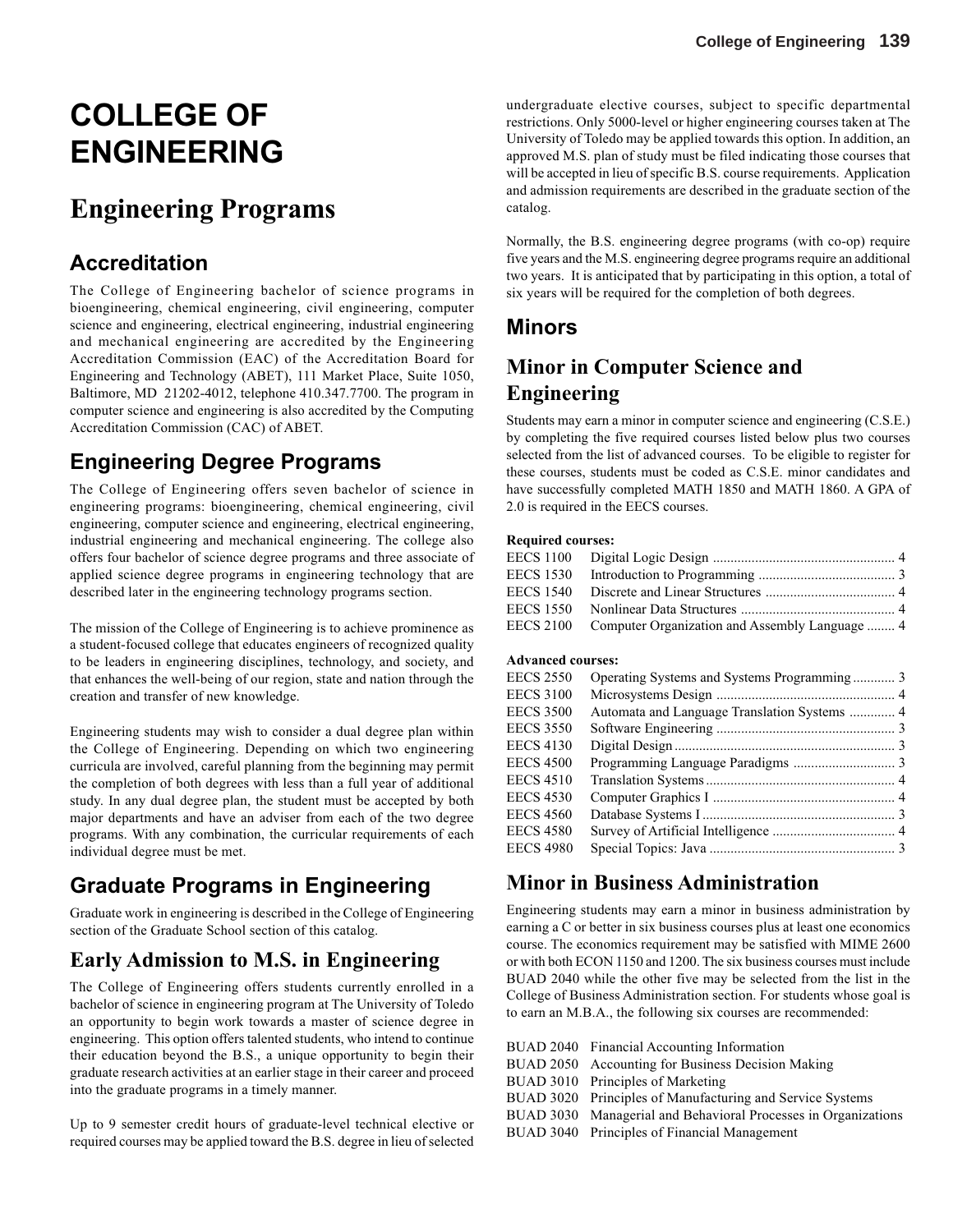Students not interested in an M.B.A. may wish to make substitutions in this list. For example, IBUS 3150, Understanding Cultural Differences for Business, could be used in place of any of the above courses except BUAD 2040 to simultaneously satisfy part of the multicultural requirement in the University Core Curriculum. The flexibility of the requirements allows students to focus in areas such as marketing, sales, finance, management or entrepreneurship.

Students must be sophomores to take the 2000 level business courses and juniors to take the 3000 level courses. Also, BUAD 2040 must be taken before BUAD 3040, and the economics requirement must be satisfied before taking BUAD 3010. Otherwise business prerequisites are waived for engineering students. Students should register with the College of Business to become candidates for the business minor.

Students in the civil, industrial or mechanical engineering programs may use one of the business courses as a technical elective. Students in the electrical engineering program may use one of the business courses as a technical elective if they complete the business minor requirements. Students in the chemical or computer science and engineering program may use business courses as free electives. Students interested in a business minor should consult advisers in both the College of Business Administration and the College of Engineering.

# **Programs with Other University of Toledo Colleges**

### **Joint B.S. in Engineering/M.B.A. Program**

The College of Business Administration, in conjunction with the College of Engineering, offers a program whereby a student may simultaneously earn both a bachelor of science in engineering and a master of business administration (M.B.A.). This program provides a unique opportunity to combine business and engineering skills to prepare graduates for global competitiveness. It supports the mission to prepare corporate leaders for the future and to our knowledge is a one of a kind program in the state of Ohio. The program should be particularly attractive to students who might want to start their own company or who simply want to develop an appreciation for how engineering and business complement each other.

This program will allow engineering students in their final two semesters of study to begin taking M.B.A. courses while completing their B.S. Students with senior standing may be formally admitted into the M.B.A. program and can complete the M.B.A. at the end of six years of study. The business undergraduate prerequisites can be satisfied as part of the undergraduate curriculum.

To be admitted to the program, students must have senior standing, score a minimum of 450 on the Graduate Management Admissions Test (GMAT) and have at least a 3.0 cumulative grade point average (GPA). Students also must have completed the requirements for the business minor. The business minor courses should be chosen carefully; however, as not all business minor courses can be used towards the M.B.A. The six business courses listed in the business minor section plus MIME 2600 or ECON 1150 and 1200 satisfy the basic core prerequisite requirement for the M.B.A. program.

Students who wish to pursue the program should inform the associate dean of undergraduate studies in the College of Engineering during their junior year and complete the GMAT by the end of their junior year.

Students should submit completed application materials to the Graduate School for admission to the M.B.A. program **before** fall semester of their senior year. Upon admission to the program by the Graduate School and the College of Business Administration, students will be classified as special provisional graduate students so that they may take graduate courses while completing the bachelor of science degree requirements. Students' special status must be tracked by the M.B.A. office to assure AACSB compliance. Also, the B.S. in engineering must be granted in a semester prior to graduating with the M.B.A..

To satisfy the requirements for the M.B.A., students must complete all of the core and elective required courses in the M.B.A. program. By choosing the right courses, this may be accomplished with six undergraduate and 10 graduate level business courses.

Normally, the B.S. engineering degree programs (with co-op) require five years and the M.B.A. would require an additional two years. It is anticipated that by enrolling in the two programs simultaneously, a total of six years will be required for completion of both degrees.

# **Guaranteed Admission Program to the University of Toledo College of Law**

Students who graduate with a bachelor of science degree from the College of Engineering with at least a 3.4 GPA and an LSAT score at or above the 50<sup>th</sup> percentile and who have not committed an act or acts involving moral turpitude (e.g., a felony, an academic suspension) will be guaranteed admission to The University of Toledo College of Law upon submission of a completed application.

# **Admission Requirements**

# **Entering Freshmen**

To be considered for admission to any bachelor of science program in engineering, students need at least a 3.0 cumulative high school GPA **and** a minimum ACT composite score of 22 (or SAT combined score of 1010). Applicants to the computer science and engineering program are required to have a 3.0 high school GPA and a 25 ACT (SAT of 1120) **or** a 3.2 high school GPA and a 22 ACT score. Students also must successfully complete a minimum of four years of high school mathematics (with coverage of trigonometry or precalculus) and high school chemistry (physics is also strongly recommended). Students who do not meet the minimum requirements will be considered for admission to engineering technology or may choose another University program.

# **Transfer Students**

Transfer students seeking admission to the bachelor of science programs in bioengineering, chemical engineering, civil engineering, computer science and engineering, electrical engineering, industrial engineering and mechanical engineering must have obtained a minimum cumulative GPA of 2.75 from their previous college or university, and have college credit for Calculus I and General Chemistry. Students who have attended more than one university will be evaluated on a case-by-case basis.

Students transferring into the College of Engineering bachelor of science in engineering technology programs in construction engineering technology, electrical engineering technology, mechanical engineering technology, and computer science and engineering technology from other colleges within the University or from other universities must have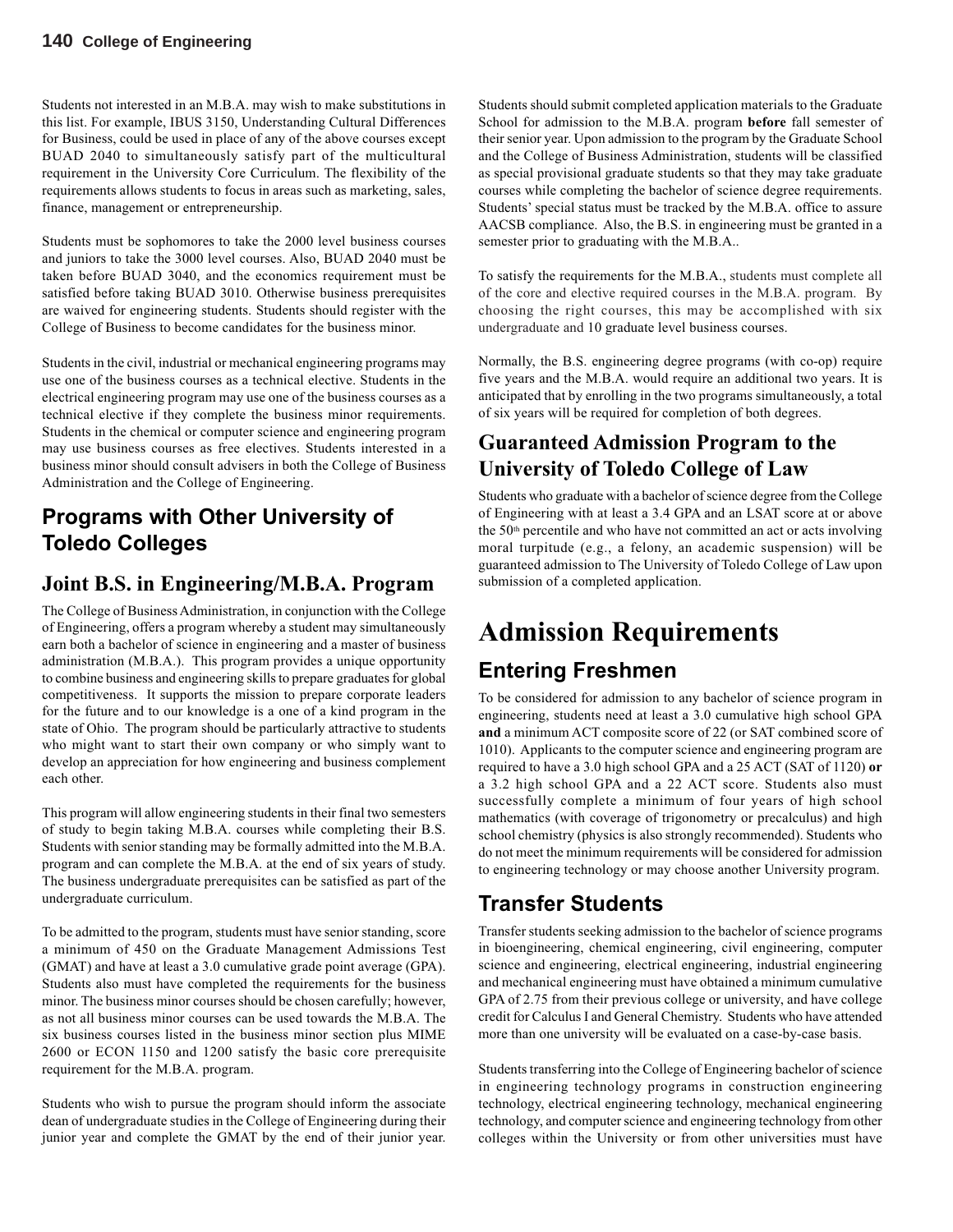obtained a minimum cumulative GPA of at least 2.0. Students not admitted to an engineering program may not take engineering courses unless those courses are required for a degree program outside of engineering.

Students transferring from other institutions must earn at least 32 hours of undergraduate credit in residence at The University of Toledo. At least 14 of these must be in the major area. The remainder are to be in engineering topics or other hours that satisfy degree requirements.

Full-time students must take their last semester in residence (part-time students must take their last 14 hours in residence) unless exceptional arrangements have been made in advance with the associate dean of undergraduate studies in the college. Bachelor of science in engineering technology students must earn at least 30 hours at The University of Toledo, not including deficiencies. Associate of applied science students must earn at least 17 hours at The University of Toledo; at least 8 hours must be in the major.

# **Cooperative (Co-op) Education Program**

Students in the engineering programs are required to complete a cooperative (co-op) educational requirement. For engineering technology students, participation in the co-op program is optional. The purpose of the co-op program is to provide students with career-related experiences. The program also helps students defray the cost of their education and enhances employment opportunities upon graduation. The curriculum in each of the engineering programs is set up to accommodate four and in some cases five co-op assignments. To satisfy the requirement, a student must participate in at least three semester-long work experiences in which work and school alternate, but many participate in four or even five. The student pays a \$400 fee upon completion of each work experience. Successful completion of each work experience appears on the student's transcript. The college will assist students in finding co-op positions but does not guarantee placement. Elaborations on implementation policies are available in the college's Career Management Center.

# **Honors Program**

The Honors Program in the College of Engineering provides opportunities for challenging and individual study to undergraduate students of unusually high ability, motivation and initiative.

Students with a high school GPA of 3.5 and an ACT composite of at least 25 are encouraged to apply. Currently enrolled University of Toledo students and transfer students may apply for admission to the College Honors Program if they have completed at least 15, but not more than 60, graded semester hours with a UT GPA of at least 3.5, and have been interviewed by an honors adviser. All admissions to the Honors Program are granted on a space available basis.

To receive the Honors Citation upon graduation from an engineering bachelor's degree program, the following criteria must be met:

- 1. A cumulative GPA of at least 3.3.
- 2. A total of 33 semester hours in honors courses are required, 6 of which must be in the interdisciplinary honors area (readings conference) and 10 of which must be in honors courses offered by the UT College of Engineering.
- 3. An honors thesis or honors project.

# **Academic Policies**

Students in the College of Engineering are subject to the general regulations that apply to all students enrolled in The University of Toledo. Refer to General Academic Policies in the General Section of this catalog. In addition, certain regulations apply only to those who are enrolled in the College of Engineering. These are described below.

# **General Degree Requirements**

To obtain a degree in an undergraduate program, students must have the proper number of credit hours in courses required for the curriculum, a cumulative GPA of at least 2.0 overall (average of C), and at least 2.0 in the student's major. When a course is repeated (see below), only the grade the last time a course was taken is used in the calculation of the major GPA.

# **Pass/No Credit Option**

Engineering students have the option of electing to take a maximum of two humanities/fine arts/social science/multicultural courses on a pass/ no credit basis. Pass/no credit grade forms are available in the Engineering Undergraduate Office (Nitschke Hall, Room 1045). The form must be returned to the Registrar's Office before the end of the 15th calendar day of the term.

# **Repeated Courses/Grade Deletion**

Students may repeat a course attempted previously in which they received a grade of C-, D+, D, D- or F. If the grade in the repeated course is a C or higher, the student may petition the college in which the course is taught to have the initial grade deleted from the overall GPA calculation. Refer to General Academic Policies in the General Section of this catalog for complete information about the Grade Deletion Policy. Courses in which the student received a grade of C or better may not be repeated either for credit or for the purpose of raising the cumulative GPA or the GPA in the major area. When a course in the major is repeated, only the grade the last time the course is taken is used in the major GPA calculation.

# **Curricular Requirements**

All seven of the 128-hour bachelor of science programs in engineering have a common structure of mathematics, basic sciences, humanities/ fine arts, social sciences, multicultural studies and engineering topics. Three of the engineering technology programs offer a two-year associate's degree curriculum, while all four have curricula that lead to a four-year bachelor of science degree.

The required curriculum and recommended course sequence for each engineering program is presented in the departmental section of this catalog. These curricula permit the student to complete the degree requirements, along with the co-op requirement, in **five** years.

# **University Core Curriculum**

All engineering degree candidates are required to complete between 27 and 30 credit hours of courses that comprise the University Core Curriculum. This will satisfy the humanities/fine arts/social sciences/ multicultural requirement in the College of Engineering.

*Please refer to the General Section of this catalog for additional information.*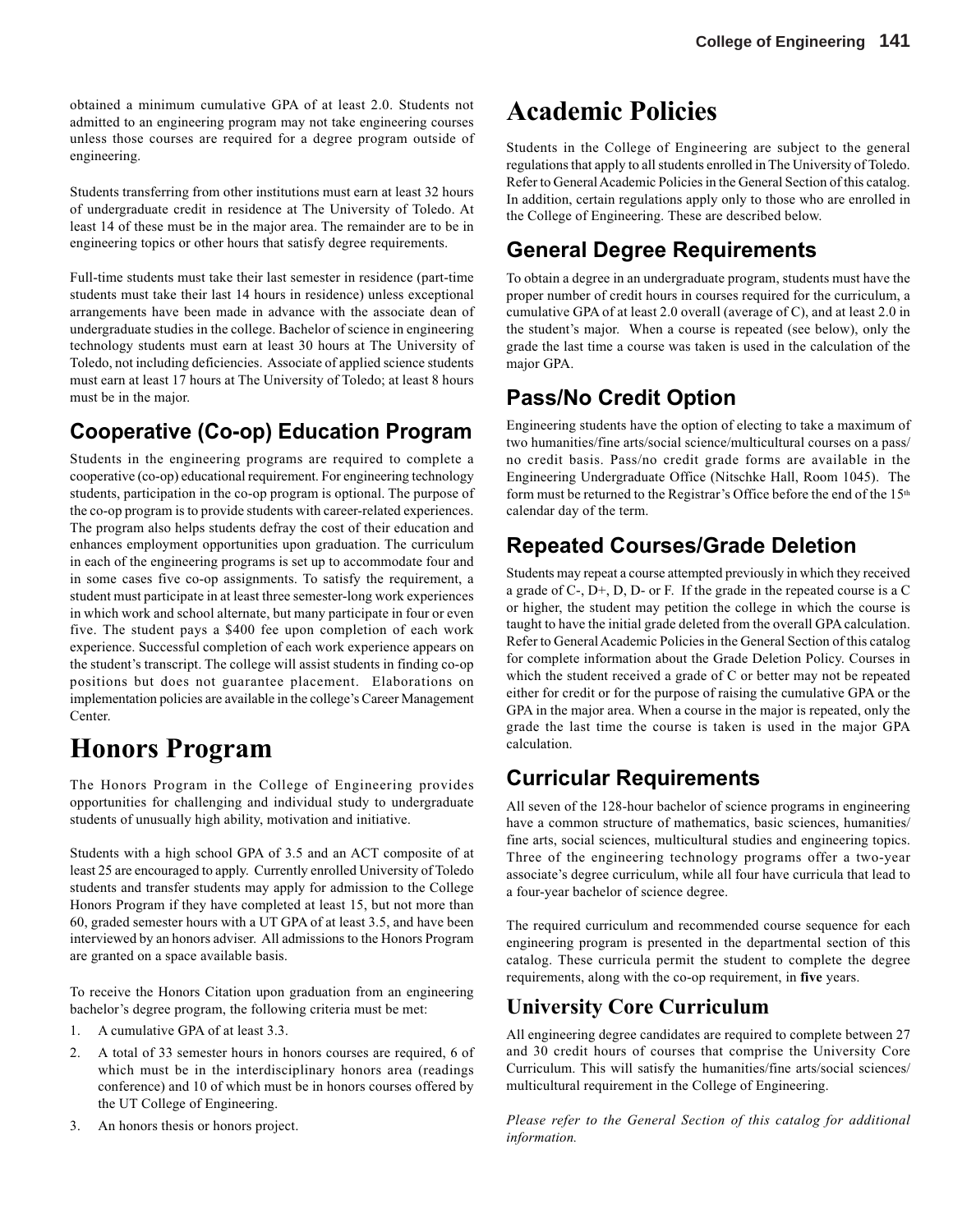### **Mathematics and Basic Science**

All bachelor of science programs in engineering require at least 32 hours of mathematics and basic science that include calculus through differential equations, 10 hours of calculus-based physics and at least one semester of general chemistry. Courses required in these subjects include MATH 1850, 1860, 2850 and 3860, PHYS 2130 and 2140 and CHEM 1230. Individual programs may have additional requirements in mathematics, chemistry, biology and/or geology.

# **Engineering Topics**

Each program requires a minimum of 48 hours of engineering topics. This is designed to give the graduate a sound background in engineering science and a meaningful design experience appropriate to the selected field of study. The desired outcomes vary from one program to another, but it is expected that graduates from all the B.S. programs will have developed

- an ability to apply knowledge of mathematics, science and engineering;
- an ability to design and conduct experiments, as well as to analyze and interpret data;
- an ability to design a system, component or process to meet desired needs;
- an ability to function on multidisciplinary teams;
- an ability to identify, formulate and solve engineering problems;
- an understanding of professional and ethical responsibility;
- an ability to communicate effectively;
- the broad education necessary to understand the impact of engineering solutions in a global/societal context;
- a recognition of the need for and an ability to engage in life-long learning;
- a knowledge of contemporary issues; and
- an ability to use the techniques, skills and modern engineering tools necessary for engineering practice.

# **Required Academic Performance**

All students are expected to maintain at least a 2.0 cumulative GPA. A student who achieves less than a 2.0 GPA the first semester will be placed on probation and is expected to make marked advancement in subsequent semesters in order to achieve a 2.0 overall GPA. Anything less will lead to suspension or dismissal according to the policy outlined below.

After 100 hours have been attempted, students should request a degree audit from their undergraduate director to formulate plans for completion of the program and obtain the necessary approval of the dean of undergraduate studies. Preparation of the final two-semester schedule should be completed to assure that the degree requirements will be met. Application for the degree should be made at the Registrar's Office before the published deadline.

### **Probation, Suspension, Readmission and Dismissal**

After each semester, each student's progress is reviewed. Students who do not meet the minimum academic achievement level will be placed on probation or, if already on probation, may be suspended or dismissed from the college according to the following rules:

### **Probation**

- 1. A student whose cumulative GPA is less than 2.0 will be placed on probation. In successive semesters, a student may remain in school as long as they continue to earn a GPA greater than 2.0 in each term. However, the student will remain on probation as long as the cumulative GPA is below 2.0. A student is removed from probation when the cumulative GPA is above 2.0.
- 2. A student earning a 1.5 GPA or less in any semester, regardless of the overall GPA, will be placed on probation.
- 3. Students on probation will not be permitted to interview for co-op positions.

### **Suspension**

- 1. A student on probation whose cumulative and current semester GPA falls below 2.0 will be subject to suspension from the college for one semester.
- 2. Consideration of a student's petition for reinstatement will be given only after **one semester** from the date of suspension. In some circumstances the suspension may be deferred.

#### **Readmission**

- 1. Readmission will **only** be by written petition to the college's associate dean of undergraduate studies. Readmission decisions will be made by the associate dean of undergraduate studies in conjunction with the department to which the student is requesting readmission.
- 2. The petition must be typewritten and must be received at least one month prior to the start of the semester the student desires to return.

### **Dismissal**

- 1. If readmission is granted after a suspension, a semester average greater than 2.0 must be earned each term until the cumulative GPA is above 2.0 or the student will be subject to dismissal from the college.
- 2. Further consideration of a student's petition for reinstatement will be given only after **one year** from the date of dismissal.

# **Professional Registration**

# **Graduates of Engineering Programs**

Registration by the State of Ohio as a Professional Engineer is important for professional practice and requires four years of engineering experience after graduation. However, the first step is applying for and passing the Fundamentals of Engineering (FE) Examination, formerly known as the Engineer-in-Training (EIT) exam. The exam is generally given in April and October of each year. Application deadlines, however, are several months earlier. All engineering graduates are strongly encouraged to take the FE near their date of graduation. After the necessary period of acceptable engineering experience, the State Board of Registration will permit the graduate to take the Professional Engineers (PE) examination. Engineering Technology graduates must pass the FE exam and need a minimum of eight years of engineering experience before taking the PE exam.

For students graduating in the spring or summer, the FE Examination is given on-campus during a Saturday in April. For fall graduates, the FE exam is given in Columbus on a Saturday in October. Applications should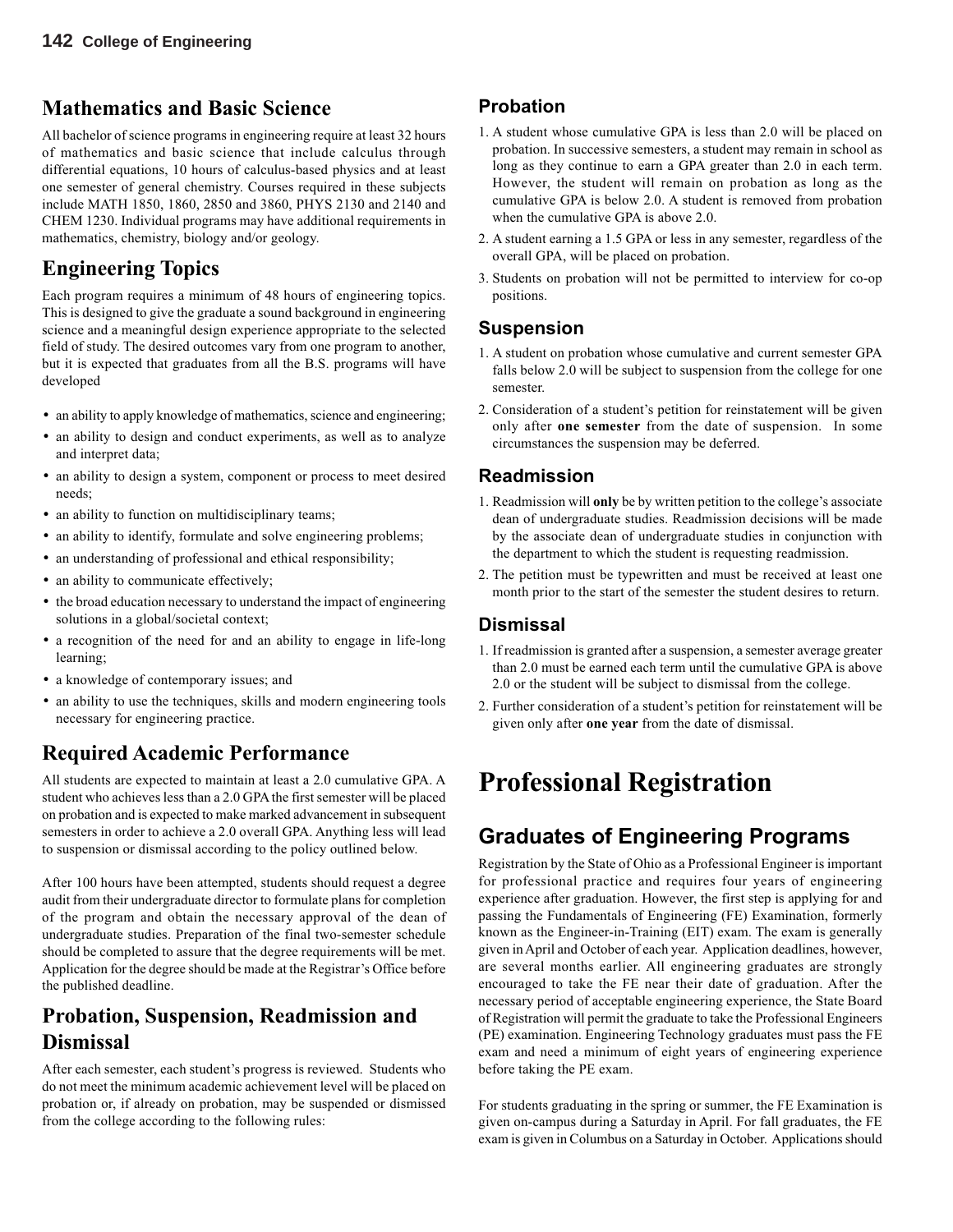be filed with the board in Columbus at least 75 days prior to the April examination date and at least 60 days prior to the October examination date. Further information is available in the Office of the Associate Dean of Undergraduate Studies, or from the Secretary of the Board of Registration for Professional Engineers and Surveyors, 77 S. High St., Columbus, OH 43266-0314, or from the National Council of Examiners for Engineering and Surveying Web site at *www.ncees.org.*

# **Programs of Study**

# **Department of Bioengineering**

*Vijay K. Goel, chair*

### **Degrees Offered**

The department of bioengineering offers an ABET-accredited course of study leading to the bachelor of science degree in bioengineering (B.S.B.E.).

Bioengineering is a relatively new discipline that applies engineering and life science principles to study, understand, modify and control biological systems. Bioengineering is a branch of engineering in which knowledge and skills are applied to define and solve problems in biology and medicine. Bioengineers develop and improve concepts, techniques and solutions that may be applied to a variety of problems in medicine and in the manufacture of bio-related products, instruments and devices. Bioengineers are employed by various industries, including drug companies, the bioprocessing industry, medical device manufacturers, hospitals, research facilities in universities and medical institutes, and in governmental regulatory agencies.

The bioengineering program of study combines a background in biology with training in advanced mathematics, chemistry, physics and traditional engineering topics to meet the following educational objectives:

- Bioengineering graduates will be able to formulate and solve problems at the interface of engineering and the life sciences. Our graduates will have the ability to obtain, analyze and interpret data from living systems; the ability to use modern techniques, skills and tools necessary for bioengineering practice and for disseminating the results of their work; and the ability to function on multidisciplinary teams consisting of engineers, clinicians, medical researchers, biologists and non-technical personnel.
- Graduates of our program will be prepared for positions as practicing engineers in various industries and government agencies that are involved in the development, testing, marketing, and regulation of medical devices, medical systems, diagnostic systems, pharmaceuticals and other therapeutic systems. Our graduates will have the ability to design systems, devices and processes for use in medicine, health care or biological applications; and an understanding of the economics, technical aspects, regulatory environment and societal impact of biomedical research, process development or product development.
- Our graduates will also be prepared for admission into medical schools to pursue careers in clinical medicine, or for continued study at the graduate level to pursue careers in biomedical research, business or law. Our graduates will have the ability to design, conduct and document laboratory experiments involving biological

or medical systems; and an understanding of contemporary issues, professional responsibilities and ethical responsibilities in biology and medicine.

The undergraduate curriculum consists of the following components. The first component is a balanced general education in communication skills, social sciences, humanities/fine arts and an awareness of multicultural issues. The next component is a background in biology, chemistry, mathematics, physics, physiology and computers. A general engineering component provides our students with a foundation in electrical engineering, mechanics, thermodynamics and transport phenomena. Additional coursework in biomechanics, bioprocessing and medical instrumentation apply general engineering principles to biological and medical systems. A series of technical elective courses provide students the opportunity to specialize in orthopedic biomechanics, diagnostic devices and sensors, medical imaging or cellular and molecular biology. Students may also use some of their technical electives (e.g., organic chemistry) to satisfy the entrance requirements for medical schools. The curriculum culminates in a design project that serves to integrate, apply and demonstrate the knowledge gained throughout the program.

More information is available on the department Web site: *http:// www.bioe.eng.utoledo.edu*

### **Premed Programs**

Bioengineering provides an excellent preparation for students interested in pursuing medical careers. According to data from the American Association of Medical Colleges for the 1999-2000 entering class, bioengineers were accepted into medical school at higher rates and generally score higher on the Medical College Admission Test (MCAT) than students who major in the physical sciences. The department of bioengineering at The University of Toledo offers a premed concentration that allows students to take the courses that will prepare them for the MCAT exam and for medical school. Any student in bioengineering can receive a B.S.B.E. with a premed concentration if they successfully complete the following courses:

CHEM 2410/2460 Organic Chemistry I w/ laboratory CHEM 2420/2470 Organic Chemistry II w/ laboratory

Students interested in using bioengineering as a premedicine program should consult with both the premed adviser in the College of Arts and Sciences and their faculty adviser in the department of bioengineering.

### **Accelerated Premed Program**

The department of bioengineering at The University of Toledo offers a special program that allows premed students to complete their B.S. in bioengineering in four years with an accelerated curriculum. To qualify for this program, premed students must earn a GPA of at least 3.5 during their first semester and maintain a cumulative GPA of 3.5 through the end of their second year. Interested premed students should contact the academic program coordinator to participate in this program.

### **Joint B.S./M.D. Program with MCO**

The department of bioengineering also offers a joint B.S./M.D. program with the Medical College of Ohio (MCO). Following completion of their B.S. in bioengineering, students in this program are guaranteed acceptance into the medical school at MCO provided they: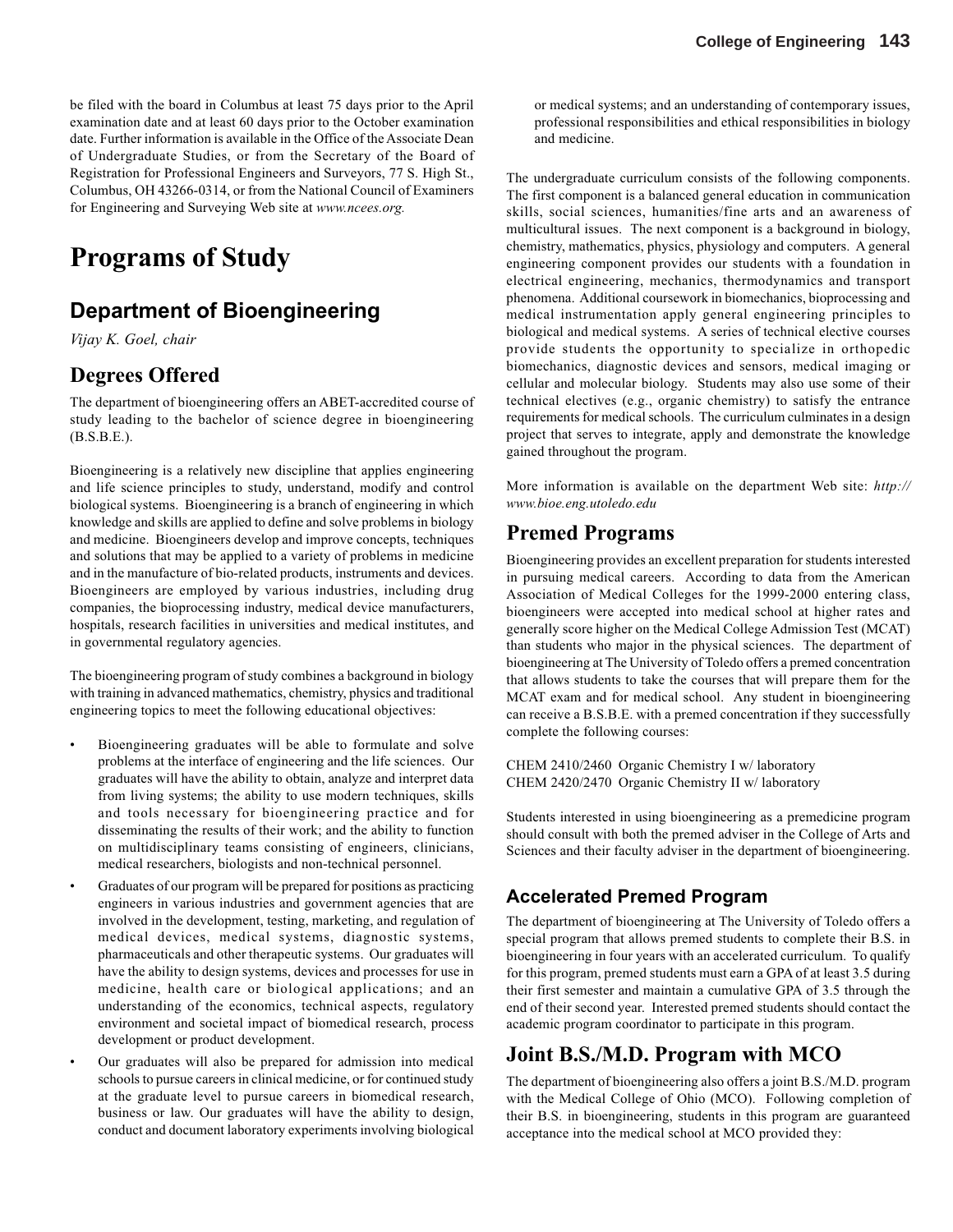Students should follow and complete the degree requirements as displayed in the Bioengineering Program -–Plan A, B or C (PreMed Option) charts.

# **Bioengineering Program - Plan A**

|                    | <b>Fall Semester</b>                                                                                                                                                                                                                                            | <b>Spring Semester</b>                                                                                                                                                                                                                                                                                       | <b>Summer Semester</b>                                                                                                                                            |
|--------------------|-----------------------------------------------------------------------------------------------------------------------------------------------------------------------------------------------------------------------------------------------------------------|--------------------------------------------------------------------------------------------------------------------------------------------------------------------------------------------------------------------------------------------------------------------------------------------------------------|-------------------------------------------------------------------------------------------------------------------------------------------------------------------|
| Freshman<br>ear    | MATH 1850 Single Variable Calculus I<br>4 cr.<br>CHEM 1230 General Chemistry I<br>$4$ cr.<br>CHEM 1280 Chemistry Lab I<br>$1$ cr.<br>ENGL 1110 College Composition I<br>3 cr.<br>BIOE 1000 Orientation & Intro to BioE<br>$2$ cr.<br><b>Total 14 hours</b>      | CHEM 1240 General Chemistry II<br>4 cr.<br>CHEM 1290 Chemistry Lab II<br>$1$ cr.<br>MATH 1860 Single Variable Calculus II<br>4 cr.<br>PHYS 2130 Engineering Physics I<br>5 cr.<br>BIOE 1200 Computer Prog. for Bioengr. 3 cr.<br><b>Total 17 hours</b>                                                       |                                                                                                                                                                   |
| Sophomore<br>ear   | MATH 2850 Elem. Multivariable Calc.<br>4 cr.<br>PHYS 2140 General Physics II<br>5 cr.<br>BIOL 2150 Fund of Life Science I<br>4 cr.<br>BIOL 2160 Fund of Life Science Lab<br>1 cr.<br><b>BIOE 2200 Biomaterials</b><br>3 <sub>cr.</sub><br><b>Total 17 hours</b> | MATH 3860 Elem. Diff. Equations<br>3 cr.<br>BIOL 2170 Fund of Life Science II<br>$4$ cr.<br>BIOL 2180 Fund of Life Science II Lab<br>1 cr.<br><b>BIOE 1010 Professional Development</b><br>1 cr.<br>BIOE 2100 BioE Thermodynamics<br>3 <sub>cr.</sub><br>CIVE 1150 Statics<br>3 cr.<br><b>Total 15 hours</b> | EECS 2300 Electric Circuits<br>4 cr.<br>MIME 2300 or MATH 2890<br>3 <sub>cr.</sub><br>Hum./Soc. Sci./Multicultural Elective<br>6 <sub>cr.</sub><br>Total 13 hours |
| Pre-Junior<br>ar   | BIOE 3940-001<br>Co-Op Experience #1                                                                                                                                                                                                                            | <b>BIOE 3110 Biomechanics</b><br>3 cr.<br><b>BIOE 3300 Biomedical Electronics</b><br>4 cr.<br>BIOE 4300 Analysis of BioE Systems<br>3 <sub>cr.</sub><br>ENGL 2950 Sci. & Tech. Rpt. Writing<br>3 cr.<br><b>Total 13 hours</b>                                                                                | Co-Op Experience #2<br>BIOE 3940-002                                                                                                                              |
| Junior<br>Year     | BIOE 3200 Physiology for Bioengineers 3 cr.<br>BIOE 3400 Biotransport Phenomena<br>3 cr.<br>BIOE 3500 Bioengineering Lab<br>3 cr.<br><b>BIOE 4120 Biosignal Processing</b><br>3 cr.<br><b>Technical Elective</b><br>3 <sub>cr.</sub><br><b>Total 15 hours</b>   | BIOE 3940-003 Co-Op Experience #3                                                                                                                                                                                                                                                                            | BIOE 4410 Design Project I<br>3 cr.<br><b>Technical Elective</b><br>3 cr.<br>Hum./Soc. Sci./Multicultural Elective<br>6 cr.<br><b>Total 12 hours</b>              |
| Senior<br>ear<br>≻ | BIOE 4420 Design Project II<br>3 cr.<br>BIOE 3120 or BIOE 4200<br>3 cr.<br><b>Technical Elective</b><br>3 <sub>cr.</sub><br>Hum./Soc. Sci./Multicultural Elective<br>3 <sub>cr.</sub><br><b>Total 12 hours</b>                                                  | Coursework for deficiencies, medical school<br>prerequisites, business administration minor,<br>graduate study or additional co-op experience.                                                                                                                                                               |                                                                                                                                                                   |

### **Bioengineering Program - Plan B**

|                    | <b>Fall Semester</b>                                                                                                                                                                                                                                                                               | <b>Spring Semester</b>                                                                                                                                                                                                                                                                                                                    | <b>Summer Semester</b>                                                                                                                                                             |
|--------------------|----------------------------------------------------------------------------------------------------------------------------------------------------------------------------------------------------------------------------------------------------------------------------------------------------|-------------------------------------------------------------------------------------------------------------------------------------------------------------------------------------------------------------------------------------------------------------------------------------------------------------------------------------------|------------------------------------------------------------------------------------------------------------------------------------------------------------------------------------|
| Freshman<br>ear    | MATH 1850 Single Variable Calculus I<br>4 cr.<br>CHEM 1230 General Chemistry I<br>4 cr.<br>CHEM 1280 Chemistry Lab I<br>$1$ cr.<br>ENGL 1110 College Composition I<br>3 cr.<br>BIOE 1000 Orientation & Intro to BioE<br>2 cr.<br><b>Total 14 hours</b>                                             | CHEM 1240 General Chemistry II<br>4 cr.<br>CHEM 1290 Chemistry Lab II<br>$1$ cr.<br>MATH 1860 Single Variable Calculus II<br>4 cr.<br>PHYS 2130 Engineering Physics I<br>5 cr.<br>BIOE 1200 Computer Prog. for Bioengr. 3 cr.<br><b>Total 17 hours</b>                                                                                    |                                                                                                                                                                                    |
| Sophomore<br>ear   | MATH 2850 Elem. Multivariable Calc.<br>4 cr.<br>PHYS 2140 General Physics II<br>5 cr.<br>BIOL 2150 Fund of Life Science I<br>$4$ cr.<br>BIOL 2160 Fund of Life Science Lab<br>1 cr.<br>CIVE 1150 Statics<br>3 <sub>cr.</sub><br><b>Total 17 hours</b>                                              | MATH 3860 Elem. Diff. Equations<br>3 <sub>cr.</sub><br>BIOL 2170 Fund of Life Science II<br>$4$ cr.<br>BIOL 2180 Fund of Life Science II Lab<br>$1$ cr.<br><b>BIOE 1010 Professional Development</b><br>1 cr.<br>BIOE 2100 BioE Thermodynamics<br>3 <sub>cr.</sub><br>BIOE 3110 Biomechanics<br>3 <sub>cr.</sub><br><b>Total 15 hours</b> | EECS 2300 Electric Circuits<br>4 cr.<br>MIME 2300 or MATH 2890<br>3 <sub>cr.</sub><br>Hum./Soc. Sci./Multicultural Elective<br>6 cr.<br>Total 13 hours                             |
| Pre-Junior<br>ar   | <b>BIOE 2200 Biomaterials</b><br>3 <sub>cr.</sub><br>BIOE 3200 Physiology for Bioengineers 3 cr.<br><b>BIOE 3400 Biotransport Phenomena</b><br>3 <sub>cr.</sub><br>BIOE 3500 Bioengineering Lab<br>3 <sub>cr.</sub><br>Hum /Soc. Sci./Multicultural Elective<br>3 <sub>cr.</sub><br>Total 15 hours | BIOE 3940-001<br>Co-Op Experience #1                                                                                                                                                                                                                                                                                                      | 3 cr.<br>ENGL 2950 Sci. & Tech. Rpt. Writing<br><b>Technical Elective</b><br>3 <sub>cr</sub><br>Hum./Soc. Sci./Multicultural Elective<br>6 <sub>cr.</sub><br><b>Total 12 hours</b> |
| Junior<br>Year     | BIOE 3940-002<br>Co-Op Experience #2                                                                                                                                                                                                                                                               | BIOE 3300 Biomedical Electronics<br>$4$ cr.<br>BIOE 4300 Analysis of BioE Systems<br>3 cr.<br>BIOE 4410 Design Project I<br>3 <sub>cr.</sub><br><b>Technical Elective</b><br>3 <sub>cr</sub><br><b>Total 13 hours</b>                                                                                                                     | BIOE 3940-003 Co-Op Experience #3                                                                                                                                                  |
| Senior<br>ear<br>≻ | <b>BIOE 4120 Biosignal Processing</b><br>3 cr.<br>BIOE 4420 Design Project II<br>3 <sub>cr.</sub><br>BIOE 3120 or BIOE 4200<br>3 <sub>cr.</sub><br><b>Technical Elective</b><br>3 <sub>cr.</sub><br><b>Total 12 hours</b>                                                                          | Coursework for deficiencies, medical school<br>prerequisites, business administration minor,<br>graduate study or additional co-op experience.                                                                                                                                                                                            |                                                                                                                                                                                    |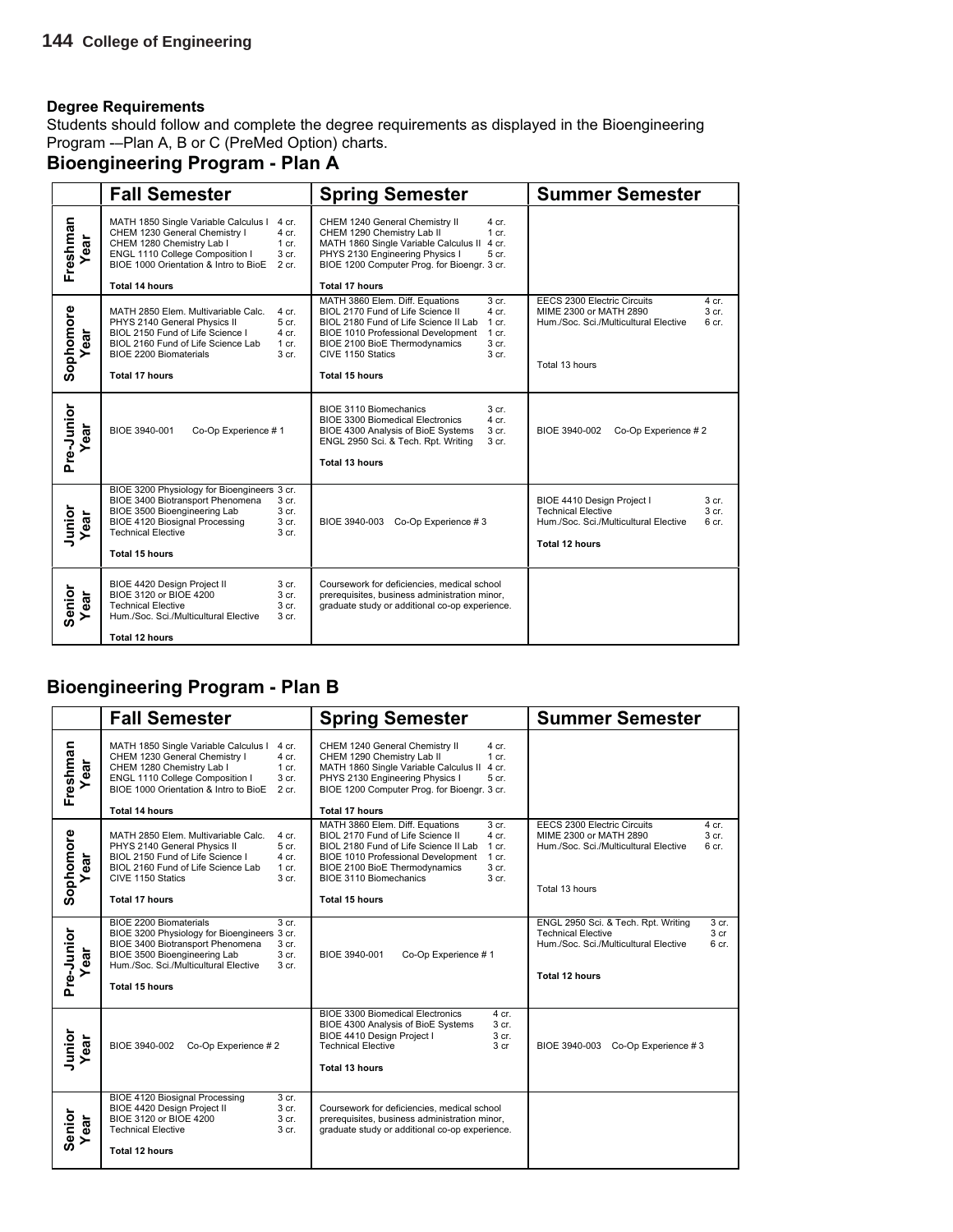Students should follow and complete the degree requirements as displayed in the Bioengineering Program -–Plan A, B or C (PreMed Option) charts.

### **Bioengineering Program - Plan C (Accelerated PreMed Option)**

|                  | <b>Fall Semester</b>                                                                                                                                                                                                                                                                                                                           | <b>Spring Semester</b>                                                                                                                                                                                                                                                                                                    | <b>Summer Semester</b>                                                                                               |
|------------------|------------------------------------------------------------------------------------------------------------------------------------------------------------------------------------------------------------------------------------------------------------------------------------------------------------------------------------------------|---------------------------------------------------------------------------------------------------------------------------------------------------------------------------------------------------------------------------------------------------------------------------------------------------------------------------|----------------------------------------------------------------------------------------------------------------------|
| Freshman<br>Yea  | MATH 1850 Single Variable Calculus I<br>$4$ cr.<br>CHEM 1230 General Chemistry I<br>$4$ cr.<br>CHEM 1280 Chemistry Lab I<br>$1$ cr.<br>ENGL 1110 College Composition I<br>3 <sub>cr.</sub><br>BIOE 1000 Orient. & Intro to Bioengr.<br>2 cr.<br>Total 14 hours                                                                                 | CHEM 1240 General Chemistry II<br>4 cr.<br>CHEM 1290 Chemistry Lab II<br>$1$ cr.<br>MATH 1860 Single Variable Calculus II<br>4 cr.<br>PHYS 2130 Engineering Physics I<br>5 cr.<br>BIOE 1200 Comp. Prog. For Bioengr.<br>3 <sub>cr.</sub><br><b>BIOE 1010 Professional Development</b><br>$1$ cr.<br><b>Total 18 hours</b> | BIOE 3940-001<br>Co-op Experience #1                                                                                 |
| Sophomore<br>ear | MATH 2850 Elem. Multivariable Calc.<br>4 cr.<br>PHYS 2140 Engineering Physics II<br>5 cr.<br>BIOL 2150 Fund of Life Science I<br>$4$ cr.<br>BIOL 2160 Fund of Life Science Lab I<br>1 cr.<br>3 <sub>cr.</sub><br>CHEM 2410 Organic Chemistry I<br>CHEM 2460 Organic Chemistry Lab I<br>$1$ cr.<br>Total 18 hours                               | 3 <sub>cr.</sub><br>MATH 3860 Differential Equations<br>EECS 2300 Electric Circuits<br>$4$ cr.<br>BIOL 2170 Fund of Life Science II<br>4 cr.<br>BIOL 2180 Fund of Life Science Lab II<br>$1$ cr.<br>CHEM 2420 Organic Chemistry II<br>3 <sub>cr.</sub><br>CHEM 2470 Organic Chemistry Lab II<br>1 cr.<br>Total 16 hours   | Co-Op Experience #2<br>BIOE 3940-002                                                                                 |
| Junior<br>Year   | <b>BIOE 2200 Biomaterials</b><br>3 <sub>cr.</sub><br>BIOE 3200 Physiology for Bioengineers 3 cr.<br>BIOE 3500 Bioengineering Lab<br>3 <sub>cr.</sub><br>CIVE 1150 Statics<br>3 <sub>cr.</sub><br>ENGL 2950 Sci. & Tech. Rpt. Writing<br>3 <sub>cr.</sub><br>Hum./Soc. Sci./Multicultural Elective<br>3 <sub>cr.</sub><br><b>Total 18 hours</b> | BIOE 2100 BioE Thermodynamics<br>3 cr.<br>BIOE 3110 Biomechanics<br>3 <sub>cr.</sub><br><b>BIOE 3300 Biomedical Electronics</b><br>4 cr.<br>BIOE 4300 Analysis of BioE Systems<br>3 <sub>cr.</sub><br>MIME 2300 or MATH 2890<br>3 <sub>cr.</sub><br><b>Total 16 hours</b>                                                 | BIOE 3940-003<br>Co-Op Experience #3                                                                                 |
| Senior<br>ear    | 3 cr.<br>BIOE 3400 Biotransport Phenomena<br><b>BIOE 4120 Biosignal Processing</b><br>3 <sub>cr.</sub><br>BIOE 4410 Design Project I<br>3 <sub>cr.</sub><br>BIOE 3120 or BIOE 4200<br>3 <sub>cr.</sub><br>Hum./Soc. Sci./Multicultural Elective<br>3 <sub>cr.</sub><br>Total 15 hours                                                          | BIOE 4420 Design Project II<br>3 <sub>cr.</sub><br>Technical Elective*<br>3 <sub>cr</sub><br>Hum./Soc. Sci./ Multicultural Electives<br>9 cr.<br>Total 16 hours                                                                                                                                                           | * Select carefully, the admission requirements<br>for your selected medical school may have<br>special requirements. |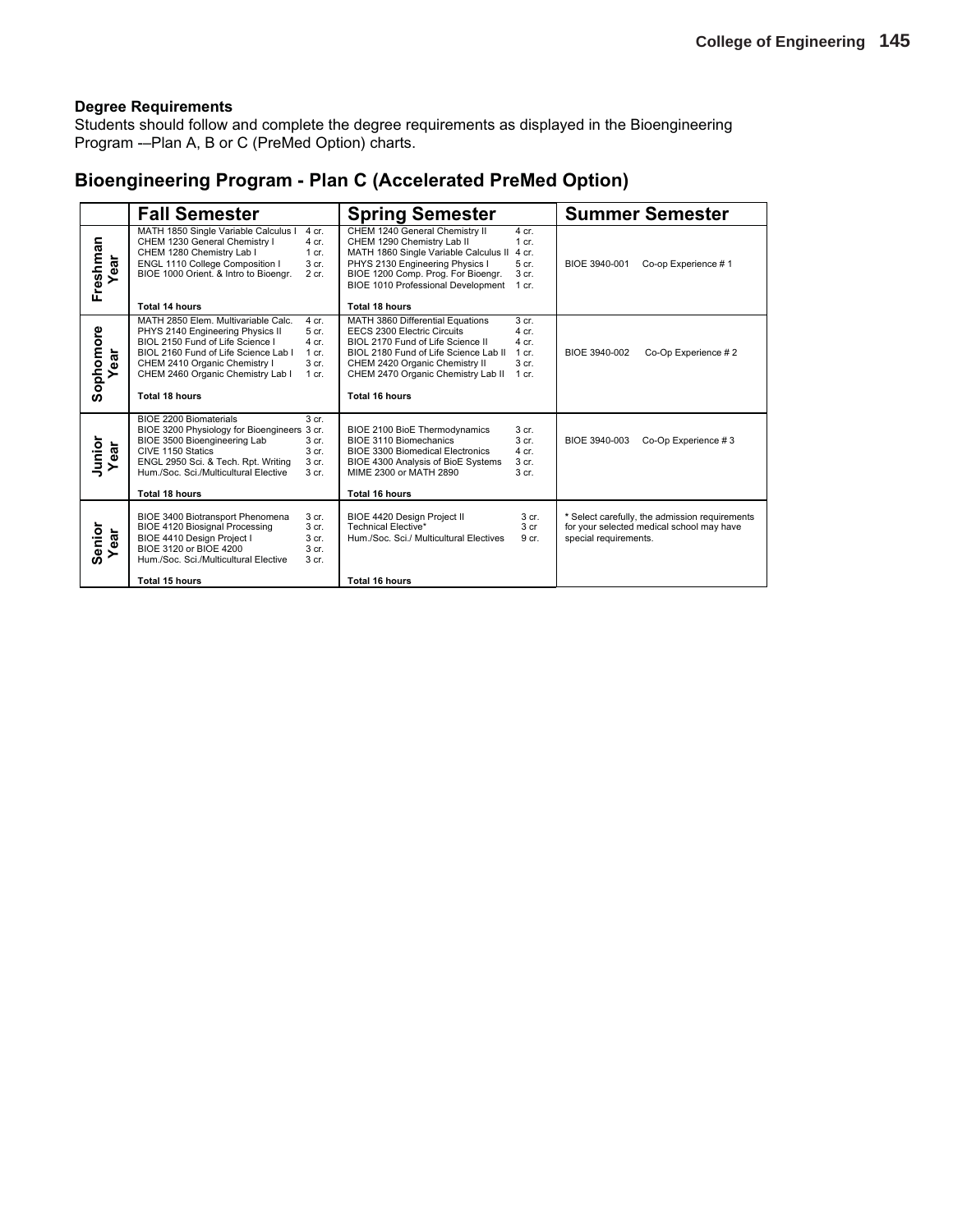#### **146 College of Engineering**

- maintain at least a 3.5 GPA in bioengineering
- have a cumulative GPA of at least 3.5 upon graduation with a B.S. in bioengineering
- score at least a 27 on the Medical College Admissions Test (MCAT)
- successfully interview with the MCO faculty during their junior or senior year

A maximum of ten first-year students are selected for the program every year. The minimum requirements to qualify for this program are a high school GPA of at least 3.8/4.0 and an ACT score of 29 or equivalent SAT score. An application form to apply to the B.S./M.D. program is available on the department Web site: *http://www.bioe.eng.utoledo.edu/forms/ BSMDapplication.pdf*

### **Technical Electives**

In addition to required courses, each student must complete at least 15 credit hours of technical electives. The first 6 credit hours must be chosen from one of the following sequences:

| <b>MATH 2890</b> | Numerical Methods & Linear Algebra |
|------------------|------------------------------------|
| <b>BIOE 4200</b> | Biosystems & Control               |
| <b>MIME 2300</b> | <b>Engineering Dynamics</b>        |
| <b>BIOE 3120</b> | <b>Advanced Biomechanics</b>       |

The remaining 9 credit hours are chosen from upper-level (3000-level and above) courses in engineering, mathematics or the natural sciences. Courses not shown below must receive approval from the faculty adviser to qualify as technical electives:

#### **Cellular Engineering**

| <b>BIOE 4610</b> | Artificial Organs             |
|------------------|-------------------------------|
| <b>BIOL 3010</b> | <b>Molecular Genetics</b>     |
| <b>BIOL 3030</b> | Cell Biology                  |
| <b>CHEE 4800</b> | Polymer Science & Engineering |
| <b>CHEE 4820</b> | Colloid/Surface Phenomena     |
| <b>CHEM 2410</b> | Organic Chemistry I           |
| <b>CHEM 2420</b> | Organic Chemistry II          |
| <b>CHEM 3510</b> | Biochemistry I                |
| <b>CHEM 3520</b> | <b>Biochemistry II</b>        |
|                  |                               |

#### **Electronics & Communications**

| <b>BIOE 4350</b> | <b>Biomedical Optics</b>          |
|------------------|-----------------------------------|
| <b>BIOE 4640</b> | Medical Imaging                   |
| <b>BIOE 4810</b> | Introduction to Nanotechnology    |
| <b>BIOE 4820</b> | Nanotechnology & Microfabrication |
| <b>EECS 3300</b> | Probabilistic Methods             |
| <b>EECS 3700</b> | Electromagnetics                  |
| <b>EECS 4250</b> | Robotics                          |
| <b>EECS 4360</b> | <b>Communication Systems</b>      |
| <b>EECS 4380</b> | Digital Signal Processing         |
| <b>PHYS 3070</b> | Quantum Physics for Engineers     |
|                  |                                   |

#### **Materials, Mechanics & Manufacturing**

| <b>BIOE 4710</b> | Soft Tissue Biomechanics     |
|------------------|------------------------------|
| <b>MIME 2600</b> | <b>Engineering Economics</b> |
| <b>MIME 3300</b> | Design of Mechanical Systems |
| <b>MIME 3370</b> | Vibration & Control          |

| <b>MIME 4000</b> | <b>Engineering Statistics I</b>  |
|------------------|----------------------------------|
| <b>MIME 4010</b> | <b>Engineering Statistics II</b> |
| <b>MIME 4020</b> | Quality Control & Management     |
| <b>MIME 4050</b> | Human Factors Engineering        |
| <b>MIME 4330</b> | Occupational Ergonomics          |

### **Degree Requirements**

Students should follow and complete the degree requirements as displayed in the bioengineering program - Plan A or bioengineering program - Plan B charts. Students who qualify for the accelerated premed program should follow the bioengineering – Plan C chart.

# **Department of Chemical and Environmental Engineering**

*Steven E. LeBlanc, chair*

### **Degrees Offered**

The department of chemical and environmental engineering offers an ABET-accredited program leading to the bachelor of science degree in chemical engineering (B.S.Ch.E.).

Chemical engineering is the application of the principles of chemistry, physics and mathematics to the economic conversion of raw materials into useful products. The curriculum provides a thorough grounding in basic and advanced chemistry, mathematics through differential equations and engineering physics. These courses are a firm foundation for engineering courses that include thermodynamics, fluid mechanics, heat and mass transfer, separations, reactor design, process control and pollution prevention. Additional courses in economics, communication skills, humanities, social sciences and various engineering electives broaden the curriculum and are capped by comprehensive chemical engineering design experiences.

The educational objectives of the chemical engineering program are that our graduates will:

- be prepared for professional careers in chemical engineering or to continue on with graduate or professional studies.
- demonstrate effective problem solving skills.
- be able to function effectively in a professional environment.

Chemical engineering graduates are in demand in many new and challenging fields. Chemical engineers are well suited to solve problems in many areas, including environmental engineering, polymers and materials engineering, nuclear power, petrochemicals, fertilizers, new food sources, pharmaceuticals, improved refining and chemical processes, computer simulation, mathematical modeling and bioengineering. Many students go on to graduate work in engineering, law, business and medicine. More information is available on the department Web site:*http://www.che.utoledo.edu*

### **Degree Requirements**

Students should follow and complete the degree requirements as displayed in the chemical and environmental engineering program — Plan A or the chemical and environmental engineering program — Plan B charts.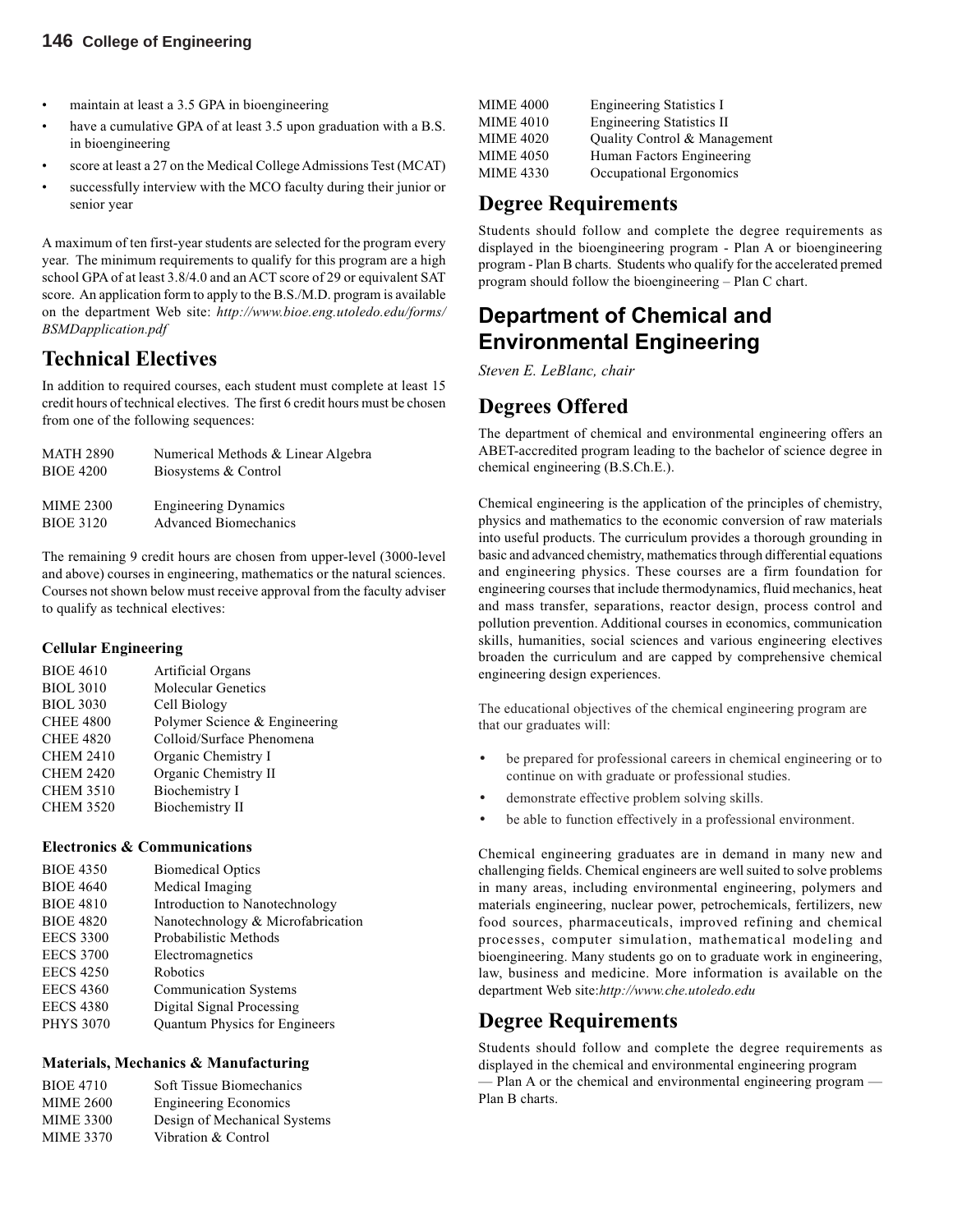Students should follow and complete the degree requirements as displayed in the Chemical Engineering Program -–Plan A or Plan B charts.

### **Chemical Engineering Program – Plan A**

|                   | <b>Fall Semester</b>                                                                                                                                                                                                                                                                                     | <b>Spring Semester</b>                                                                                                                                                                                                                                                                                                     | <b>Summer Semester</b>                                                                                                                                                                                                                                                                                                                                  |
|-------------------|----------------------------------------------------------------------------------------------------------------------------------------------------------------------------------------------------------------------------------------------------------------------------------------------------------|----------------------------------------------------------------------------------------------------------------------------------------------------------------------------------------------------------------------------------------------------------------------------------------------------------------------------|---------------------------------------------------------------------------------------------------------------------------------------------------------------------------------------------------------------------------------------------------------------------------------------------------------------------------------------------------------|
| Freshman<br>ear   | MATH 1850 Single Variable Calculus I<br>4 cr.<br>CHEM 1230 General Chemistry I<br>4 cr.<br>CHEM 1280 General Chemistry Lab I<br>1 cr.<br>ENGL 1110 College Composition I<br>3 cr.<br>CHEE 1000 Orientation and Computing for<br><b>Chemical Engineering</b><br>3 <sub>cr.</sub><br><b>Total 15 hours</b> | MATH 1860 Single Variable Calculus II<br>4 cr.<br>CHEE 1010 Professional Development<br>$1$ cr.<br>CHEE 2010 Mass & Energy Balances<br>3 cr.<br>CHEM 1240 General Chemistry II<br>$4$ cr.<br>CHEM 1290 General Chemistry Lab II<br>$1$ cr.<br>COMM 1010 Comm. Prin. & Prac.<br>3 <sub>cr.</sub><br>Total 16 hours          |                                                                                                                                                                                                                                                                                                                                                         |
| Sophomore<br>ar   | MATH 2850 Elem. Multivariable Calc.<br>4 cr.<br>PHYS 2130 Engineering Physics I<br>5 cr.<br>CHEE 2230 CHEM Eng Thermo I<br>3 cr.<br>CHEM 2410 Organic Chemistry I<br>3 cr.<br>CHEM 2460 Organic Chemistry Lab I<br>$1$ cr.<br><b>Total 16 hours</b>                                                      | CHEE 3940-001<br>Co-Op Experience #1                                                                                                                                                                                                                                                                                       | MATH 3860 Differential Equations<br>3 <sub>cr.</sub><br>CHEE 3030 Separation Process<br>3 <sub>cr.</sub><br>CHEE 2110 Process Fluid Mechanics<br>3 <sub>cr.</sub><br>CHEM 2420 Organic Chemistry II<br>3 <sub>cr.</sub><br>CHEM 2470 Organic Chemistry Lab II<br>$1$ cr.<br>Hum./Soc. Sci./Multicultural Elective<br>3 <sub>cr.</sub><br>Total 16 hours |
| Pre-Junior<br>ear | CHEE 3940-002<br>Co-Op Experience #2                                                                                                                                                                                                                                                                     | ENGL 2950 Sci & Tech Report Wrtg<br>3 <sub>cr.</sub><br>CHEE 2330 CHEM Eng Thermo II<br>3 <sub>cr.</sub><br>CHEE 3110 Heat Transfer<br>$2$ cr.<br>CHEE 3120 Mass Transfer<br>3 cr.<br>3 <sub>cr.</sub><br><b>Advance Chemistry Elective</b><br>Hum./Soc. Sci./Multicultural Elective<br>3 <sub>cr.</sub><br>Total 17 hours | CHEE3940-003<br>Co-Op Experience #3                                                                                                                                                                                                                                                                                                                     |
| Junior<br>ear     | PHYS 2140 Engineering Physics II<br>5 cr.<br>MIME 2600 Engineering Economics<br>3 cr.<br>CHEE 3400 Process Dynamics & Control 3 cr.<br>CHEE 3300 Reactor Design<br>3 cr.<br><b>Advanced Chemistry Elective</b><br>3 cr.<br><b>Total 17 hours</b>                                                         | CHEE 3940-004<br>Co-Op Experience #4                                                                                                                                                                                                                                                                                       | CIVE 1150 or EECS 2340 Eng. Elective<br>3 cr.<br>CHEE 4110 Pollution Prevention<br>3 <sub>cr.</sub><br>CHEE 4500 Chem. Eng. Laboratory I<br>$2$ cr.<br>Hum./Soc. Sci./Multicultural Elective<br>3 <sub>cr.</sub><br>3 cr.<br>Free Elective<br><b>Total 14 hours</b>                                                                                     |
| Senior<br>ear     | Advanced Science Elective<br>3 cr.<br><b>Engineering Electives</b><br>6 cr.<br>CHEE 4540 Chemical Eng. Design<br>3 cr.<br>CHEE 4550 CHEM Eng. Laboratory II<br>2 cr.<br>Hum./Soc. Sci./Multicultural Elective<br>3 cr.<br><b>Total 17 hours</b>                                                          | Course work for deficiencies, business<br>administration minor, graduate study or<br>additional co-op experience.                                                                                                                                                                                                          |                                                                                                                                                                                                                                                                                                                                                         |

### **Chemical Engineering Program – Plan B**

|                    | <b>Fall Semester</b>                                                                                                                                                                                                                                                                   | <b>Spring Semester</b>                                                                                                                                                                                                                                                                                        | <b>Summer Semester</b>                                                                                                                                                                                 |
|--------------------|----------------------------------------------------------------------------------------------------------------------------------------------------------------------------------------------------------------------------------------------------------------------------------------|---------------------------------------------------------------------------------------------------------------------------------------------------------------------------------------------------------------------------------------------------------------------------------------------------------------|--------------------------------------------------------------------------------------------------------------------------------------------------------------------------------------------------------|
| Freshman<br>ear    | MATH 1850 Single Variable Calculus I<br>4 cr.<br>CHEM 1230 General Chemistry I<br>4 cr.<br>CHEM 1280 General Chemistry Lab I<br>1 cr.<br>ENGL 1110 College Composition I<br>3 cr.<br>CHEE 1000 Orientation and computing for<br><b>Chemical Engineering</b><br>3 cr.<br>Total 15 hours | MATH 1860 Single Variable Calculus II<br>4 cr.<br>CHEE 1010 Professional Development<br>$1$ cr.<br>CHEE 2010 Mass & Energy Balances<br>3 cr.<br>CHEM 1240 General Chemistry II<br>4 cr.<br>CHEM 1290 General Chemistry Lab II<br>$1$ cr.<br>COMM 1010 Comm. Prin. & Prac.<br>3 cr.<br><b>Total 16 hours</b>   |                                                                                                                                                                                                        |
| Sophomore<br>ar    | MATH 2850 Elem. Multivariable Calc.<br>4 cr.<br>PHYS 2130 Engineering Physics I<br>5 cr.<br>CHEE 2230 CHEM Eng Thermo I<br>3 cr.<br>CHEM 2410 Organic Chemistry I<br>3 cr.<br>CHEM 2460 Organic Chemistry Lab I<br>1 cr.<br>Total 16 hours                                             | 3 <sub>cr.</sub><br>MATH 3860 Differential Equations<br>CHEE 2330 CHEM Eng Thermo II<br>3 cr.<br>CHEE 3030 Separation Process<br>3 cr.<br>CHEM 2420 Organic Chemistry II<br>3 cr.<br>CHEM 2470 Organic Chemistry Lab II<br>1 cr.<br>ENGL 2950 Sci & Tech Report Writing<br>3 <sub>cr.</sub><br>Total 16 hours | Co-Op Experience #1<br>CHEE 3940-001                                                                                                                                                                   |
| Pre-Junior<br>ear  | PHYS 2140 Engineering Physics II<br>5 cr.<br>MIME 2600 Engineering Economics<br>3 cr.<br>CHEE 2110 Process Fluid Mechanics<br>3 cr.<br>3 cr.<br>CHEE 3300 Reactor Design<br><b>Advanced Chemistry Elective</b><br>3 cr.<br>Total 17 hours                                              | CHEE 3940-002<br>Co-Op Experience #2                                                                                                                                                                                                                                                                          | CIVE 1150 or EECS2340<br>3 cr.<br>3 cr.<br>CHEE 4110 Pollution Prevention<br>CHEE 3400 Process Dynamics & Control 3 cr.<br>Hum./Soc. Sci./Multicultural Elective<br>6 <sub>cr.</sub><br>Total 15 hours |
| <b>Junior Year</b> | CHEE 3940-003<br>Co-Op Experience #3                                                                                                                                                                                                                                                   | CHEE 3110 Heat Transfer<br>3 cr.<br>2 cr.<br>CHEE 3120 Mass Transfer<br>CHEE 4500 CHEM Eng. Laboratory I<br>2 cr.<br>Hum. /Soc. Sci./Multicultural Elective<br>3 cr.<br><b>Advanced Chemistry Elective</b><br>3 cr.<br><b>Engineering Elective</b><br>3 <sub>cr.</sub><br>Total 16 hours                      | CHEE 3940-004<br>Co-Op Experience #4                                                                                                                                                                   |
| Senior<br>ear      | <b>Advanced Science Elective</b><br>3 cr.<br>3 cr.<br><b>Engineering Electives</b><br>CHEE4540 Chemical Eng. Design<br>3 cr.<br>CHEE4550 CHEM Eng. Laboratory II<br>2 cr.<br>Hum./Soc. Sci./Multicultural Elective<br>3 cr.<br>Free Elective<br>3 cr.<br><b>Total 17 hours</b>         | Course work for deficiencies, business<br>administration minor, graduate study or<br>additional co-op experience.                                                                                                                                                                                             |                                                                                                                                                                                                        |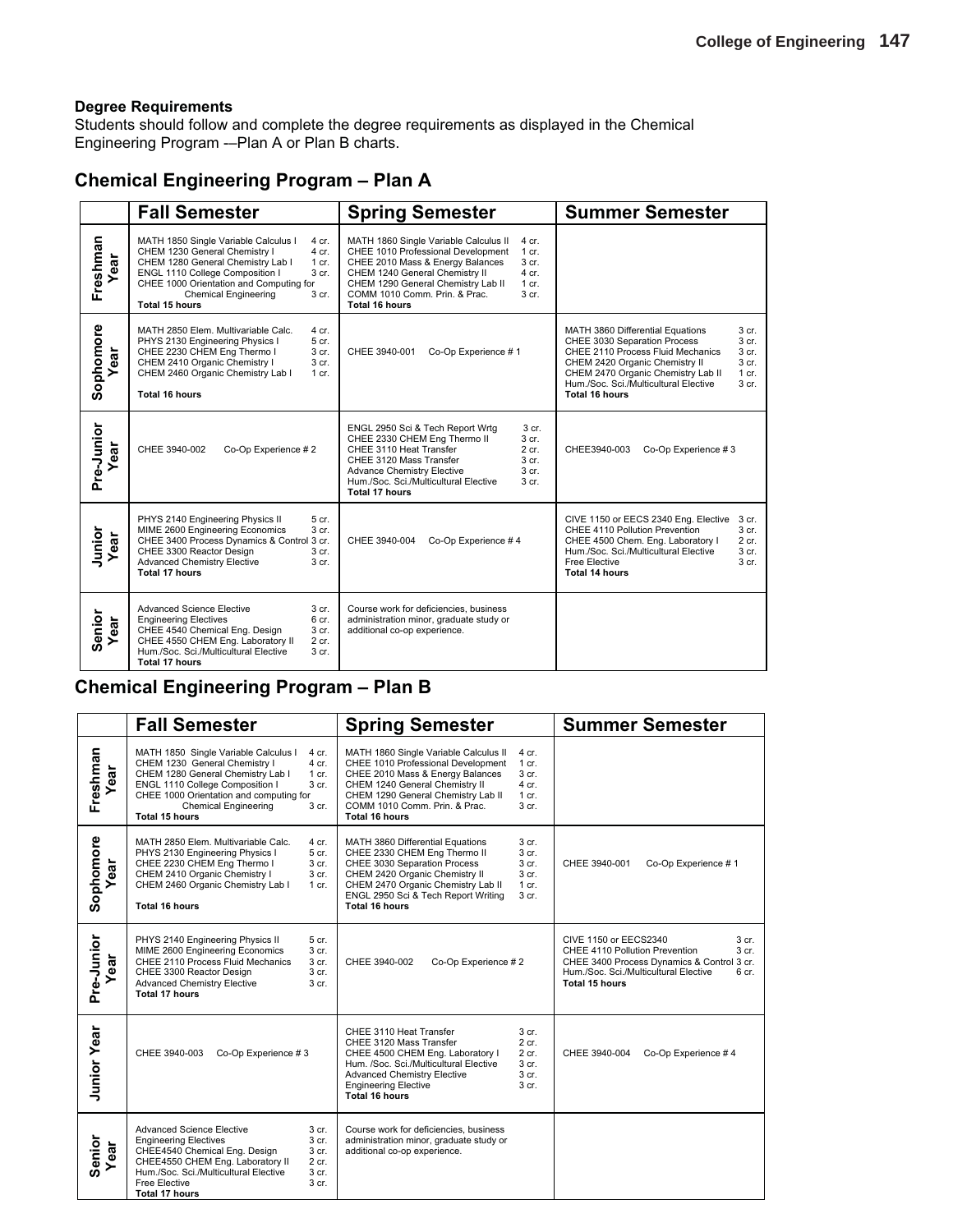### **Electives**

#### **Free Electives**

Three hours of free electives are required. Free electives are any courses at the University that broaden your background in an area of interest. Courses that are considered remedial for engineering students may not be used to satisfy this requirement. If you have questions on this requirement, check with your academic adviser for details.

### **Engineering Electives**

Twelve hours of engineering electives are required, including MIME 2600 Engineering Economics. Students must also take either CIVE 1150 Engineering Mechanics: Statics or EECS 2340 Circuits for Non-Majors. An additional 6 hours may be chosen from engineering courses offered within the College of Engineering. Recommended courses include CIVE 1160 Strength of Materials, CIVE 3620 Air Pollution Engineering I, CIVE 4680 Environmental Law, or any 4000-level chemical engineering elective course. Students should see the departmental Web page (*http://www.che.utoledo.edu*) for a list of current courses, and consult their adviser before selecting engineering electives.

### **Advanced Chemistry and Science Electives**

Nine hours of advanced science electives are required. Students may choose 3000/4000 level courses from the following departments: chemistry, physics, biology, and earth, ecological and environmental sciences. At least 6 hours of advanced chemistry is required. Students should select courses from recommended science sequences such as:

| Biochemistry  | (CHEM 3510/3520 Biochemistry I & II)                                                                                                  |
|---------------|---------------------------------------------------------------------------------------------------------------------------------------|
| Environmental | (CHEM 3510/3610 Biochemistry I & Inorganic Chemistry I;<br>GEOL 4220 Environmental Geochemistry)                                      |
| Physical      | (CHEM 3740/3860 Physical Chemistry II & Advanced Lab)<br>I: CHEM 4980 Principles of Materials Science)                                |
| Analytical    | (CHEM 3310/3360/3860/4300 Analytical Chemistry,<br>Analytical Chemistry Lab, Advanced Chemistry Lab I, and<br>Instrumental Analysis). |

Additional courses that may be used to fulfill the advanced science requirement include:

| <b>EEES</b>      | -4450          | Hazardous Waste Management           |
|------------------|----------------|--------------------------------------|
|                  | EEES 3050/3060 | Ecology & Ecology Lab                |
| PHYS 3070        |                | <b>Ouantum Physics for Engineers</b> |
| <b>CHEM 4980</b> |                | Materials Science I                  |
| CHEE 4800        |                | Polymer Science and Engineering      |
| CHEE 4980        |                | Polymeric Materials                  |
|                  |                |                                      |

Students should meet with the academic adviser to develop a course sequence that is tailored to the individual academic goals of their programs.

### **Environmental Engineering Electives**

Current industrial needs require that all chemical engineers be aware of environmental issues when designing new chemical facilities or modifying existing ones. The environmental option allows chemical engineering students to apply engineering principles in the development of environmentally conscious chemical processes. Greater background

in the sciences is provided in this program to allow the environmental specialist increased flexibility in understanding the environmental impact of current or proposed new practices. Specific examples of existing concepts are provided to demonstrate current practice. The trend toward pollution prevention is emphasized.

Upon completion of these electives, the environmental chemical engineer will be able to analyze chemical processes for their environmental impact, suggest modifications to processes to minimize the production of wastes and develop treatment alternatives. The environmental chemical engineer provides an important bridge between the process engineer and the waste treatment specialist.

The goals of this sequence are achieved through careful choice of the electives, without additional hours beyond those normally required for graduation. The sequence of recommended electives is:

| <b>Advanced Chemistry Electives: CHEM 3510 Biochemistry I</b> |                   |                                 |
|---------------------------------------------------------------|-------------------|---------------------------------|
|                                                               |                   | CHEM 3610 Inorganic Chemistry I |
| <b>Advanced Science Electives:</b>                            | EEES 3050 Ecology |                                 |
|                                                               | EEES 3060         | <b>Ecology Laboratory</b>       |
|                                                               | <b>EEES 4450</b>  | <b>HazardousWaste</b>           |
|                                                               |                   | Management                      |
|                                                               | <b>EEES 4220</b>  | Environmental                   |
|                                                               |                   | Geochemistry                    |
| <b>Engineering Electives:</b>                                 |                   | CHEE 4160 Industrial Waste      |
|                                                               |                   | Treatment                       |
|                                                               |                   | CHEE 4170 Process Waste         |
|                                                               |                   | Treatment                       |
|                                                               | 4680<br>CIVE      | Environmental Law               |
|                                                               |                   |                                 |

Students should see an adviser for more information about this option.

### **Polymer Engineering Electives**

Polymers and plastics are extremely important materials in today's society. The volume of plastics used annually exceeds that of steel and aluminum. Chemical engineers with an expertise in polymers and plastics are in demand. Concepts that chemical engineers specializing in this area need to be familiar with include polymer synthesis and chemistry, polymer processing (mixing, extrusion, blow molding and injection molding), and polymer blends and composites. The polymer engineering sequence will enable students to apply their engineering skills to this important field and gather the necessary experience and expertise to work in the polymer industry upon graduation.

Recommended polymer engineering electives include: CHEE 4800 Polymer Science & Engineering CHEE 4850 Properties of Polymer Systems CHEE 4980 Polymeric Materials

For a complete list of courses in the polymer engineering sequence, see your adviser or consult the departmental Web page: (*http:// www.che.utoledo.edu*).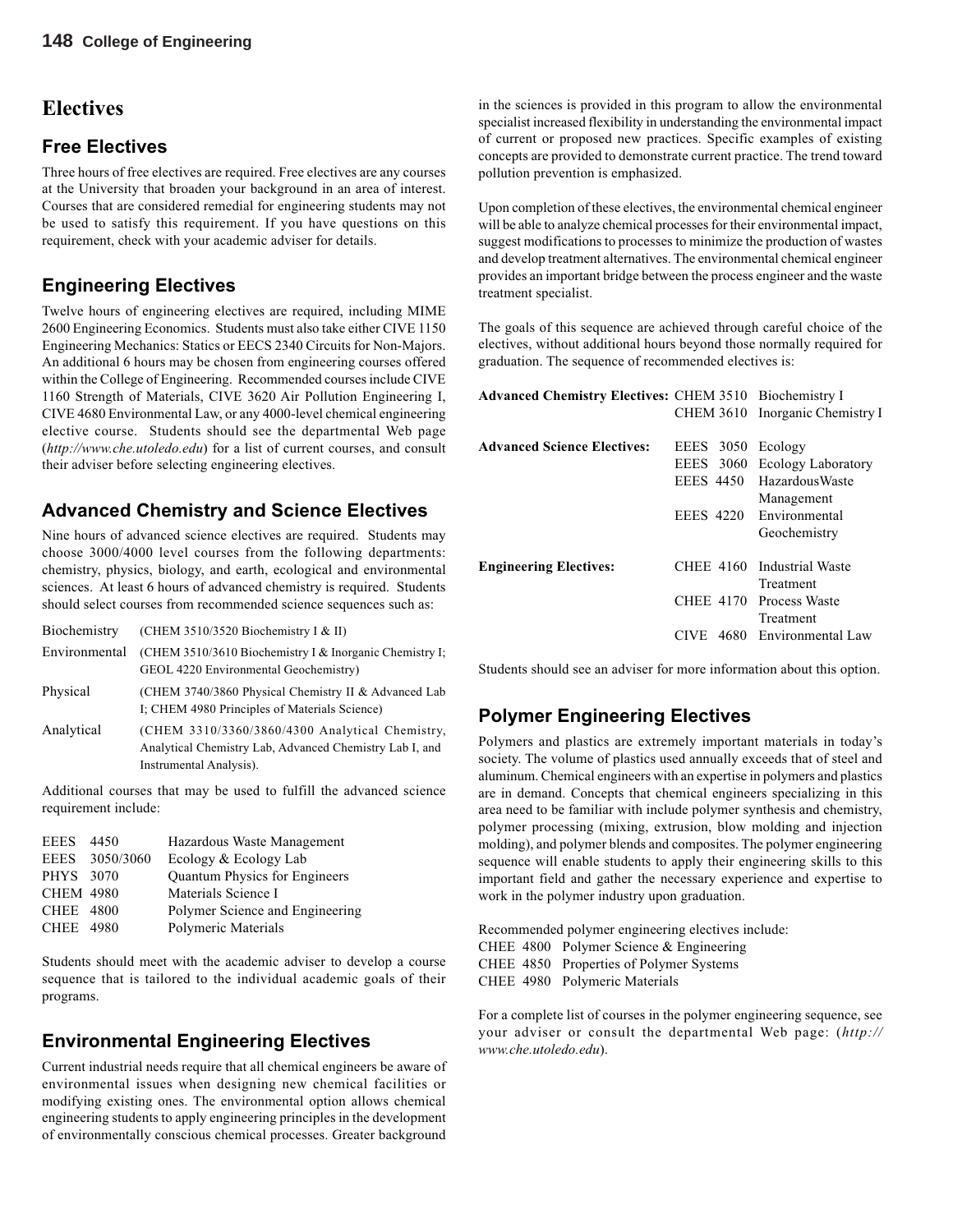# **Department of Civil Engineering**

*Brian W. Randolph, chair*

### **Degrees Offered**

The department of civil engineering offers an ABET-accredited program leading to the bachelor of science degree in civil engineering (B.S.C.E.). A graduate of this program meets the requirements to sit for the exam leading to registration as a professional engineer.

Civil engineering can be considered as the composite of structural, geotechnical, environmental and transportation engineering. All involve the application of basic scientific principles to the planning, design and construction of public facilities.

The goal of the program is to prepare students for professional careers and/or graduate study in civil engineering. This is achieved through a balanced curriculum of mathematics and physical sciences, fundamentals of engineering, specific courses in environmental, geotechnical, structural and transportation areas, as well as humanities, social sciences and multicultural studies. Individual specialization is achieved through the selection of elective courses. The course of study culminates in a comprehensive senior design project.

We prepare civil engineering students to be productive contributors to an increasingly technical society, but with an appreciation for the broader societal issues in which technical decisions are made. Each student is taught to apply basic scientific principles to the planning, design and construction of public facilities. Students are expected to gain a broad understanding of technical fundamentals, to increase problem-solving skills and to develop professional attitudes and abilities. Through laboratory experiences, our students are able to make measurements on and to interpret data obtained from physical phenomena. Opportunities for our students to work on a variety of group projects, to prepare written reports and to make oral presentations are all used to develop communication skills and teamwork throughout the curriculum.

The cooperative education experiences of our students provide them with real-world work experiences that introduce them to the practice of civil engineering while placing their academic studies in a realistic context with social and fiscal constraints. Graduates of our program are prepared for positions of increasing responsibility, and ultimately leadership, as practicing civil engineers in industry and government agencies. Students also develop an appreciation of the need for continued, life-long learning to keep pace with the rapidly expanding body of knowledge available to them. Our B.S.C.E. program graduates have the preparation needed for continued study in graduate school or other forms of continued learning.

To summarize, the educational objectives of our program are to provide graduates with:

- the broad technical knowledge in environmental, geotechnical, structural and transportation subjects needed to begin practice as a civil engineer in industry or government;
- an understanding of the need for life-long learning, and the preparation to continue their education, many at the graduate level;
- the ability to use current equipment, computers and specialized software packages for the analysis and solution of civil engineering problems;
- the ability to think and learn independently, while still functioning effectively in a team environment;
- the ability to effectively communicate their work and ideas, both orally and in writing, using current technology;
- the ability to conduct experiments in a range of civil engineering subjects, as well as analyze and interpret data;
- an understanding of their professional and ethical responsibilities as civil engineers and the importance of professional licensure;
- a historical consciousness, social awareness, and an ability to think in an aesthetic mode; and
- an ability to perform civil engineering design with an appreciation for applicable codes, fiscal and social constraints and the role of construction professionals.

More information is available on the departmental Web site: *http:// www.eng.utoledo.edu/civil/.*

### **Degree Requirements**

Students should follow and complete the degree requirements as displayed in the civil engineering program — Plan A or the civil engineering program — Plan B charts.

### **Electives**

Each civil engineering student selects electives from four general areas: at least 15 credit hours in the humanities, social sciences and multicultural studies; at least 3 credit hours in college composition; at least 3 credit hours in fundamentals of engineering; and at least 6 credit hours of technical electives. Recommended lists of college composition, fundamentals of engineering and technical electives are given below. Technical electives not listed below must be at the 3000 or 4000 level and approved by the student's adviser.

### **College Composition Electives**

ENGL 2950 Scientific and Technical Report Writing ENGL 2960 Organizational Report Writing

### **Fundamentals of Engineering Electives**

EECS 2340 Electric Circuits for Nonmajors MIME 1650 Materials & Engineering MIME 3400 Intro to Thermal Sciences

### **Technical Electives**

#### **Structural Engineering (Analysis)**

- CIVE 3320 Basic Finite Element Methods
- CIVE 4300 Advanced Mechanics of Materials
- CIVE 4320 Matrix Analysis of Structures
- CIVE 4340 Experimental Mechanics
- CIVE 4350 Introduction to Structural Dynamics

#### **Structural Engineering (Design)**

- CIVE 4410 Timber Design CIVE 4430 Structural Steel Design II CIVE 4440 Reinforced Concrete Design II
- CIVE 4480 Reinforced Masonry Design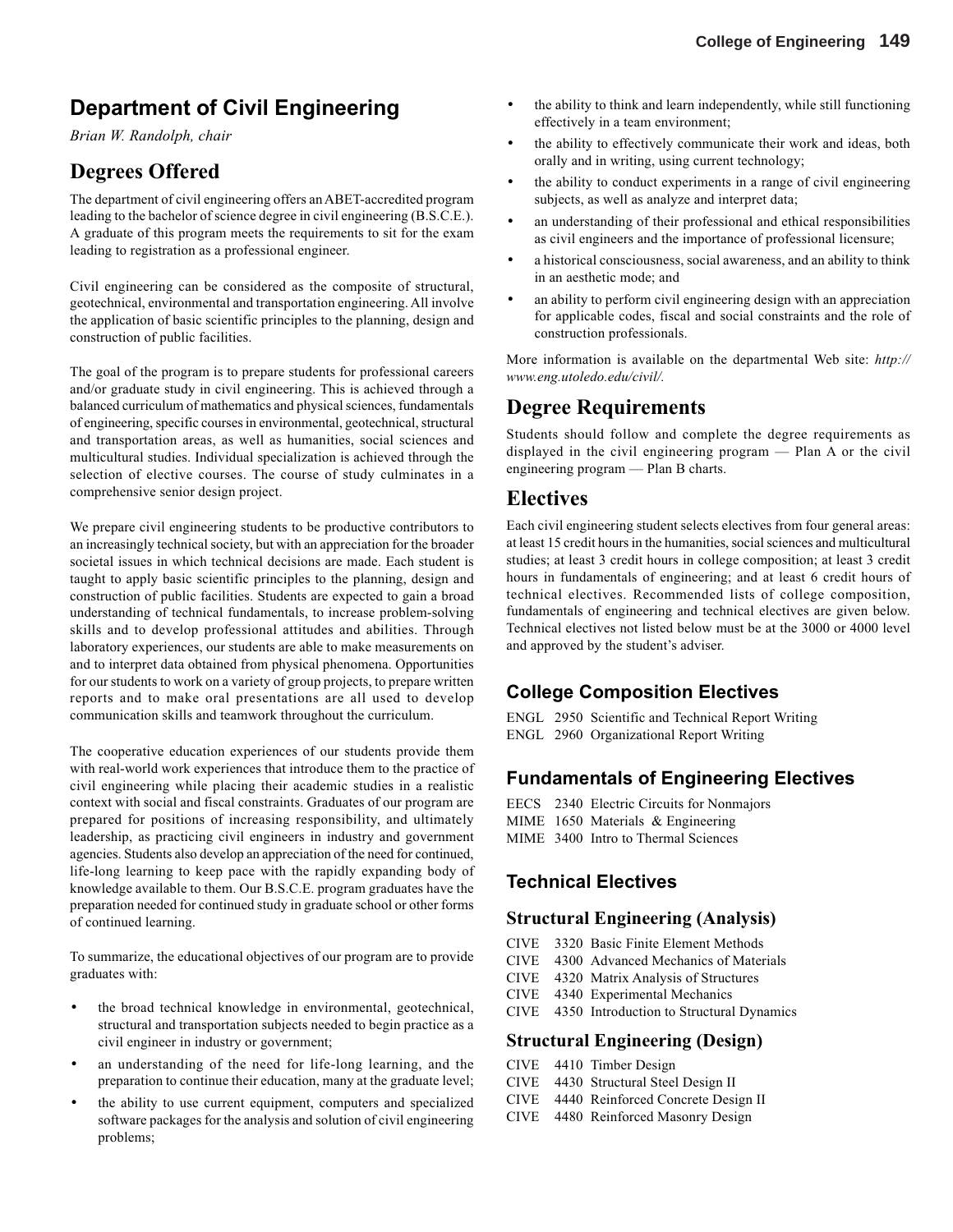Students should follow and complete the degree requirements as displayed in the Civil Engineering Program -–Plan A or Plan B charts.

### **Civil Engineering Program - Plan A**

|                          | <b>Fall Semester</b>                                                                                                                                                                                                                                                                          | <b>Spring Semester</b>                                                                                                                                                                                                                                                                                                            | <b>Summer Semester</b>                                                                                                                                                                                                                                                    |
|--------------------------|-----------------------------------------------------------------------------------------------------------------------------------------------------------------------------------------------------------------------------------------------------------------------------------------------|-----------------------------------------------------------------------------------------------------------------------------------------------------------------------------------------------------------------------------------------------------------------------------------------------------------------------------------|---------------------------------------------------------------------------------------------------------------------------------------------------------------------------------------------------------------------------------------------------------------------------|
| Freshman<br>Year<br>ar   | CIVE 1000 Freshman Civil Eng. Exp.<br>1 cr.<br>CIVE 1100 Msmts & CAD for Civil Eng.<br>4 cr.<br>MATH 1850 Single Variable Calculus I<br>4 cr.<br>CHEM 1230 General Chemistry I<br>4 cr.<br>CHEM 1280 Chemistry Lab I<br>$1$ cr.<br>ENGL 1110 College Composition I<br>3 cr.<br>Total 17 hours | CIVE 2000 Professional Development<br>$1$ cr.<br>4 cr.<br>MATH 1860 Single Variable Calculus II<br>PHYS 2130 Engineering Physics I<br>5 cr.<br>ENGL 2950 or 2960 Report Writing.<br>$3$ cr.<br>Hum./Soc. Sci./Multicultural Elective<br>3 cr.<br><b>Total 16 hours</b>                                                            |                                                                                                                                                                                                                                                                           |
| Sophomore<br>Year<br>ear | MATH 2890 Numerical Meth & Linear Alg 3 cr.<br>MATH 2850 Elem. Multivariable Calculus 4 cr.<br>PHYS 2140 Engineering Physics II<br>5 cr.<br>CIVE 1150 Engineering Statics<br>3 cr.<br>EECS 1050 Intro to Computing in C/C++ 2 cr.<br><b>Total 17 hours</b>                                    | Co-Op Experience #1<br>CIVE 3940-001                                                                                                                                                                                                                                                                                              | 3 cr.<br>MATH 3860 Differential Equations<br>CIVE 1160 Mechanics of Materials<br>3 cr.<br>CIVE 1170 Fluid Mech. For Civil Engr.<br>3 cr.<br>MIME 2300 Engineering Dynamics<br>3 cr.<br>Hum./Soc. Sci./Multicultural Elective<br>3 <sub>cr.</sub><br><b>Total 15 hours</b> |
| Pre-Junior<br>Year       | CIVE 3940-002<br>Co-Op Experience #2                                                                                                                                                                                                                                                          | CIVE 2110 Civil Engr. Materials with Lab 3 cr.<br>CIVE 2120 Civil Engr. Systems Analysis 3 cr.<br>CIVE 3310 Structural Analysis<br>3 <sub>cr.</sub><br>CIVE 3610 Environmental Engineering I<br>3 cr.<br>CIVE 3620 Air Pollution Engineering I<br>3 cr.<br>MIME 4000 Engineering Statistics<br>3 <sub>cr.</sub><br>Total 18 hours | CIVE 3940-003<br>Co-Op Experience #3                                                                                                                                                                                                                                      |
| Junior<br>Year           | CIVE 3210 Soil Mechanics<br>3 cr.<br>3 cr.<br>CIVE 3510 Transportation Engineering<br>CIVE 3420 Reinforced Concrete Design I 3 cr.<br>3 cr.<br>MIME 2600 Engineering Economics<br><b>Fundamentals of Engineering Elective</b><br>3 <sub>cr.</sub><br>Total 15 hours                           | CIVE 3940-004 Co-Op Experience #4                                                                                                                                                                                                                                                                                                 | CIVE 3220 Foundation Engineering<br>3 cr.<br>CIVE 3410 Steel Design I<br>3 cr.<br>CIVE 3520 Transportation Engineering II 3 cr.<br>CIVE 3630 Environmental Engineering II 3 cr.<br>Hum./Soc. Sci./Multicultural Elective<br>3 cr.<br>Total 15 hours                       |
| Senior<br>Year           | CIVE 4750 Senior Design Project<br>3 cr.<br><b>Technical Electives</b><br>6 cr.<br>Hum./Soc. Sci./Multicultural Elective<br>6 cr.<br><b>Total 15 hours</b>                                                                                                                                    | Course work for deficiencies, business<br>administration minor, graduate study or<br>additional co-op experience.                                                                                                                                                                                                                 |                                                                                                                                                                                                                                                                           |

### **Civil Engineering Program – Plan B**

|                               | <b>Fall Semester</b>                                                                                                                                                                                                                                                                                                          | <b>Spring Semester</b>                                                                                                                                                                                                                                                              | <b>Summer Semester</b>                                                                                                                                                                                                                                         |
|-------------------------------|-------------------------------------------------------------------------------------------------------------------------------------------------------------------------------------------------------------------------------------------------------------------------------------------------------------------------------|-------------------------------------------------------------------------------------------------------------------------------------------------------------------------------------------------------------------------------------------------------------------------------------|----------------------------------------------------------------------------------------------------------------------------------------------------------------------------------------------------------------------------------------------------------------|
| Freshman<br>ă<br>Φ<br>≻       | MATH 1850 Single Variable Calculus I<br>4 cr.<br>CHEM 1230 General Chemistry I<br>$4$ cr.<br>CHEM 1280 Chemistry Lab I<br>$1$ cr.<br>ENGL 1110 College Composition I<br>3 cr.<br>CIVE 1000 Freshman Civil Eng. Exper.<br>$1 \text{ cr}$ .<br>Hum./Soc. Sci./Multicultural Elective<br>3 cr.<br>Total 16 hours                 | CIVE 1100 Msmts & CAD for Civil Engr.<br>4 cr.<br>CIVE 2000 Professional Development<br>$1$ cr.<br>MATH 1860 Single Variable Calculus II<br>$4$ cr.<br>PHYS 2130 Engineering Physics I<br>5 cr.<br>ENGL 2950 or 2960 Report Writing.<br>3 <sub>cr.</sub><br><b>Total 17 hours</b>   |                                                                                                                                                                                                                                                                |
| Sophomore<br>Year<br>ear      | MATH 2850 Elem. Multivariable Calculus 4 cr.<br>MATH 2890 Numerical Meth & Linear Alg 3 cr.<br>PHYS 2140 Engineering Physics II<br>5 cr.<br>CIVE 1150 Engineering Statics<br>3 cr.<br>EECS 1050 Intro to Computing in C/C++ 2 cr.<br><b>Total 17 hours</b>                                                                    | MATH 3860 Differential Equations<br>3 cr.<br>CIVE 1160 Mechanics of Materials<br>3 <sub>cr.</sub><br>CIVE 1170 Fluid Mech. For Civil Engr.<br>3 <sub>cr.</sub><br>3 cr.<br>MIME 2300 Engineering Dynamics<br>Fundamentals of Engineering Elective<br>3 cr.<br><b>Total 15 hours</b> | Co-Op Experience #1<br>CIVE 3940-001                                                                                                                                                                                                                           |
| Pre-Junior<br>Year<br>ಕ<br>قة | CIVE 2110 Civil Engr. Materials w/ Lab<br>3 cr.<br>CIVE 3210 Soil Mechanics<br>3 <sub>cr.</sub><br>CIVE 3310 Structural Analysis<br>3 cr.<br>CIVE 3510 Transportation Engineering I<br>3 cr.<br>CIVE 3610 Environmental Engineering I<br>3 cr.<br>Hum./Soc. Sci./Multicultural Elective<br>3 <sub>cr.</sub><br>Total 18 hours | Co-Op Experience #2<br>CIVE 3940-002                                                                                                                                                                                                                                                | CIVE 3220 Foundation Engineering<br>3 cr.<br>CIVE 3410 Steel Design I<br>3 cr.<br>CIVE 3520 Transportation Engineering II<br>3 cr.<br>MIME 4000 Engineering Statistics<br>3 cr.<br>Hum./Soc. Sci./Multicultural Elective<br>3 <sub>cr.</sub><br>Total 15 hours |
| Junior<br>Year                | CIVE 3940-003<br>Co-Op Experience #3                                                                                                                                                                                                                                                                                          | CIVE 3420 Reinforced Concrete Design<br>3 cr.<br>CIVE 2120 Civil Engr Systems Analysis<br>3 cr.<br>CIVE 3620 Air Pollution Engineering<br>3 <sub>cr.</sub><br>CIVE 3630 Enviromental Engineering II<br>3 <sub>cr.</sub><br><b>Technical Elective</b><br>3 cr.<br>Total 15 hours     | CIVE 3940-004<br>Co-Op Experience #4                                                                                                                                                                                                                           |
| Senior<br>Year<br>ear         | CIVE 4750 Senior Design Project<br>3 cr.<br>MIME 2600 Engineering Economics<br>3 cr.<br><b>Technical Elective</b><br>3 cr.<br>Hum./Soc. Sci./Multicultural Electives<br>6 <sub>cr.</sub><br><b>Total 15 hours</b>                                                                                                             | Course work for deficiencies, business<br>administration minor, graduate study or<br>additional co-op experience.                                                                                                                                                                   |                                                                                                                                                                                                                                                                |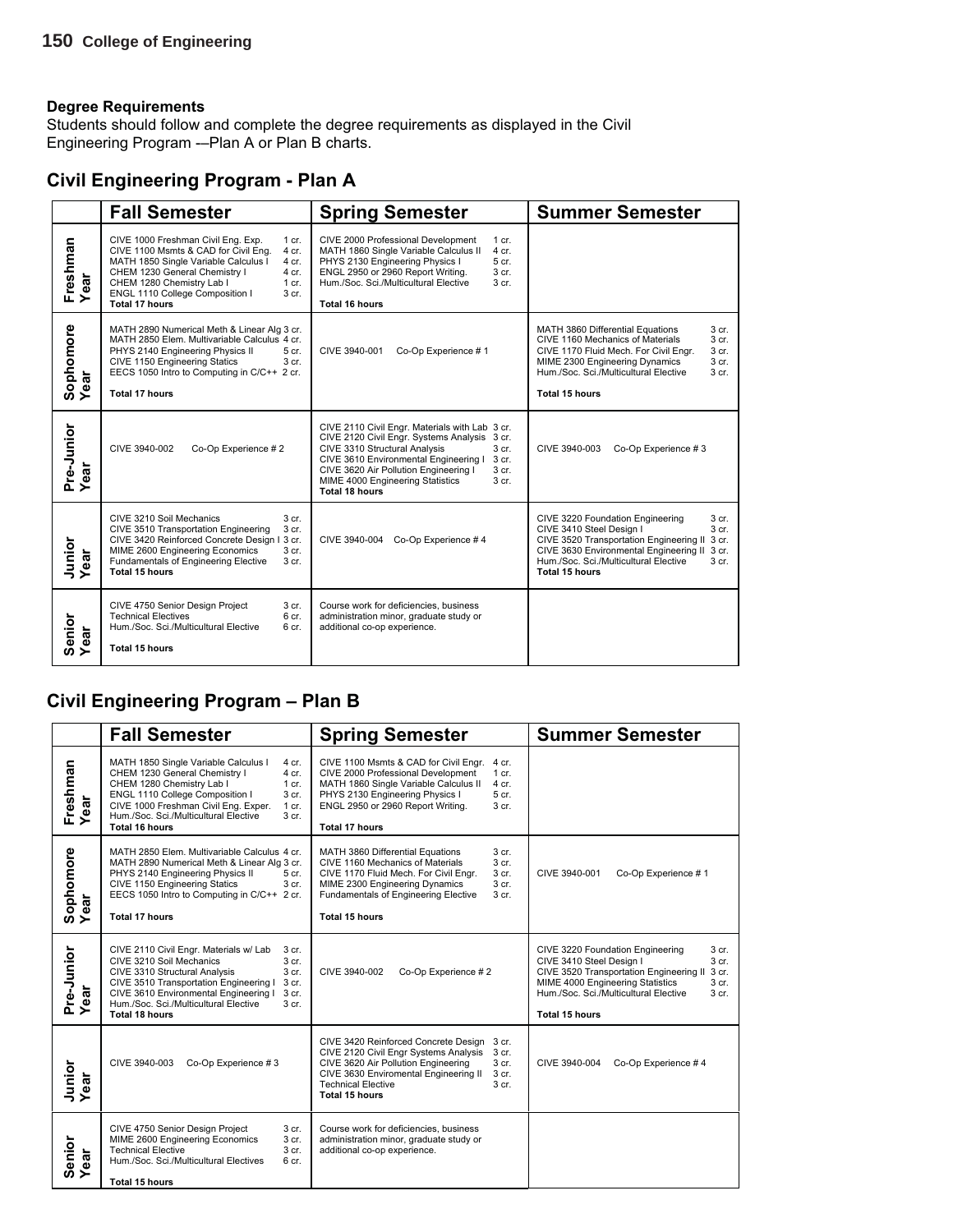#### **Environmental Engineering**

CHEM 3400 Organic Chemistry I EEES 4410 Hydrogeology CIVE 4610 Hydrology and Water Resources CIVE 4620 Open Channel Flow Hydraulics CIVE 4630 Indoor Air Quality CIVE 4640 Industrial Hygiene CIVE 4650 Industrial Ventilation CIVE 4660 Pollution Laboratory CIVE 4670 Solid Waste Management and Disposal CIVE 4680 Environmental Law

#### **Transportation Engineering**

- GEPL 3410 Cartography I
- GEPL 4530 Principles of Urban Planning
- CIVE 4510 Materials Engineering
- CIVE 4550 Traffic Control
- CIVE 4580 Introduction to Intelligent Transportation Systems

#### **Geotechnical Engineering**

- EEES 3250 Engineering Geology
- EEES 3320 Structural Geology
- EEES 4610 Introduction to Geophysics
- CIVE 4210 Advanced Soil Mechanics
- CIVE 4220 Advanced Foundation Engineering
- CIVE 4240 Design With Geosynthetics
- CIVE 4260 Experimental Soil Mechanics

#### **Other Technical Electives**

- CIVE 4710 Advanced Engineering Systems Analysis
- CIVE 4810 Contracts and Specifications
- CIVE 4820 Project Management
- CIVE 4830 Engineering Ethics and Professionalism
- CIVE 4840 GIS for Civil Engineering
- CIVE 4900 Seminars in Civil Engineering
- CIVE 4960 Honors Thesis Research

# **Department of Electrical Engineering and Computer Science**

*Demetrios Kazakos, chair*

### **Degrees Offered**

Two degree programs are offered through the department of electrical engineering and computer science. These are the bachelor of science in computer science and engineering (C.S.E.) and the bachelor of science in electrical engineering (E.E.). These programs rely on a common scientific and mathematical foundation and possess common interests in electric circuits, electronics, signals and systems and computer-based systems. The C.S.E. program places greater emphasis on computer science and computer-related applications, including computer systems design, programming languages, networking and software engineering, while the E.E. program emphasizes computer hardware, electrical principles and related applications such as electronics design, microelectronics, energy systems, automatic control systems, signal analysis and communications. Both programs are accredited by the Engineering Accreditation Commission (EAC) of ABET. The C.S.E. degree also is accredited by the Computing Accreditation Commission (CAC) of ABET.

All engineering programs require humanities, social sciences and multicultural core electives. More detailed information is available in the departmental office and also may be accessed using the departmental Web page at: *http://www.eecs.utoledo.edu.*

### **Advanced Placement**

Students with a score of 3, 4 or 5 on the Computer Science A test receive credit for EECS 1530 (3 hours).

# **Computer Science and Engineering Degree Requirements**

The educational objectives of the computer science and engineering program are that graduates

- will possess a strong foundation in computer science and computer engineering;
- are employable in the computer science and computer engineering professions with duties including the analysis, design, implementation, application and management of computer systems;
- communicate effectively in a professional setting, exhibit good professional and ethical behavior, and build reputations of integrity;
- are well prepared to pursue graduate studies; and
- are able to adapt to changing professional situations through continuous learning and recognize the important role of professional societies.

The College of Engineering has instituted a co-op program that requires three or more work experiences. Students should follow and complete the degree requirements as displayed in the computer science and engineering program — Plan A or Plan B charts. Students should consult an adviser for additional information.

The curriculum has a requirement of 9 hours of professional electives. Students are required to develop a plan of study for the professional elective courses with their C.S.E. program adviser. The combination of electives selected and required advanced courses (EECS 2550 Operating Systems and Systems Programming, EECS 3550 Software Engineering, EECS 3100 Microsystems Design, EECS 3150 Data Communications and EECS 3500 Automata and Language Translation Systems) provide in-depth coverage of at least three advanced C.S.E. specialization areas. A current list of approved professional electives for the program may be obtained from the departmental office or from the departmental Web page: *http://www.eecs.utoledo.edu.*

The humanities/fine arts, social science and multicultural electives must be chosen so that they complete the University Core Curriculum and the requirements of the College of Engineering. Students should consult with their adviser.

### **Electrical Engineering Degree Requirements**

The educational objectives of the electrical engineering program are that

- all graduates of the EE program will begin a professional career in EE or an allied field;
- all graduates will be equipped to engage in lifelong learning;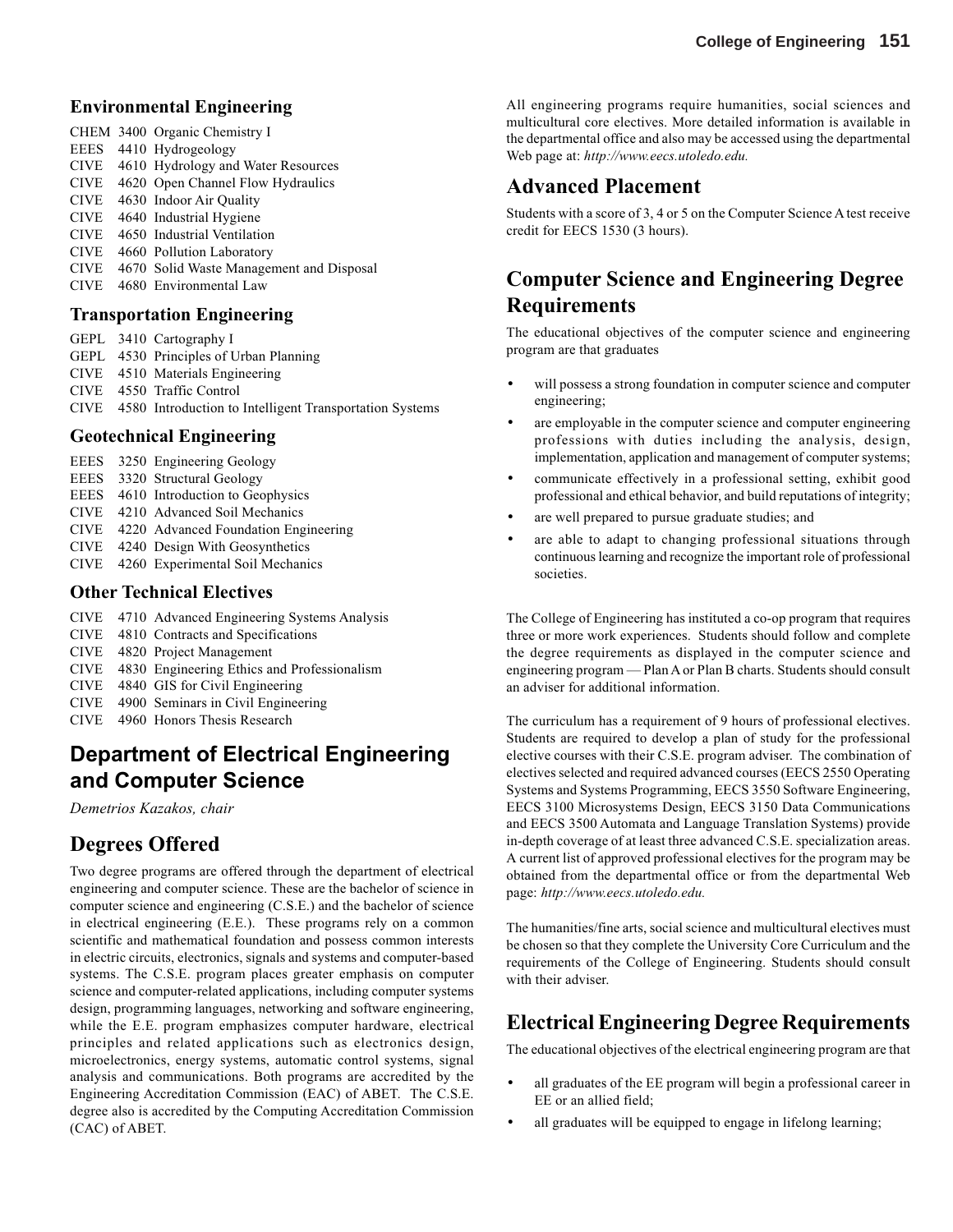Students should follow and complete the degree requirements as displayed in the Computer Science and Engineering Program–Plan A or Plan B charts. Students should consult an advisor for additional information

### **Computer Science and Engineering Program – Plan A**

|                      | <b>Fall Semester</b>                                                                                                                                                                                                                                                                                               | <b>Spring Semester</b>                                                                                                                                                                                                                                                                                             | <b>Summer Semester</b>                                                                                                                                                                                                                        |
|----------------------|--------------------------------------------------------------------------------------------------------------------------------------------------------------------------------------------------------------------------------------------------------------------------------------------------------------------|--------------------------------------------------------------------------------------------------------------------------------------------------------------------------------------------------------------------------------------------------------------------------------------------------------------------|-----------------------------------------------------------------------------------------------------------------------------------------------------------------------------------------------------------------------------------------------|
| Freshman<br>Year     | MATH 1850 Single Variable Calculus I<br>4 cr.<br>CHEM 1230 General Chemistry I<br>4 cr.<br>ENGL 1110 College Composition I<br>3 cr.<br>EECS 1000 Orientation to EECS<br>$1$ cr.<br>EECS 1530 Intro. to Programming<br>3 cr.<br>Total 15 hours                                                                      | MATH 1860 Single Variable Calculus II<br>4 cr.<br>PHYS 2130 Physics for Sci & Eng. I<br>5 cr.<br>EECS 2000 Professional Development<br>$1$ cr.<br>EECS 1100 Digital Logic Design<br>$4$ cr.<br>EECS 1540 Discrete & Linear Structures 4 cr.<br>Total 18 hours                                                      |                                                                                                                                                                                                                                               |
| Sophomore<br>Year    | MATH 2850 Elem. Multivrble Calculus<br>4 cr.<br>PHYS 2140 Physics for Sci & Eng. II<br>5 cr.<br>EECS 2100 Comp Org & Assembly<br>4 cr.<br>EECS 1550 Nonlinear Data Structures<br>4 cr.<br>Total 17 hours                                                                                                           | Co-Op Experience #1<br>EECS 3940:001                                                                                                                                                                                                                                                                               | MATH 3860 Elem Differential Equations 3 cr.<br>MATH 2890 Numeric Meth & Linear Alg<br>3 cr.<br>EECS 2300 Electric Circuits<br>$4$ cr.<br>3 cr.<br>EECS 2550 Op Systems & Sys Prog<br>Hum/Soc/Multicultural Elective<br>3cr.<br>Total 16 hours |
| Pre-Junior<br>Year   | EECS 3940:002<br>Co-Op Experience #2                                                                                                                                                                                                                                                                               | ENGL 2960 Organizational Report Writing or<br>ENGL 2950 Sci & Tech Report Wrtg<br>3 <sub>cr.</sub><br>EECS 3400 Electronics I<br>$4$ cr.<br>EECS 3200 Signals & Systems<br>4 cr.<br>MIME 4000 Engineering Statistics I<br>3 <sub>cr.</sub><br>EECS 3550 Software Engineering<br>3 <sub>cr.</sub><br>Total 17 hours | EECS 3940:003<br>Co-Op Experience #3                                                                                                                                                                                                          |
| Junior<br>Year<br>ar | EECS 3150 Data Communication<br>3 <sub>cr.</sub><br>MIME 3400 Intro to Thermal Sciences or<br>CIVE 1150 Statics<br>3 <sub>cr.</sub><br>EECS 3100 Microsystem Design<br>$4$ cr.<br>EECS 3500 Automata & Lang. Trans.<br>3 cr.<br>ECON 1200 Microeconomics or<br>ECON 1150 Macroeconomics<br>3 cr.<br>Total 16 hours | Hum/Soc/Multicultural Elective<br>$7$ cr.<br>3 <sub>cr.</sub><br><b>EECS Professional Elective</b><br>EECS 4000 Senior Design Project<br>$4$ cr.<br>Total 14 hours                                                                                                                                                 | Co-Op Experience #4<br>EECS 3940:004                                                                                                                                                                                                          |
| Senior<br>Year       | Hum/Soc/Multicultral Elective<br>9 cr.<br><b>EECS Professional Electives</b><br>6 <sub>cr.</sub><br>Total 15 hours                                                                                                                                                                                                 | Course work for deficiencies, business<br>administration minor, graduate study or<br>additional co-op experience.                                                                                                                                                                                                  |                                                                                                                                                                                                                                               |

### **Computer Science and Engineering Program - Plan B**

|                           | <b>Fall Semester</b>                                                                                                                                                                                                                                   | <b>Spring Semester</b>                                                                                                                                                                                                                                                                                    | <b>Summer Semester</b>                                                                                                                                                                                                                                                                                     |
|---------------------------|--------------------------------------------------------------------------------------------------------------------------------------------------------------------------------------------------------------------------------------------------------|-----------------------------------------------------------------------------------------------------------------------------------------------------------------------------------------------------------------------------------------------------------------------------------------------------------|------------------------------------------------------------------------------------------------------------------------------------------------------------------------------------------------------------------------------------------------------------------------------------------------------------|
| Freshman<br>Year<br>ලි    | MATH 1850 Single Variable Calculus I<br>4 cr.<br>CHEM 1230 General Chemistry I<br>4 cr.<br>ENGL 1110 College Composition I<br>3 cr.<br>EECS 1000 Orientation to EECS<br>$1$ cr.<br>EECS 1530 Intro. to Programming<br>3 cr.<br>Total 15 hours          | MATH 1860 Single Variable Calculus II<br>$4$ cr.<br>PHYS 2130 Physics for Sci & Eng. I<br>5 cr.<br>EECS 2000 Professional Development<br>$1$ cr.<br>EECS 1100 Digital Logic Design<br>$4$ cr.<br>EECS 1540 Discrete & Linear Structures 4 cr.<br>Total 18 hours                                           |                                                                                                                                                                                                                                                                                                            |
| Sophomore<br>Year         | MATH 2850 Elem. Multivrble Calculus<br>4 cr.<br>PHYS 2140 Physics for Sci & Eng. II<br>5 cr.<br>EECS 2100 Comp Org & Assembly<br>4 cr.<br>EECS 1550 Nonlinear Data Structures<br>4 cr.<br>Total 17 hours                                               | MATH 3860 Elem Differential Equations 3 cr.<br>MATH 2890 Numeric Meth & Linear Alg<br>3 cr.<br>EECS 2300 Electric Circuits<br>$4$ cr.<br>EECS 2550 Op Systems & Sys Prog<br>3 <sub>cr.</sub><br>ENGL 2960 Organizational Report Writing or<br>ENGL 2950 Sci & Tech Report Wrtg<br>3 cr.<br>Total 16 hours | EECS 3940:001<br>Co-Op Experience #1                                                                                                                                                                                                                                                                       |
| Pre-Junior<br>Year<br>ear | ECON 1200 Microeconomics or<br>ECON 1150 Macroeconomics<br>3 cr.<br>EECS 3400 Electronics I<br>$4$ cr.<br>EECS 3200 Signals & Systems<br>4 cr.<br>Hum/Soc/Multicultural Elective<br>3 cr.<br>EECS 3550 Software Engineering<br>3 cr.<br>Total 17 hours | Co-Op Experience #2<br>EECS 3940:002                                                                                                                                                                                                                                                                      | EECS 3150 Data Communication<br>3 <sub>cr.</sub><br>MIME 3400 Intro to Thermal Sciences or<br>3 cr.<br>CIVE 1150 Statics<br>4 cr.<br>EECS 3100 Microsystem Design<br>EECS 3500 Automata & Language<br><b>Translation Systems</b><br>3 cr.<br>MIME 4000 Engineering Statistics I<br>3 cr.<br>Total 16 hours |
| Junior<br>Year            | EECS 3940:003<br>Co-Op Experience #3                                                                                                                                                                                                                   | Hum/Soc/Multicultural Elective<br>$7$ cr.<br>3 cr.<br><b>EECS Professional Elective</b><br>EECS 4000 Senior Design Project<br>4 cr.<br><b>Total 14 hours</b>                                                                                                                                              | EECS 3940:004<br>Co-Op Experience #4                                                                                                                                                                                                                                                                       |
| Senior<br>Year<br>ă<br>ق  | Hum/Soc/Multicultral Elective<br>9 cr.<br><b>EECS Professional Electives</b><br>6 <sub>cr.</sub><br>Total 15 hours                                                                                                                                     | Course work for deficiencies, business<br>administration minor, graduate study or<br>additional co-op experience.                                                                                                                                                                                         |                                                                                                                                                                                                                                                                                                            |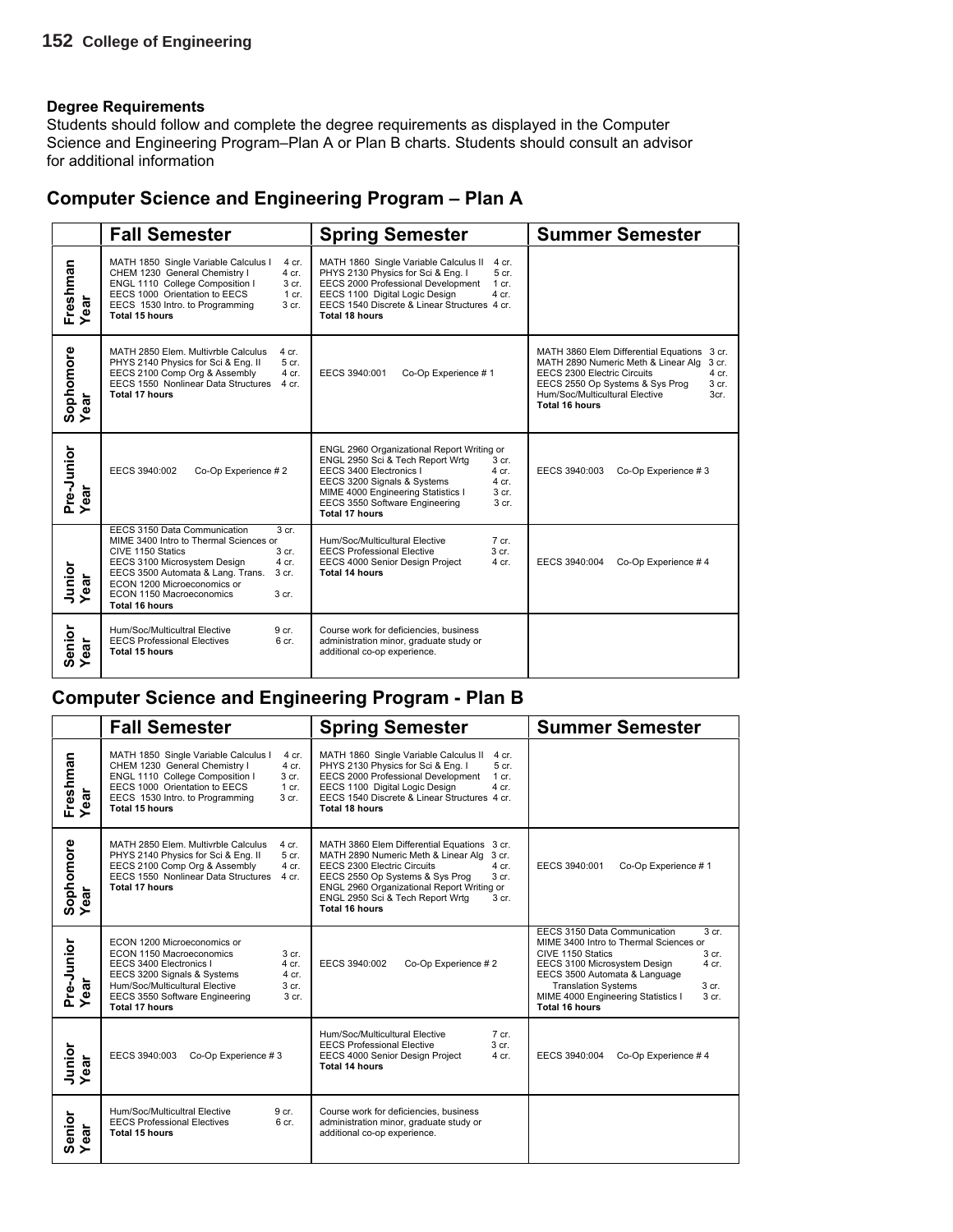Students should follow and complete the degree requirements as displayed in the Electrical Engineering Program -–Plan A or Plan B charts. Students should consult an advisor for additional information

### **Electrical Engineering Program – Plan A**

|                           | <b>Fall Semester</b>                                                                                                                                                                                                                                  | <b>Spring Semester</b>                                                                                                                                                                                                                                                      | <b>Summer Semester</b>                                                                                                                                                                                                  |
|---------------------------|-------------------------------------------------------------------------------------------------------------------------------------------------------------------------------------------------------------------------------------------------------|-----------------------------------------------------------------------------------------------------------------------------------------------------------------------------------------------------------------------------------------------------------------------------|-------------------------------------------------------------------------------------------------------------------------------------------------------------------------------------------------------------------------|
| Freshman<br>Year          | MATH 1850 Single Variable Calculus I<br>4 cr.<br>CHEM 1230 General Chemistry<br>4 cr.<br>ENGL 1110 College Composition I<br>3 cr.<br>EECS 1000 Orientation to EECS<br>$1$ cr.<br>EECS 1100 Digital Logic Design<br>$4$ cr.<br>Total 16 hours          | MATH 1860 Single Variable Calculus II 4 cr.<br>PHYS 2130 Physics for Sci & Eng. I<br>5 cr.<br>EECS 2000 Professional Development 1 cr.<br>3 cr.<br>EECS 1530 Intro. to Programming<br>ENGL 2950 Tech Writing or<br>ENGL 2960 Org. Report Writing<br>3 cr.<br>Total 16 hours |                                                                                                                                                                                                                         |
| Sophomore<br>Year<br>ear  | MATH 2850 Elem. Multivariable Calc.<br>4 cr.<br>PHYS 2140 Physics for Sci & Eng. II<br>5 cr.<br>EECS 2100 Comp Org & Assembly<br>4 cr.<br>ECON 1200 Microeconomics<br>3 <sub>cr.</sub><br>Total 16 hours                                              | Co-Op Experience #1<br>EECS 3940:001                                                                                                                                                                                                                                        | MATH 3860 Elem Differential Equations 3 cr.<br>MATH 2890 Num. Methods & Linear Alg 3 cr.<br>EECS 2300 Electric Circuits<br>$4$ cr.<br>Hum/Soc. Sci./Multicultural Elective<br>6 <sub>cr.</sub><br><b>Total 16 hours</b> |
| Pre-Junior<br>Year<br>ear | EECS 3940:002 Co-Op Experience # 2                                                                                                                                                                                                                    | EECS 3400 Electronics I<br>$4$ cr.<br>4 cr.<br>EECS 3200 Signals & Systems<br>EECS 3700 Electromagnetics<br>4 cr.<br>MIME 3400 Intro to Thermal Sci or<br>CIVE 1150 Statics<br>3 <sub>cr.</sub><br><b>Total 15 hours</b>                                                    | EECS 3940:003 Co-Op Experience #3                                                                                                                                                                                       |
| Junior<br>Year            | EECS 3100 Microsystems Design<br>4 cr.<br>EECS 3300 Probabilistic Methods<br>3 cr.<br>3 cr.<br>EECS 3420 Electronics II<br>EECS 3460 Energy Conversion<br>3 cr.<br>Hum./Soc. Sci./Multicultural Elective<br>3 <sub>cr.</sub><br><b>Total 16 hours</b> | EECS 3440 Electronic Lab<br>1 cr.<br>3 cr.<br>EECS 4360 Communication Systems<br>EECS 4200 Feedback Control Systems 3 cr.<br>EECS 4130 Digital Design<br>$4$ cr.<br><b>EECS Technical Electives</b><br>6 cr.<br><b>Total 17 hours</b>                                       | EECS 3940:004 Co-Op Experience #4                                                                                                                                                                                       |
| Senior<br>Year<br>ear     | EECS 4000 Senior Design<br>4 cr.<br>EECS 4480 Elec. Energy Process<br>3 cr.<br><b>EECS Technical Electives</b><br>6 cr.<br>Hum./Soc. Sci./Multicultural Elective<br>3 <sub>cr.</sub><br>Total 16 hours                                                | Course work for deficiencies, business<br>administration minor, graduate study or<br>additional co-op experience.                                                                                                                                                           |                                                                                                                                                                                                                         |

### **Electrical Engineering Program – Plan B**

|                       | <b>Fall Semester</b>                                                                                                                                                                                                                         | <b>Spring Semester</b>                                                                                                                                                                                                                                         | <b>Summer Semester</b>                                                                                                                                                                                                                                      |
|-----------------------|----------------------------------------------------------------------------------------------------------------------------------------------------------------------------------------------------------------------------------------------|----------------------------------------------------------------------------------------------------------------------------------------------------------------------------------------------------------------------------------------------------------------|-------------------------------------------------------------------------------------------------------------------------------------------------------------------------------------------------------------------------------------------------------------|
| Freshman<br>Year      | MATH 1850 Single Variable Calculus I<br>4 cr.<br>CHEM 1230 General Chemistry<br>$4$ cr.<br>ENGL 1110 College Composition I<br>3 cr.<br>EECS 1000 Orientation to EECS<br>1 cr.<br>EECS 1100 Digital Logic Design<br>$4$ cr.<br>Total 16 hours | MATH 1860 Single Variable Calculus II 4 cr.<br>PHYS 2130 Physics for Sci & Eng. I<br>5 cr.<br>EECS 2000 Professional Development 1 cr.<br>EECS 1530 Introduction to Progrmming 3 cr.<br>3 <sub>cr.</sub><br>ENGL 2950 or 2960 Report Writing<br>Total 16 hours |                                                                                                                                                                                                                                                             |
| Sophomore<br>Year     | MATH 2850 Elem. Multivariable Calc.<br>4 cr.<br>PHYS 2140 Physics for Sci & Eng. II<br>5 cr.<br>EECS 2100 Comp Org & Assembly<br>$4$ cr.<br>ECON 1200 Microeconomics<br>3 cr.<br>Total 16 hours                                              | MATH 3860 Elem Differential Equations 3 cr.<br>MATH 2890 Num. Methods & Linear Alg 3 cr.<br>EECS 2300 Electric Circuits<br>4 cr.<br>Hum./Soc. Sci./Multicultural Electives<br>6 <sub>cr.</sub><br>Total 16 hours                                               | EECS 3940:001<br>Co-Op Experience #1                                                                                                                                                                                                                        |
| Pre-Junior<br>Year    | EECS 3400 Electronics<br>4 cr.<br>EECS 3200 Signals & System<br>$4$ cr.<br>EECS 3700 Electromagnetics<br>4 cr.<br>MIME 3400 Intro to Thermal Sci or<br>CIVE 1150 Statics<br>3 <sub>cr.</sub><br><b>Total 15 hours</b>                        | EECS 3940:002 Co-Op Experience # 2                                                                                                                                                                                                                             | EECS 3300 Probabilistic Methods<br>3 <sub>cr.</sub><br>EECS 3420 Electronics II<br>3 <sub>cr.</sub><br>EECS 3460 Energy Conversion<br>3 cr.<br>EECS 3100 Microsystems Design<br>$4$ cr.<br>Hum./Soc. Sci./Multicultural Elective<br>3 cr.<br>Total 16 hours |
| Junior<br>Year        | EECS 3940:003 Co-Op Experience #3                                                                                                                                                                                                            | EECS 3440 Electronic Lab<br>$1$ cr.<br>3 <sub>cr.</sub><br>EECS 4360 Communication Systems<br>EECS 4200 Feedback Control Systems 3 cr.<br>EECS 4130 Digital Design<br>$4$ cr.<br><b>EECS Technical Electives</b><br>6 cr.<br><b>Total 17 hours</b>             | EECS 3940:004 Co-Op Experience #4                                                                                                                                                                                                                           |
| Senior<br>Year<br>ear | EECS 4000 Senior Design<br>4 cr.<br>EECS 4480 Elec. Energy Process<br>3 cr.<br><b>EECS Technical Electives</b><br>6 cr.<br>Hum./Soc. Sci./Multicultural Elective<br>3 <sub>cr.</sub><br>Total 16 hours                                       | Course work for deficiencies, business<br>administration minor, graduate study or<br>additional co-op experience.                                                                                                                                              |                                                                                                                                                                                                                                                             |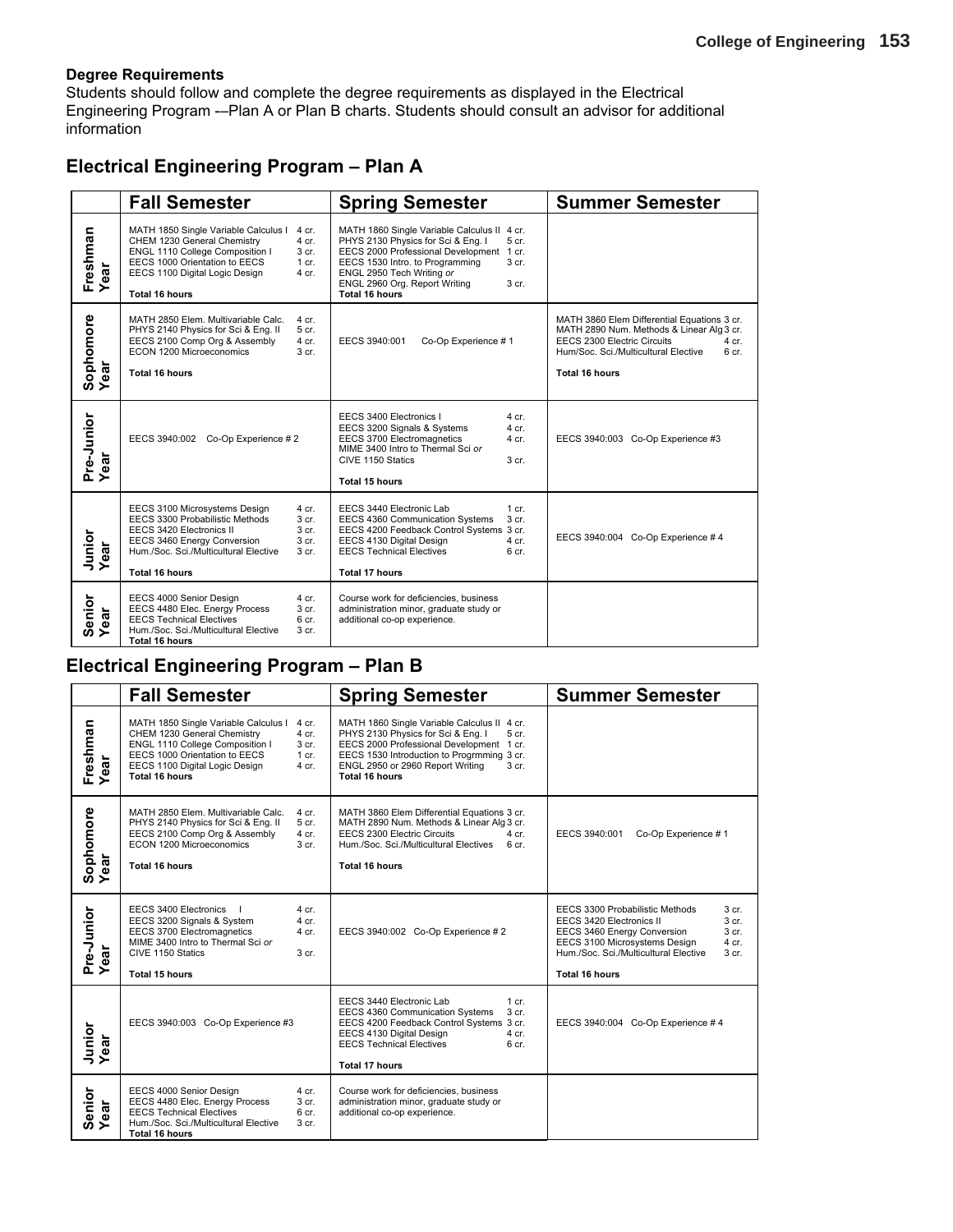- all graduates will exhibit good ethics and become full participants in the appropriate professional and technical societies;
- all graduates will have good oral and written communication and reporting skills, and
- many graduates will establish a recognized level of competence in a specialty of EE within a few years of their graduation; others will continue on with their graduate education.

The College of Engineering has instituted a co-op program that requires three or more work experiences. Students should follow and complete the degree requirements as displayed in the electrical engineering program — Plan A or Plan B charts. Students should consult an adviser for additional information.

The curriculum has a requirement of 12 hours of technical electives. Students are required to develop a plan of study for the technical elective courses with the E.E. program adviser. A current list of approved technical electives for the program may be obtained from the departmental office or from the departmental Web page at: *http://www.eecs.utoledo.edu.*

# **Department of Mechanical, Industrial and Manufacturing Engineering**

*Abdollah A. Afjeh, interim chair*

# **Degrees Offered**

The department of mechanical, industrial and manufacturing engineering offers ABET-accredited programs leading to the bachelor of science in industrial engineering (B.S.I.E.) and bachelor of science in mechanical engineering (B.S.M.E.) degrees.

The goal of the B.S.I.E. and B.S.M.E. programs is to prepare our students for successful professional careers in their chosen fields of study, with emphasis on industrial or mechanical and/or manufacturing engineering. We fulfill this goal through a carefully constructed, effectively implemented and continuously evolving curriculum that satisfies the detailed incremental objectives leading to appropriate terminal objectives. This is accomplished by providing technical knowledge, increasing creative skills and developing professional attitudes through courses designed with a balance of mathematics, basic sciences, fundamental and specialized engineering courses, humanities/fine arts, social science, and multicultural courses. Specifically, our program educational objectives are that engineers graduating from The University of Toledo department of mechanical, industrial and manufacturing engineering will be individuals who

- are able to define engineering problems, identify research needs and evaluate the results in an environmental, economic and societal context;
- design products, processes and systems either independently or as part of a team;
- creatively apply mathematical, scientific, and engineering principles and modern techniques in solving engineering problems;
- have the necessary communication and interpersonal skills to function as an engineer;
- understand their ethical and professional responsibilities;
- are familiar with contemporary and global issues and the importance of cultural and ethnic diversity; and

appreciate the need for life-long learning to enhance their professional skills and to enrich their lives.

Industrial engineering deals with the development of better ways to cost effectively produce products with improved quality, safety and reliability, as well as determine the most efficient way to perform tasks needed in the business world. This is an exciting and broad field involving highlevel technology, manufacturing systems, management and people.

Mechanical engineering deals with design, computer-aided design, development, manufacturing, testing, research, maintenance, applications and sales. Mechanical engineering is the largest field in engineering, employing over one-fourth of all engineers. This broad and diverse field also provides a strong foundation for pursuing a law, business or medical degree and affords many advantages in the professional world.

### **Degree Requirements**

### **Bachelor of Science in Industrial Engineering**

Students should follow and complete the degree requirements as displayed in the industrial engineering program — Plan A chart.

### **Bachelor of Science in Mechanical Engineering**

Students should follow and complete the degree requirements as displayed in the mechanical engineering program — Plan A, or the mechanical engineering program — Plan B charts.

### **Technical Electives**

The following technical electives, as well as additional courses from MIME and other engineering programs, are available to MIME undergraduate students. Appropriate numbers of technical electives are to be chosen by students from the following list in consultation with their academic adviser.

| MIME 4210        |  |
|------------------|--|
| MIME 4230        |  |
| MIME 4270        |  |
| MIME 4280        |  |
| MIME 4300        |  |
| MIME 4310        |  |
| MIME 4320        |  |
| MIME 4330        |  |
| MIME 4340        |  |
| MIME 4510        |  |
| MIME 4520        |  |
| MIME 4530        |  |
| MIME 4540        |  |
| MIME 4550        |  |
| MIME 4560        |  |
| MIME 4580        |  |
| MIME 4590        |  |
| MIME 4640        |  |
| <b>MIME 4690</b> |  |
| MIME 4730        |  |
| MIME 4780        |  |
| MIME 4800        |  |
| MIME 4810        |  |
|                  |  |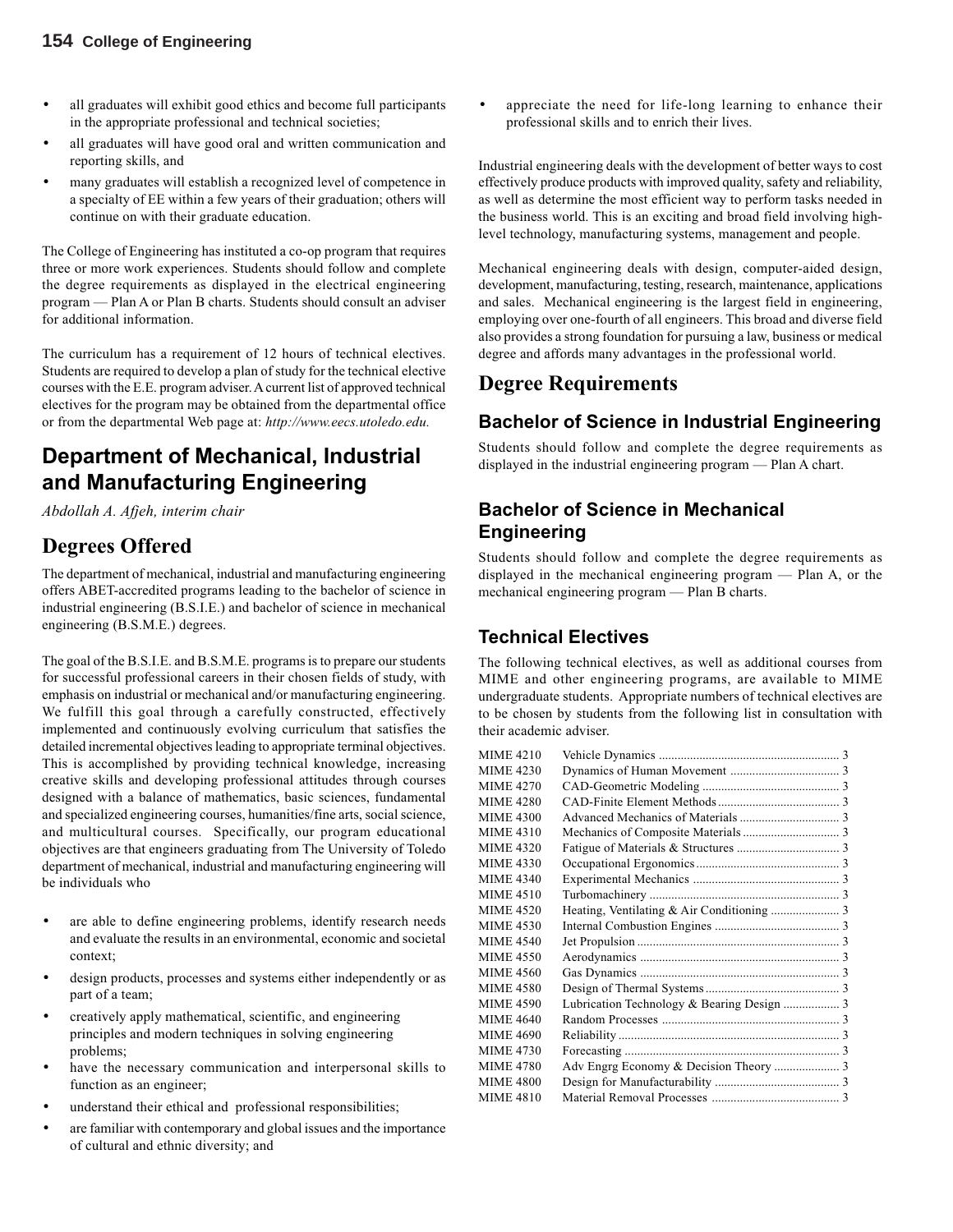Students should follow and complete the degree requirements as displayed in the Industrial Engineering Program – Plan A Chart

### **Industrial Engineering Program – Plan A**

|                         | <b>Fall Semester</b>                                                                                                                                                                                                                                                                                        | <b>Spring Semester</b>                                                                                                                                                                                                                                                         | <b>Summer Semester</b>                                                                                                                                                                                                                                     |
|-------------------------|-------------------------------------------------------------------------------------------------------------------------------------------------------------------------------------------------------------------------------------------------------------------------------------------------------------|--------------------------------------------------------------------------------------------------------------------------------------------------------------------------------------------------------------------------------------------------------------------------------|------------------------------------------------------------------------------------------------------------------------------------------------------------------------------------------------------------------------------------------------------------|
| Freshman<br>Year<br>ear | MATH 1850 Single Variable Calculus I<br>4 cr.<br>CHEM 1230 General Chemistry I<br>4 cr.<br>ENGL 1110 College Composition I<br>3 cr.<br>MIME 1000 Orientation to ME and IE<br>3 cr.<br>MIME 1100 Introduction to CAD<br>2 cr.<br><b>Total 16 hours</b>                                                       | MATH 1860 Single Variable Calculus II<br>4 cr.<br>MIME 1010 Professional Development<br>$1$ cr.<br>MIME 1650 Materials Science & Engr.<br>3 <sub>cr.</sub><br>PHYS 2130 Engineering Physics I<br>5 cr.<br>ENGL 1930 Tech. Writing for Engineers 1 cr.<br><b>Total 16 hours</b> |                                                                                                                                                                                                                                                            |
| Sophomore<br>Year       | MATH 2850 Elem. Multivariable Calculus 4 cr.<br>PHYS 2140 Engineering Physics II<br>5 cr.<br>CIVE 1150 Engineering Statics<br>3 cr.<br>MIME 2650 Manufacturing Processes<br>3 cr.<br><b>Total 15 hours</b>                                                                                                  | MIME 3940-001<br>Co-Op Experience #1                                                                                                                                                                                                                                           | 3 cr.<br>MATH 3860 Differential Equations<br>MATH 2890 Num Methods & Linear Alg.<br>3 cr.<br>MIME 4000 Engineering Statistics I<br>3 cr.<br>MIME 2300 Engineering Dynamics<br>3 cr.<br>PSY 1010 Principles of Psychology<br>3 cr.<br><b>Total 15 hours</b> |
| Pre-Junior<br>Year      | MIME 3940-002<br>Co-Op Experience #2                                                                                                                                                                                                                                                                        | MIME 2600 Engineering Economics<br>3 cr.<br>MIME 4050 Human Factors Engineering<br>3 cr.<br>MIME 4080 Operations Research I<br>3 cr.<br>MIME 4010 Engineering Statistics II<br>3 <sub>cr.</sub><br>MIME 4100 Manuf. System Simulation<br>3 <sub>cr.</sub><br>Total 15 hours    | MIME 3940-003<br>Co-Op Experience #3                                                                                                                                                                                                                       |
| Junior<br>Year          | MIME 3710 Work Design & Measurement 3 cr.<br>MIME 4060 Manufacturing Engineering<br>3 cr.<br>MIME 4070 Computer Aided Manuf.<br>3 cr.<br>MIME 4090 Operations Research II<br>3 cr.<br>EECS 2340 Elect Circuits for Non-Majors 3 cr.<br>Hum./Soc. Sci. Elective<br>3 <sub>cr.</sub><br><b>Total 18 hours</b> | Co-Op Experience #4<br>MIME 3940-004                                                                                                                                                                                                                                           | <b>Technical Electives</b><br>6 cr.<br>Hum/Soc. Sci. Elective<br>3 cr.<br><b>Multicultural Electives</b><br>6 cr.<br><b>Total 15 hours</b>                                                                                                                 |
| Senior<br>Year          | MIME 3780 Engineering Management<br>3 <sub>cr</sub><br>MIME 4020 Stat. Q. C. & Management<br>3 cr.<br>MIME 4110 Prod. Planning & Inv. Control 3 cr.<br>MIME 4200 Senior Design Projects<br>3 cr.<br>MIME 4160 Facilities Planning<br>3 cr.<br><b>Technical Electives</b><br>3 cr.<br><b>Total 18 hours</b>  | Course work for deficiencies, business<br>administration minor, graduate study or<br>additional co-op experience.                                                                                                                                                              |                                                                                                                                                                                                                                                            |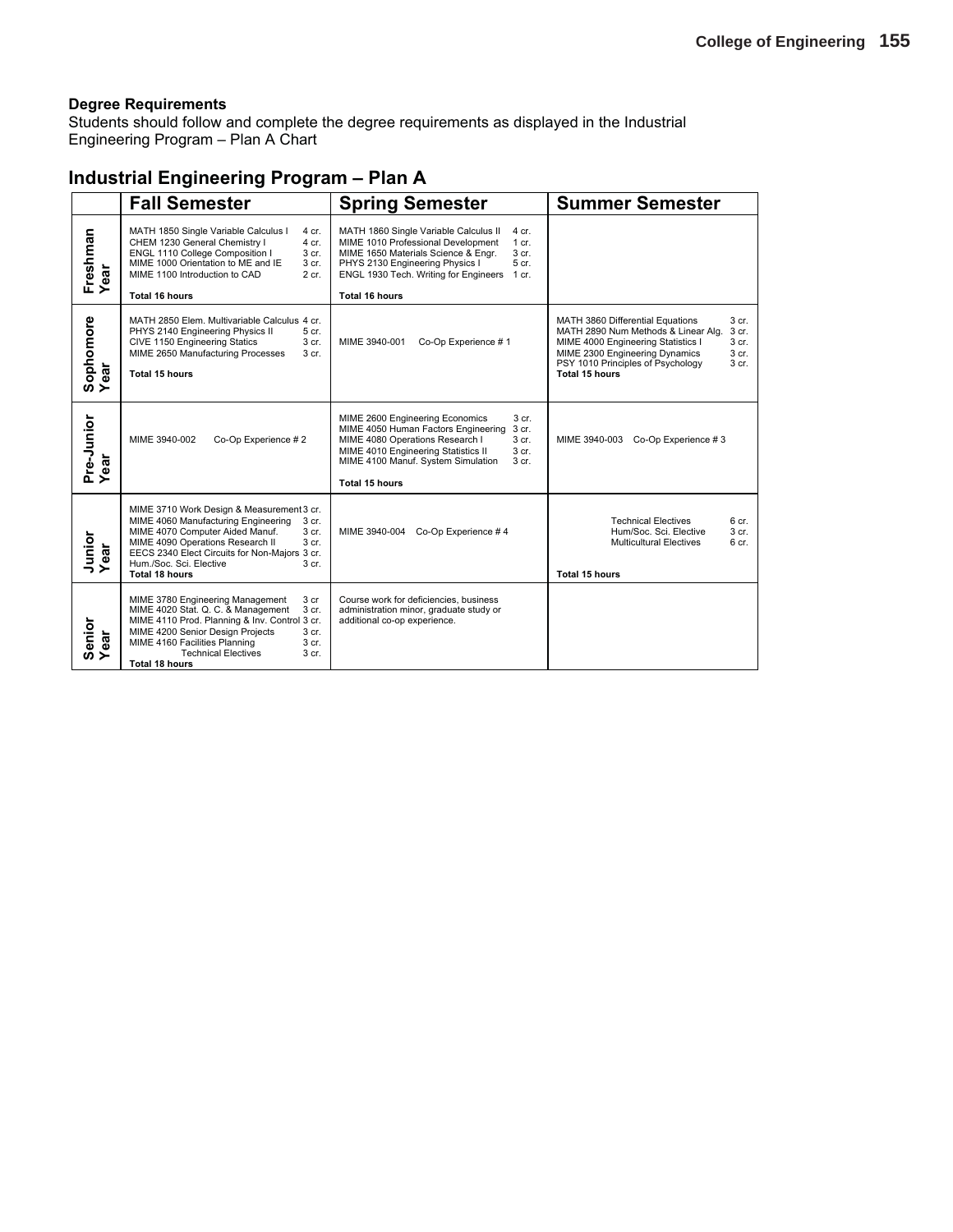Students should follow and complete the degree requirements as displayed in the Mechanical Engineering Program -–Plan A or Plan B charts.

| <b>Mechanical Engineering Program - Plan A</b> |  |  |  |
|------------------------------------------------|--|--|--|
|                                                |  |  |  |

|                           | <b>Fall Semester</b>                                                                                                                                                                                                                                                                                   | <b>Spring Semester</b>                                                                                                                                                                                                                                                        | <b>Summer Semester</b>                                                                                                                                                                                                                                                                                                                            |
|---------------------------|--------------------------------------------------------------------------------------------------------------------------------------------------------------------------------------------------------------------------------------------------------------------------------------------------------|-------------------------------------------------------------------------------------------------------------------------------------------------------------------------------------------------------------------------------------------------------------------------------|---------------------------------------------------------------------------------------------------------------------------------------------------------------------------------------------------------------------------------------------------------------------------------------------------------------------------------------------------|
| Freshman<br>Year<br>ear   | MATH 1850 Single Variable Calculus I<br>4 cr.<br>CHEM 1230 General Chemistry I<br>$4$ cr.<br>ENGL 1110 College Composition I<br>3 cr.<br>MIME 1000 Orientation to ME and IE<br>3 cr.<br>MIME 1100 Introduction to CAD<br>2 cr.<br><b>Total 16 hours</b>                                                | MATH 1860 Single Variable Calculus II<br>4 cr.<br>MIME 1010 Professional Development<br>$1$ cr.<br>MIME 1650 Materials Science & Engr.<br>3 cr.<br>PHYS 2130 Engineering Physics I<br>5 cr.<br>ENGL 1930 Tech. Writing for Engineers 3 cr.<br><b>Total 16 hours</b>           |                                                                                                                                                                                                                                                                                                                                                   |
| Sophomore<br>Year         | MATH 2850 Elem. Multivariable Calculus 4 cr.<br>PHYS 2140 Engineering Physics II<br>5 cr.<br>CIVE 1150 Engineering Statics<br>3 cr.<br>MIME 2650 Manufacturing Processes<br>3 <sub>cr.</sub><br><b>Total 15 hours</b>                                                                                  | MIME 3940-001<br>Co-Op Experience #1                                                                                                                                                                                                                                          | MATH 3860 Differential Equations<br>3 <sub>cr.</sub><br>MATH 2890 Num. Methods & Linear Alg.<br>3 cr.<br>CIVE 1160 Mechanics of Materials<br>3 <sub>cr.</sub><br>MIME 2000 Statistics & Meas, Lab<br>$2$ cr.<br>3 <sub>cr.</sub><br>MIME 2300 Engineering Dynamics<br>Hum./Soc. Sci./Multicultural Elective<br>3 <sub>cr.</sub><br>Total 17 hours |
| Pre-Junior<br>Year<br>ear | MIME 3940-002<br>Co-Op Experience #2                                                                                                                                                                                                                                                                   | 3 <sub>cr.</sub><br>MIME 2600 Engineering Economics<br>MIME 3300 Design Anal - Mech. Sys.<br>3 cr.<br>MIME 3310 Mechanical Design I<br>3 <sub>cr.</sub><br>MIME 3400 Thermodynamics I<br>3 <sub>cr.</sub><br>EECS 2340 Elect. Circuits for Non-Majors 3 cr.<br>Total 15 hours | MIME 3940-003<br>Co-Op Experience #3                                                                                                                                                                                                                                                                                                              |
| Junior<br>Year            | EECS 3450 Elect. & Electronic Devices<br>3 <sub>cr.</sub><br>MIME 3320 Mechanical Design II<br>3 cr.<br>MIME 3370 Vibration & Control<br>3 cr.<br>MIME 3410 Thermodynamics II<br>3 cr.<br>MIME 3430 Fluid Mechanics<br>3 cr.<br>Hum./Soc. Sci/Multicultural Elective<br>3 cr.<br><b>Total 18 hours</b> | MIME 3940-004<br>Co-Op Experience #4                                                                                                                                                                                                                                          | MIME 3440 Heat Transfer<br>3 <sub>cr.</sub><br>Hum./Soc. Sci./Multicultural Elective<br>6 <sub>cr.</sub><br><b>Technical Electives</b><br>6 <sub>cr.</sub><br><b>Total 15 hours</b>                                                                                                                                                               |
| Senior<br>Year<br>ear     | MIME 3390 Mechanics & Vibrations Lab 2 cr.<br>2 cr.<br>MIME 3470 Thermal Science Lab<br>MIME 4200 Senior Design Projects<br>3 cr.<br><b>Technical Electives</b><br>6 cr.<br>Hum./Soc. Sci./Multicultural Electives<br>3 cr.<br><b>Total 16 hours</b>                                                   | Course work for deficiencies, business<br>administration minor, graduate study or<br>additional co-op experience.                                                                                                                                                             |                                                                                                                                                                                                                                                                                                                                                   |

### **Mechanical Engineering Program – Plan B**

|                           | <b>Fall Semester</b>                                                                                                                                                                                                                                      | <b>Spring Semester</b>                                                                                                                                                                                                                                                                                           | <b>Summer Semester</b>                                                                                                                                                                                                                                |
|---------------------------|-----------------------------------------------------------------------------------------------------------------------------------------------------------------------------------------------------------------------------------------------------------|------------------------------------------------------------------------------------------------------------------------------------------------------------------------------------------------------------------------------------------------------------------------------------------------------------------|-------------------------------------------------------------------------------------------------------------------------------------------------------------------------------------------------------------------------------------------------------|
| Freshman<br>ar<br>≻       | MATH 1850 Single Variable Calculus I<br>4 cr.<br>CHEM 1230 General Chemistry I<br>$4$ cr.<br>ENGL 1110 College Composition I<br>3 cr.<br>MIME 1000 Orientation to ME and IE<br>3 cr.<br>MIME 1100 Introduction to CAD<br>$2$ cr.<br><b>Total 16 hours</b> | MATH 1860 Single Variable Calculus II<br>$4$ cr.<br>MIME 1010 Professional Development<br>$1$ cr.<br>MIME 1650 Materials Science & Engr.<br>3 cr.<br>PHYS 2130 Engineering Physics I<br>5 cr.<br>ENGL 1930 Tech. Writing for Engineers<br>3 <sub>cr.</sub><br><b>Total 16 hours</b>                              |                                                                                                                                                                                                                                                       |
| Sophomore<br>Year         | MATH 2850 Elem. Multivariable Calculus 4 cr.<br>PHYS 2140 Engineering Physics II<br>5 cr.<br>CIVE 1150 Engineering Statics<br>3 cr.<br>MIME 2650 Manufacturing Processes<br>3 cr.<br>Total 15 hours                                                       | 3 cr.<br>MATH 3860 Differential Equations<br>MATH 2890 Num. Methods & Linear Alg.<br>3 cr.<br>CIVE 1160 Mechanics of Materials<br>3 <sub>cr.</sub><br>$2$ cr.<br>MIME 2000 Statistics & Meas. Lab<br>3 cr.<br>MIME 2300 Engineering Dynamics<br>Hum./Soc. Sci./Multicultural Elective<br>3 cr.<br>Total 17 hours | Co-Op Experience #1<br>MIME 3940-001                                                                                                                                                                                                                  |
| Pre-Junior<br>Year<br>ear | MIME 2600 Engineering Economics<br>3 cr.<br>MIME 3300 Design Anal - Mech. Sys.<br>3 cr.<br>MIME 3310 Mechanical Design I<br>3 cr.<br>MIME 3400 Thermodynamics I<br>3 cr.<br>EECS 2340 Elect. Circuits for Non-Majors 3 cr.<br>Total 15 hours              | Co-Op Experience #2<br>MIME 3940-002                                                                                                                                                                                                                                                                             | MIME 3320 Mechanical Design II<br>3 cr.<br>3 cr.<br>MIME 3370 Vibration & Control<br>3 cr.<br>MIME 3410 Thermodynamics II<br>MIME 3430 Fluid Mechanics<br>3 cr.<br>Hum./Soc. Sci./Multicultural Elective<br>3 <sub>cr.</sub><br><b>Total 15 hours</b> |
| <b>Junior Year</b>        | Co-Op Experience #3<br>MIME 3940-003                                                                                                                                                                                                                      | EECS 3450 Elect. & Electronic Devices<br>3 <sub>cr.</sub><br>MIME 3440 Heat Transfer<br>3 cr.<br>MIME 3390 Mechanics & Vibrations Lab 2 cr.<br>MIME 3470 Thermal Science Lab<br>$2$ cr.<br>MIME 4200 Senior Design Projects<br>3 cr.<br><b>Technical Elective</b><br>3 cr.<br><b>Total 16 hours</b>              | MIME 3940-004<br>Co-Op Experience #4                                                                                                                                                                                                                  |
| Senior<br>Year<br>ear     | <b>Technical Electives</b><br>9 cr.<br>Hum./Soc. Sci./Multicultural Electives<br>9 cr.<br><b>Total 18 hours</b>                                                                                                                                           | Course work for deficiencies, business<br>administration minor, graduate study or<br>additional co-op experience.                                                                                                                                                                                                |                                                                                                                                                                                                                                                       |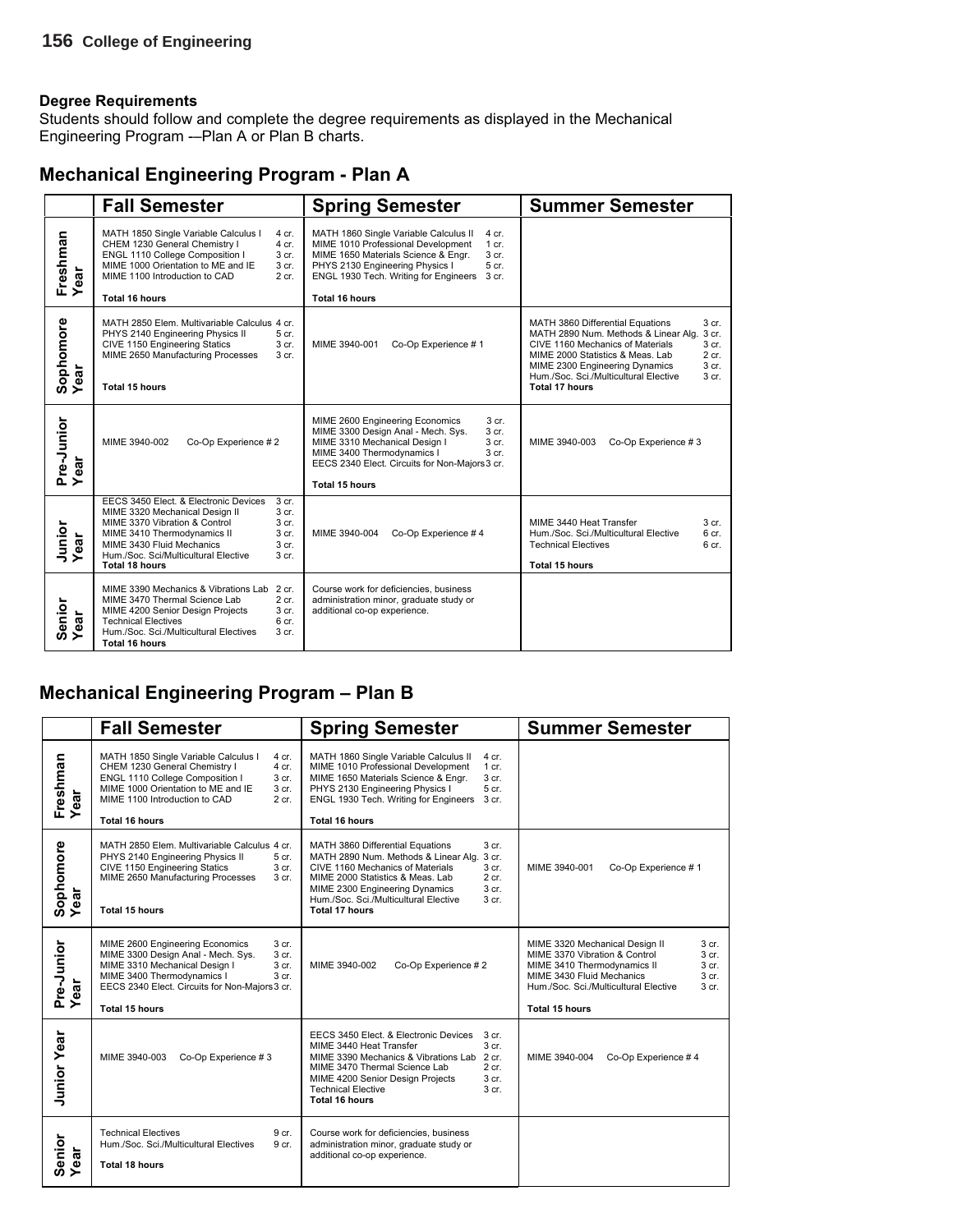# **Engineering Technology Programs**

*Daniel J. Solarek, chair*

# **Accreditation**

The bachelor's program in computer science and engineering technology and both the associate's and bachelor's programs in construction engineering technology, mechanical engineering technology and electrical engineering technology are accredited by the Technology Accreditation Commission (TAC) of the Accreditation Board for Engineering and Technology (ABET), 111 Market Place, Suite 1050, Baltimore, MD 21202-4012, telephone 410.347.7700.

# **Engineering Technology Degree Programs**

The engineering technology department offers programs of study leading to the associate of applied science (A.A.S.) degree and the bachelor of science degree in engineering technology (B.S.E.T.). In mechanical engineering technology, construction engineering technology and electrical engineering technology, both the associate of applied science and the bachelor of science in engineering technology degrees are available. For computer science and engineering technology, only the bachelor of science in engineering technology degree is offered.

# **Articulation Agreements**

A total of 65-68 hours of course credit is required for an A.A.S., depending on the selected program of study. A total of 128 hours of course credit is required for the B.S.E.T. degree. Normally 64 hours of the baccalaureate program may be transferred from an accredited community or technical college. Additional transfer credits may be applied over the 64 semester hour limit at the discretion of the undergraduate program director. In addition, articulation agreements with the following institutions will continue:

Central Ohio Technical College Cincinnati State Technical and Community College Columbus State Community College Cuyahoga Community College Edison Community College Lakeland Community College Lima Technical College Lorain County Community College Marion Technical College Monroe County Community College North Central Technical College Northwest State Community College Owens Community College Stark State College of Technology Terra Community College Washtenaw Community College

# **Degrees Offered**

The TAC of ABET defines engineering technology as a distinct field of study related to the profession of engineering: "Engineering technology is that part of the technological field which requires the application of scientific and engineering knowledge and methods combined with technical skills in support of engineering activities: it lies in the occupational spectrum between the craftsman and the engineer at the end of the spectrum closest to the engineer." The term "engineering technician" is applied to the graduates of associate's degree programs. Graduates of baccalaureate programs are called "engineering technologists." In industry, job titles with the term "engineer" are common for engineering technology graduates. Engineering technology education is based on sound foundations in applied sciences and mathematics. The curriculum emphasizes basic principles, applications and extensive laboratory experience.

The B.S.E.T. degree does not prepare its graduates for advanced study in traditional engineering programs. B.S.E.T. degree graduates can pursue the college's part-time master of science in engineering (after obtaining employment) or pursue graduate degrees in other colleges at The University of Toledo and elsewhere.

# **Minor in Business Administration**

Engineering technology students may earn a minor in business administration by earning a C or better in six business courses plus at least one economics course. The economics requirement may be satisfied with MIME 2600 or with both ECON 1150 and 1200. The six business courses must include BUAD 2040 and should be chosen according to the rules in this catalog in the College of Business section. For students whose goal is to earn an M.B.A., the following six courses are recommended:

| BUAD 2040 Financial Accounting Information                     |
|----------------------------------------------------------------|
| BUAD 2050 Accounting for Business Decision Making              |
| BUAD 3010 Principles of Marketing                              |
| BUAD 3020 Principles of Manufacturing and Service Systems      |
| BUAD 3030 Managerial and Behavioral Processes in Organizations |
| BUAD 3040 Principles of Financial Management                   |
|                                                                |

Students not interested in an M.B.A. may wish to make substitutions in this list. For example, IBUS 3150, Understanding Cultural Differences for Business, could be used in place of any of the above courses except BUAD 2040 to simultaneously satisfy part of the multicultural requirement in the University Core Curriculum. Students must be sophomores to take the 2000 level business courses and juniors to take the 3000 level courses. Also, BUAD 2040 must be taken before BUAD 3040, and the economics requirement must be satisfied before taking BUAD 3010. Otherwise business prerequisites are waived for engineering students. Students should register with the College of Business to become candidates for the business minor.

Students in engineering technology programs may use one or more of the business courses as professional development electives. Students interested in a business minor should consult an adviser in both the College of Business Administration and the College of Engineering.

# **Joint B.S.E.T./M.B.A. Program**

The College of Business Administration, in conjunction with the College of Engineering, offers a program whereby a student may simultaneously earn both a B.S. in engineering technology and a master of business administration (M.B.A.). This program provides a unique opportunity to combine business and engineering skills to prepare graduates for global competitiveness. It supports the mission to prepare corporate leaders for the future and to our knowledge is a one of a kind program in the state of Ohio. The program should be particularly attractive to students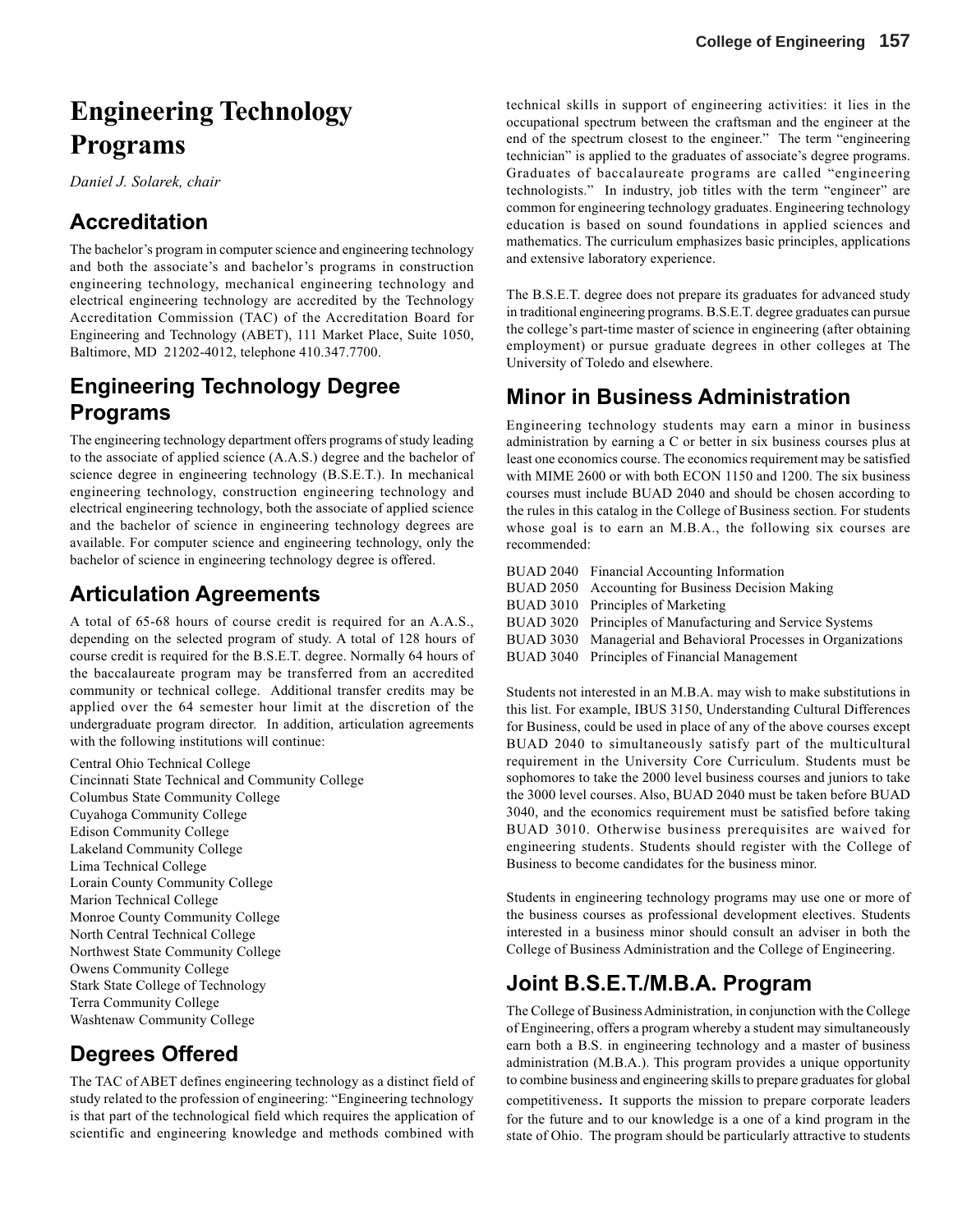who might want to start their own company or who simply want to develop an appreciation for how engineering and business complement each other.

To be admitted to the program, students must have senior standing, score a minimum of 450 on the Graduate Management Admissions Test (GMAT), and have at least a 3.0 cumulative GPA. Students also must have completed the requirements for the business minor, but courses should be chosen carefully as not all business minor courses can be used towards the M.B.A.. The six business courses listed in the business minor section plus MIME 2600 or ECON 1150 and 1200 satisfy the basic core prerequisite requirement for the M.B.A. program.

Students who wish to pursue the program should inform the associate dean of undergraduate studies in the College of Engineering during their junior year and complete the GMAT by the end of their junior year. Students should submit completed application materials to the Graduate School for admission to the M.B.A. program **before** fall semester of their senior year. Upon admission to the program by the Graduate School and the College of Business Administration, students will be classified as special provisional graduate students so that they may take graduate courses while completing the bachelor of science degree requirements. Students' special status must be tracked by the M.B.A. office to assure AACSB compliance. Also, the B.S. in engineering degree must be granted in a semester prior to graduating with the M.B.A..

To satisfy the requirements for the M.B.A., students must complete all of the core and elective required courses in the M.B.A. program. By choosing the right courses, this may be accomplished with six undergraduate and 10 graduate level business courses.

For B.S.E.T. degree students, the degree program normally requires four years, and the M.B.A. program would require an additional two years. It is anticipated that by enrolling in the two programs simultaneously, a total of five and one half years will be required for completion of both degrees.

# **Guaranteed Admission Program to the University of Toledo College of Law**

Students who graduate with a bachelor of science degree from the College of Engineering with at least a 3.4 GPA and an LSAT score at or above the 50<sup>th</sup> percentile and who have not committed an act or acts involving moral turpitude (e.g., a felony, an academic suspension) will be guaranteed admission to The University of Toledo College of Law upon submission of a completed application.

# **Admission Requirements**

# **Entering Freshmen**

To be considered for admission to one of the bachelor of science in engineering technology programs, freshmen need at least a 2.0 cumulative high school GPA **and** a minimum ACT composite score of 21 (or SAT combined score of 1000). Students who do not meet these requirements may be considered for admission to an associate of applied science program in the engineering technology department or to another University program.

# **Transfer Students**

# **(Admission with Advanced Standing)**

Students transferring into the College of Engineering from within the University or from other colleges and universities must have obtained a minimum cumulative GPA of at least 2.0. Transfer to upper level engineering technology programs requires a 2.0 cumulative GPA.

Students transferring from other institutions must earn at least 32 hours of undergraduate credit in residence at The University of Toledo. At least 14 hours of these must be in the major area. The remainder are to be in engineering science, engineering design and other hours as necessary to meet degree requirements.

Full-time students must take their last semester in residence (part-time students must take their last 14 hours in residence) unless exceptional arrangements have been made in advance with the associate dean of undergraduate studies in the College. Bachelor of science in engineering technology students must earn at least 32 hours at The University of Toledo, not including deficiencies. Associate of applied science students must earn at least 17 hours at The University of Toledo; at least 8 hours must be in the major.

# **Cooperative (Co-op) Education Program**

For engineering technology students, participation in the co-op program is optional. Students who wish to participate in this program should contact the Career Management Center in the College of Engineering at 419.530.8050.

# **Professional Registration**

# **B.S.E.T. Degree Students**

Registration by the state of Ohio as a Professional Engineer is important for professional practice and requires eight years of experience as an engineering technologist after graduation. The first step, however, is applying for and passing the Fundamentals of Engineering (FE) Examination formerly known as the Engineer-in-Training (EIT) exam. Engineering technology students may apply to take the exam prior to graduation, but must have graduated at the time the exam is taken. The exam is generally given in April and October of each year. Application deadlines are several months earlier, however. The test should be taken shortly after graduation.

The FE Examination is given on-campus during a Saturday in April. Applications should be filed with the board in Columbus at least 75 days prior to the April examination date and at least 60 days prior to the October examination date. Further information is available in the Office of the Associate Dean of Undergraduate Studies, or from the Secretary of the Board of Registration for Professional Engineers and Surveyors, 77 S. High St., Columbus, OH 43266-0314.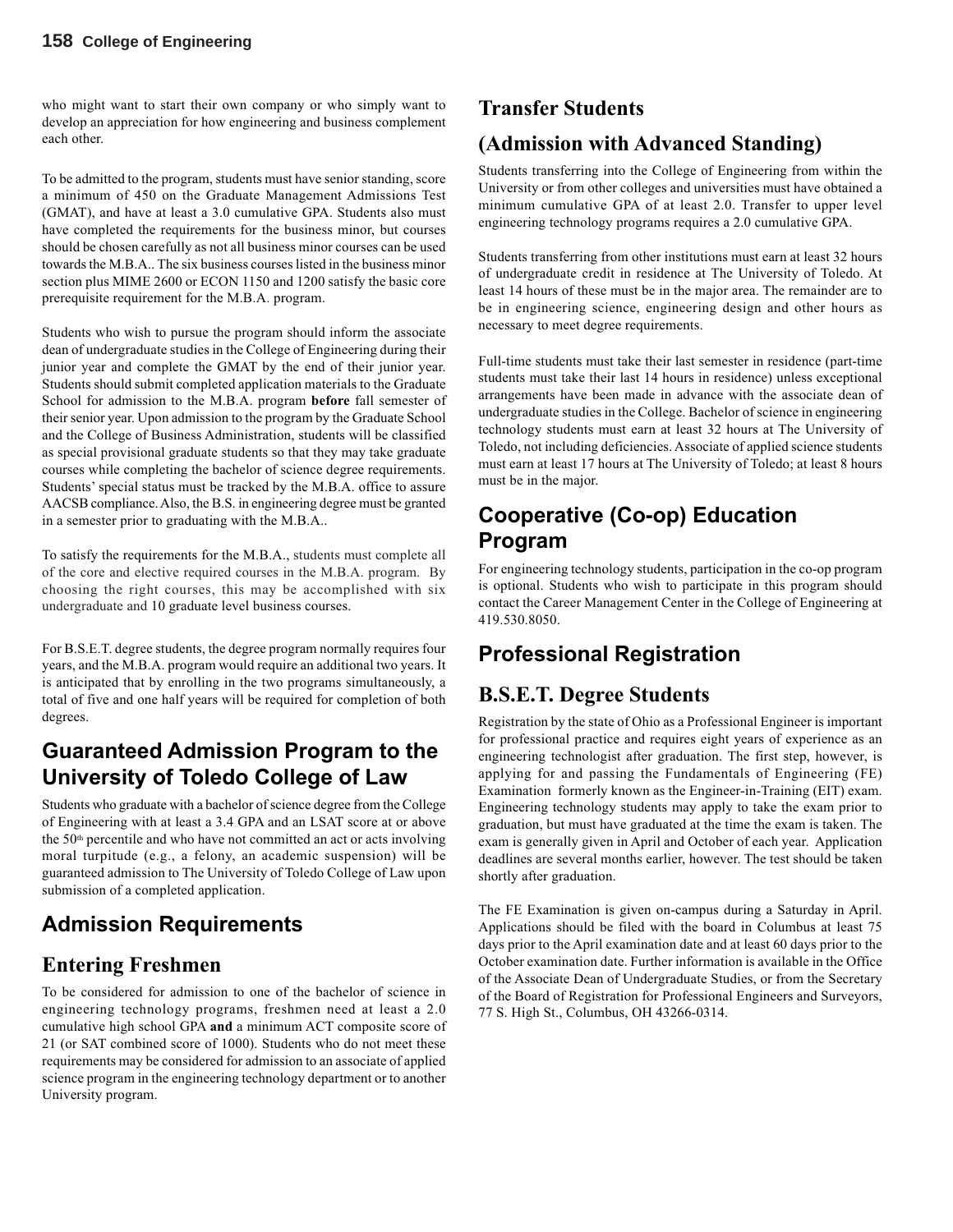# **Department of Engineering Technology**

*Daniel J. Solarek, chair*

Graduates of the B.S.E.T. program are eligible to sit for the FE examination in most states as the first step toward registration as a Professional Engineer (PE). Students transferring into this program from other colleges and universities with deficiencies will be required to complete course prerequisites before enrolling in required upper-division courses.

# **Computer Science and Engineering Technology**

Computer science and engineering technology prepares students for positions as engineering technologists in engineering support in the electronics industry, manufacturing, testing, sales and service, and design support of equipment and systems used in communication, instrumentation, computers, automation and power.

It is the goal of the computer science and engineering technology program to provide students with the opportunity to:

- acquire skill in the use of mathematics and basic science;
- acquire skill in the use of written and oral communications;
- acquire skill in some of the analytical and laboratory methods of electrical engineering technology;
- acquire skill in the use of modern computer technology;
- learn about some of the social contexts in which technology is applied; and
- gain the skills necessary to function in a professional environment.

### **Construction Engineering Technology**

Construction engineering technology prepares students for positions as engineering technicians or technologists in engineering support in the construction industry, shelter, and transportation infrastructure.

It is the mission of the construction engineering technology (C.E.T.) program to prepare students to obtain career positions as professionals in the construction and building industries where they will ensure quality in all phases of construction projects including

- coordination of the design process;
- monitoring of the quality control of materials and workmanship; and
- management of costs and progression of construction.

In order to achieve this mission, the goals of the program are to:

- provide students with a core of basic engineering theory and practice through realistic training and education that emphasizes the current practices used in the construction industry;
- educate students about the manner in which the earth's natural resources are used as components in the construction industry;
- educate students to gain knowledge of construction requirements and management skills in order to have the ability to assist in the supervision and management of projects in the industry; and
- fulfill the changing needs of local business and industry for qualified employees in the areas of construction technical sales,

materials testing, surveying, construction contracting, and building and infrastructure design.

### **Electrical Engineering Technology**

Electrical engineering technology prepares students for positions as engineering technicians or technologists in engineering support in the electronics industry, manufacturing, testing, sales and service, and design support of equipment and systems used in communication, instrumentation, computers, automation and power.

The goals of the electrical engineering technology program are to provide students with the opportunity to:

- acquire skill in the use of mathematics and basic science:
- acquire skill in the use of written and oral communications;
- acquire skill in the analytical and laboratory methods of electrical engineering technology;
- learn about some of the social contexts in which technology is applied; and
- gain the skills necessary to function in a professional environment.

### **Mechanical Engineering Technology**

Mechanical engineering technology prepares students for positions as engineering technicians or technologists in engineering support in the manufacturing industry, testing and design support functions.

The goals of the mechanical engineering technology program are to provide students with the opportunity to:

- acquire a mastery of both the general and specific MET knowledge and skills and the ability to use these in mechanical engineering applications and problem solving;
- develop the ability to research engineering problems and apply the results to solutions;
- gain skills in working in teams;
- develop skills for effective communication;
- formulate and adopt a socially responsible set of professional, ethical, and social values; and
- participate in an environment that demonstrates the value of quality, continuous improvement, and lifelong learning

The following, as well as other upper-division courses in the College of Engineering that are closely related to the discipline, are approved as technical electives:

|  | EET 4750 Computer Networks & Data Communications  3 |
|--|-----------------------------------------------------|
|  |                                                     |
|  |                                                     |
|  |                                                     |
|  |                                                     |
|  |                                                     |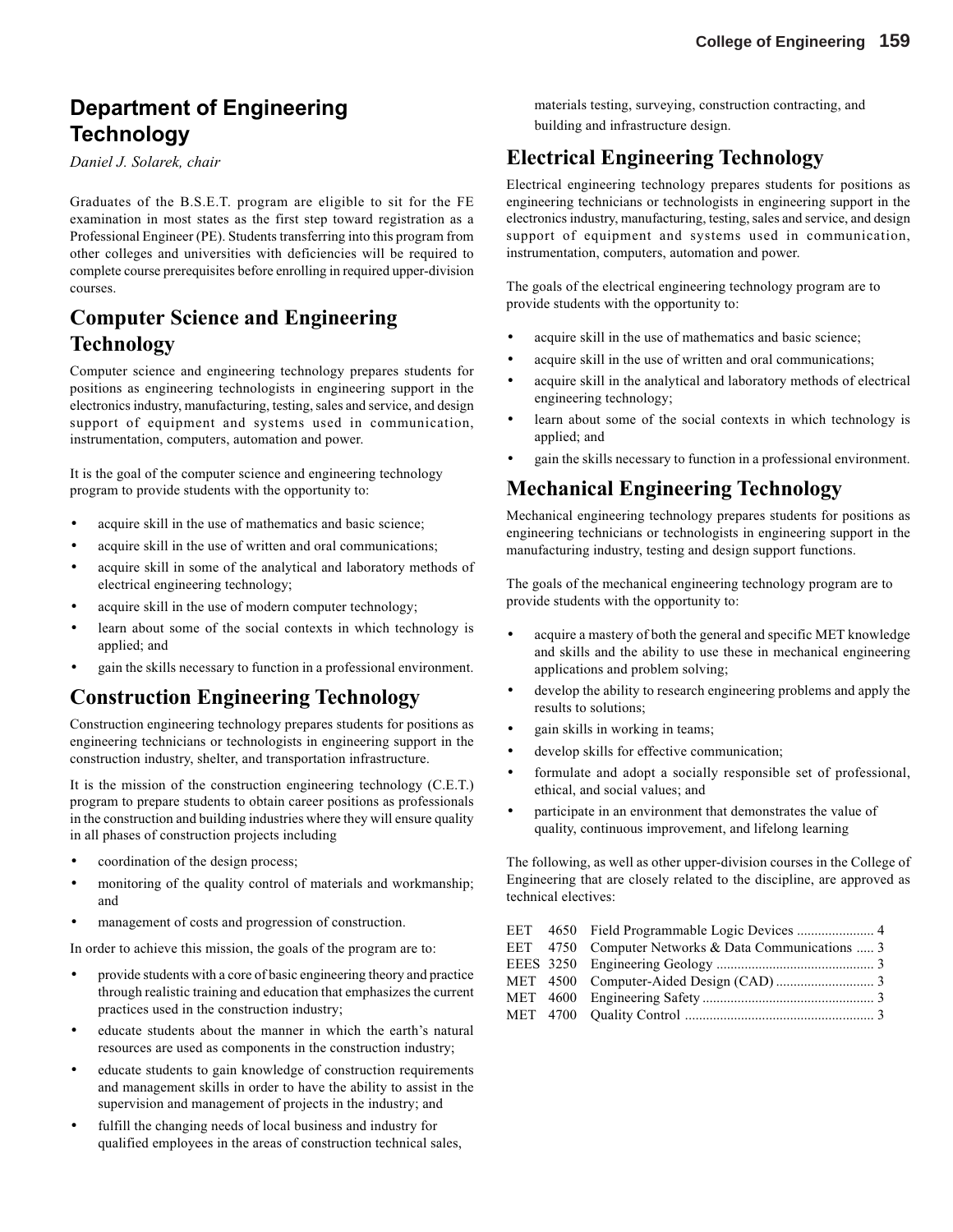Students should follow and complete the degree requirements in the Computer Science and Engineering Technology Full-time, Part-time, or Co-op charts.

### **Computer Science and Engineering Technology (Full-time)**

|                   | <b>Fall Semester</b>                                                                                                                                                                                      |                                                                            | <b>Spring Semester</b>                                                                                                                                                                                 |                                                                                |
|-------------------|-----------------------------------------------------------------------------------------------------------------------------------------------------------------------------------------------------------|----------------------------------------------------------------------------|--------------------------------------------------------------------------------------------------------------------------------------------------------------------------------------------------------|--------------------------------------------------------------------------------|
| Freshman<br>Year  | MATH 1340 College Algebra & Trig.<br>ENGT 1000 Intro. To Engineering Tech.<br>ENGT 1050 Computers for Eng. Tech.<br>ENGL 1110 College Composition I<br>EET 1010 Resistive Circuits<br>Total 15 hours      | $4$ cr.<br>1 cr.<br>3 <sub>cr.</sub><br>3 <sub>cr.</sub><br>$4$ cr.        | CSET 1200 GUI Programming<br>EET 1020 Reactive Circuits<br>EET 2010 Electronic Principles<br>ENGL 2950 Sci. & Tech. Report Writing<br>Hum./ Soc. Sci./Multicultural Elective<br><b>Total 17 hours</b>  | 3 <sub>cr.</sub><br>$4$ cr<br>4 cr.<br>3 <sub>cr.</sub><br>3 <sub>cr.</sub>    |
| Sophomore<br>Year | PHYS 2010 Tech. Physics Mechanics<br>MATH 2450 Technical Calculus I<br>CSET 2100 Small Computers Systems<br>EET 2210 Digital Logic Fundamentals<br><b>Total 16 hours</b>                                  | 4 cr.<br>4 cr.<br>$4$ cr.<br>4 cr.                                         | PHYS 2020 Tech. Physics<br>MATH 2460 Technical Calculus II<br>CSET 2200 PC & Industrial Networks<br>EET 2230 Assembly Language Prog.<br>Hum./Soc. Sci./Multicultural Elective<br><b>Total 18 hours</b> | $4$ cr.<br>3 <sub>cr.</sub><br>$4$ cr.<br>$4$ cr.<br>3 <sub>cr.</sub>          |
| Junior<br>Year    | ENGT 3010 Applied Statistics & DOE<br>MATH 2890 Num. Methods & Linear Alg.<br>EET 3150 UNIX, C & the Internet<br><b>Communication Elective</b><br>Hum./Soc. Sci./Multicultural Elective<br>Total 17 hours | 4 cr.<br>3 <sub>cr.</sub><br>4 cr.<br>3 <sub>cr.</sub><br>3 <sub>cr.</sub> | CSET 4750 Comp. Net. & Data Comm<br>EET 3350 Digital Systems Design<br>CSET 3200 Client/Server Computing<br>Professional Development Elective<br>Total 15 hours                                        | 4 cr.<br>$4$ cr.<br>3 <sub>cr.</sub><br>4 cr.                                  |
| Senior<br>Year    | CSET 4650 Field Prog. Logic Dev.<br>EET 4250 Microcomputer Architecture<br>CSET 4100 CGI Prog With Perl & Java<br>Hum./Soc. Sci./Multicultural Electives<br><b>Total 14 hours</b>                         | 4 cr.<br>4 cr.<br>3 <sub>cr.</sub><br>3 <sub>cr.</sub>                     | ENGT 4050 Senior Tech. Capstone<br>CSET 4200 VLSI Technology<br>CSET 4250 Applied Prog. Languages<br>Professional Development Elective<br>Hum./Soc. Sci./Multicultural<br>Total 16 hours               | 3 <sub>cr.</sub><br>$4$ cr.<br>$3$ cr.<br>3 <sub>cr.</sub><br>3 <sub>cr.</sub> |

### **Computer Science and Engineering Technology (Part-time)**

|                                      | <b>Fall Semester</b>                                                                                                                     |                             | <b>Spring Semester</b>                                                                                    |                           | <b>Summer Semester</b>                                                                              |                                      |
|--------------------------------------|------------------------------------------------------------------------------------------------------------------------------------------|-----------------------------|-----------------------------------------------------------------------------------------------------------|---------------------------|-----------------------------------------------------------------------------------------------------|--------------------------------------|
| $\overline{\phantom{0}}$<br>ear<br>≻ | MATH 1340 College Algebra & Trig.<br>ENGT 1000 Intro. To Engineering Tech.<br>ENGT 1050 Computers for Eng. Tech.<br><b>Total 8 hours</b> | 4 cr.<br>1 cr.<br>3 cr.     | CSET 1200 GUI Programming<br>EET 1010 Resistive Circuits<br><b>Total 7 hours</b>                          | 3 cr.<br>$4$ cr.          | ENGL 1110 College Composition I<br>EET 1020 Reactive Circuits<br><b>Total 7 hours</b>               | 3 <sub>cr.</sub><br>$4$ cr.          |
| $\sim$<br>Year                       | MATH 2450 Technical Calculus I<br>EET 2010 Electronic Principles<br><b>Total 8 hours</b>                                                 | $4$ cr.<br>4 cr.            | PHYS 2010 Tech. Physics Mechanics<br>EET 2210 Digital Logic Fundamentals<br><b>Total 8 hours</b>          | 4 cr.<br>$4$ cr.          | CSET 2100 Small Computers Systems<br>Hum,/ Soc. Sci./Multicultural Elective<br><b>Total 7 hours</b> | $4$ cr.<br>3 <sub>cr.</sub>          |
| ∾<br>Year                            | MATH 2460 Technical Calculus II<br>CSET 2200 PC & Industrial Networks<br><b>Total 7 hours</b>                                            | 3 <sub>cr.</sub><br>$4$ cr. | ENGL 2950 Sci. & Tech. Report Writing<br>PHYS 2020 Technical Physics<br><b>Total 7 hours</b>              | 3 cr.<br>$4$ cr.          | EET 2230 Assembly Language Prog.<br>Hum./Soc. Sci./Multicultural Elective<br><b>Total 7 hours</b>   | $4$ cr.<br>3 <sub>cr.</sub>          |
| 4<br>Year                            | MATH 2890 Num. Methods & Linear Alg. 3 cr.<br>EET 3150 UNIX, C & the Internet<br><b>Total 7 hours</b>                                    | $4$ cr.                     | EET 3350 Digital Systems Design<br><b>Communication Elective</b><br><b>Total 7 hours</b>                  | 4 cr.<br>3 <sub>cr.</sub> | ENGT 3010 Appl. Statistics & DOE<br>CSET 4750 Comp. Net. & Data Comm.<br><b>Total 8 hours</b>       | $4$ cr.<br>$4$ cr.                   |
| 5<br>ear<br>≻                        | Professional Development Elective<br>Hum./Soc. Sci./Multicultural<br><b>Total 7 hours</b>                                                | $4$ cr.<br>3 cr.            | CSET 4650 Field Prog. Logic Devices<br>CSET 4100 CGI Prog. With Perl & Java 3 cr.<br><b>Total 7 hours</b> | $4$ cr.                   | CSET 4200 VLSI Technology<br>Hum./Soc. Sci./Multicultural<br><b>Total 7 hours</b>                   | $4$ cr.<br>3 <sub>cr</sub>           |
| ဖ<br>Year                            | CSET 4250 Applied Prog. Languages<br>CSET 3200 Client-Server Computing<br><b>Total 6 hours</b>                                           | 3 <sub>cr.</sub><br>3 cr.   | EET 4250 Microcomputer Architecture<br>ENGT 4050 Senior Tech. Capstone<br><b>Total 7 hours</b>            | $4$ cr.<br>3 cr.          | Professional Development Elective<br>Hum./Soc. Sci./Multicultural<br><b>Total 6 hours</b>           | 3 <sub>cr.</sub><br>3 <sub>cr.</sub> |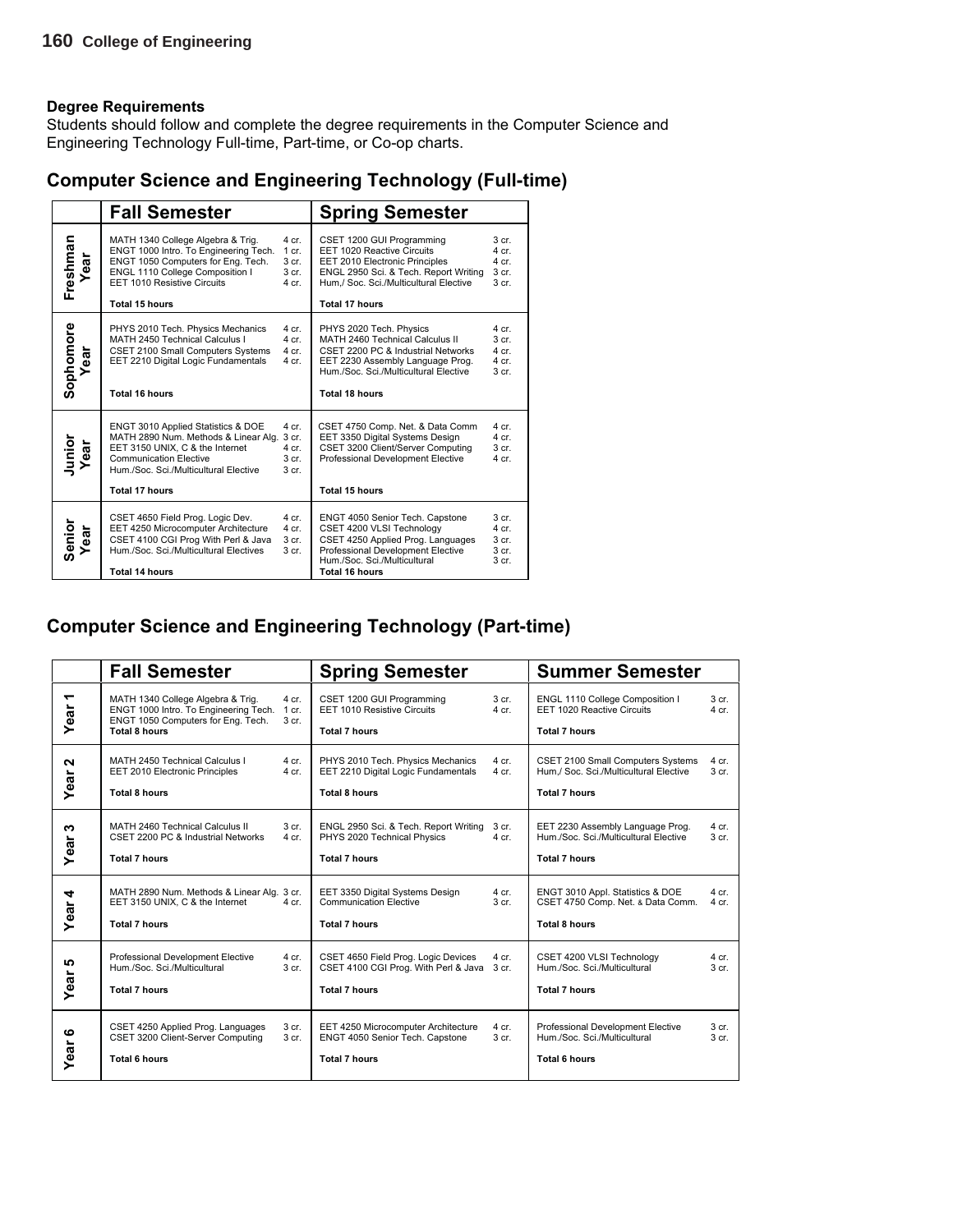Students should follow and complete the degree requirements in the Computer Science and Engineering Technology Full-time, Part-time, or Co-op charts.

### **Computer Science and Engineering Technology (Co-op)**

|                   | <b>Fall Semester</b>                                                                                                                                                                                                                                        | <b>Spring Semester</b>                                                                                                                                                                                                                                    | <b>Summer Semester</b>                                                                                                                                                                             |
|-------------------|-------------------------------------------------------------------------------------------------------------------------------------------------------------------------------------------------------------------------------------------------------------|-----------------------------------------------------------------------------------------------------------------------------------------------------------------------------------------------------------------------------------------------------------|----------------------------------------------------------------------------------------------------------------------------------------------------------------------------------------------------|
| Freshman<br>ear   | MATH 1340 College Algebra & Trig.<br>4 cr.<br>ENGT 1000 Intro. To Engineering Tech.<br>1 cr.<br>3 cr.<br>ENGT 1050 Computers for Eng. Tech.<br>ENGL 1110 College Composition I<br>3 cr.<br>EET 1010 Resistive Circuits<br>$4$ cr.<br><b>Total 15 hours</b>  | CSET 1200 GUI Programming<br>3 <sub>cr.</sub><br>EET 1020 Reactive Circuits<br>4 cr.<br>EET 2010 Electronic Principles<br>4 cr.<br>ENGL 2950 Sci. & Tech. Report Writing<br>3 cr.<br>Social Science Elective<br>3 <sub>cr.</sub><br><b>Total 17 hours</b> | OPEN                                                                                                                                                                                               |
| Sophomore<br>ear  | PHYS 2010 Tech. Physics Mechanics<br>4 cr.<br>MATH 2450 Technical Calculus I<br>4 cr.<br>CSET 2100 Small Computers Systems<br>4 cr.<br>EET 2210 Digital Logic Fundamentals<br>4 cr.<br>ENGT 2000 Professional Development<br>1 cr.<br><b>Total 17 hours</b> | PHYS 2020 Tech. Physics<br>4 cr.<br>MATH 2460 Technical Calculus II<br>3 cr.<br>CSET 2200 PC & Industrial Networks<br>4 cr.<br>4 cr.<br>EET 2230 Assembly Language Prog.<br><b>Humanities Elective</b><br>3 cr.<br>Total 18 hours                         | ENGT 3940 Co-op #1                                                                                                                                                                                 |
| Pre-Junior<br>ear | ENGT 3010 Applied Statistics & DOE<br>4 cr.<br>MATH 2890 Num. Methods & Linear Alg. 3 cr.<br>EET 3150 UNIX, C & the Internet<br>$4$ cr.<br><b>Communication Elective</b><br>3 cr.<br>3 cr.<br>Multicultural Elective (U.S.)<br><b>Total 17 hours</b>        | ENGT 3940 Co-op #2                                                                                                                                                                                                                                        | CSET 4200 VLSI Technology<br>4 cr.<br>CSET 4750 Comp. Net. & Data Comm<br>$4$ cr.<br>Professional Development Elective<br>$4$ cr.<br>Social Science Elective<br>3 <sub>cr.</sub><br>Total 15 hours |
| Junior<br>Year    | ENGT 3940 Co-op #3                                                                                                                                                                                                                                          | EET 3350 Digital Systems Design<br>4 cr.<br>CSET 4650 Field Prog. Logic Dev.<br>4 cr.<br>CSET 4100 CGI Prog With Perl & Java<br>3 cr.<br>Professional Development Elective<br>3 cr.<br><b>Total 14 hours</b>                                              | ENGT 3940 Co-op #4                                                                                                                                                                                 |
| Senior<br>ear     | ENGT 4050 Senior Tech. Capstone<br>3 cr.<br>EET 4250 Microcomputer Architecture<br>4 cr.<br>CSET 3200 Client/Server Computing<br>3 cr.<br>CSET 4250 Applied Prog. Languages<br>3 cr.<br>Multicultural Elective (non-U.S.)<br>3 cr.<br><b>Total 16 hours</b> |                                                                                                                                                                                                                                                           |                                                                                                                                                                                                    |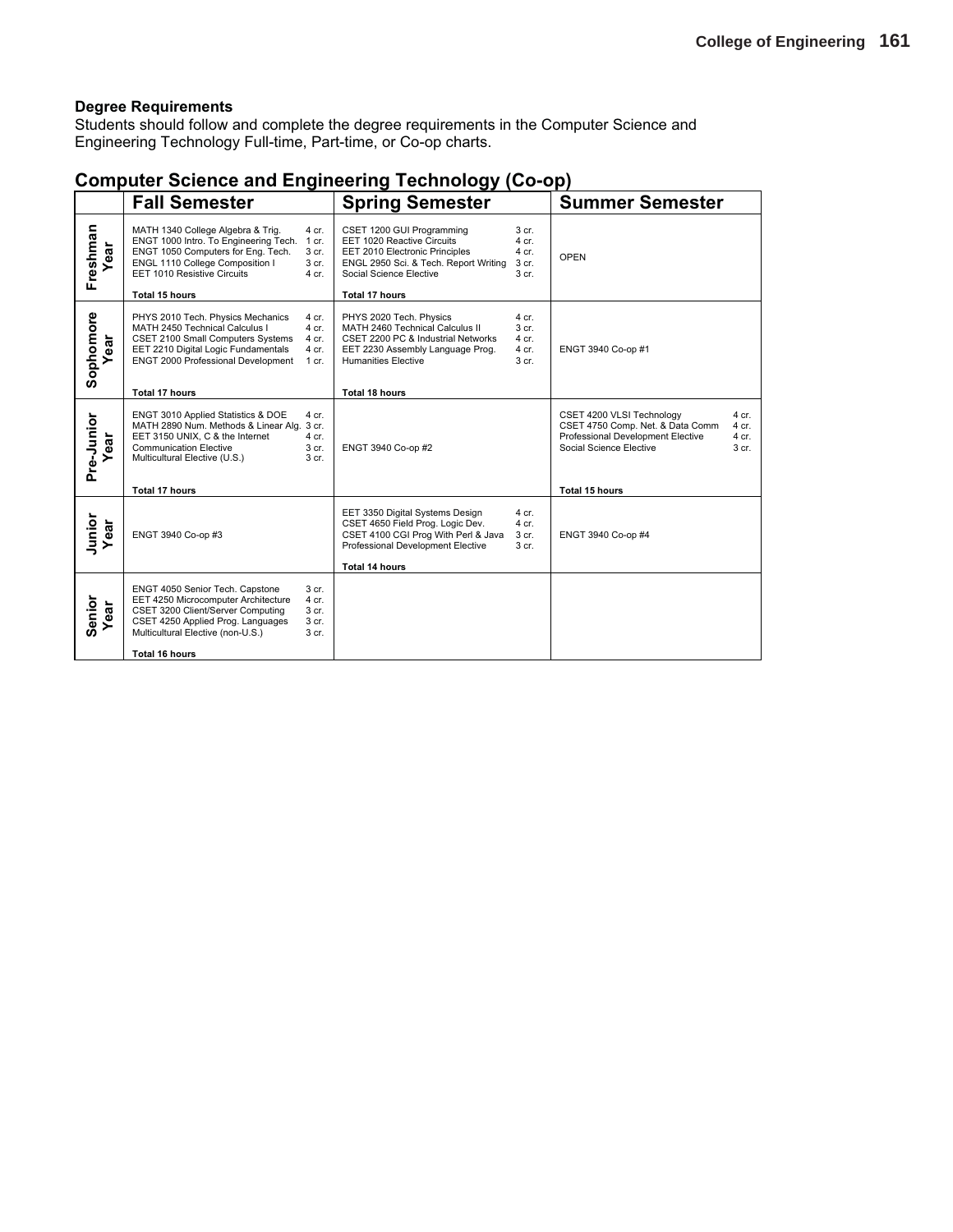Students should follow and complete the degree requirements in the Construction Engineering Technology Full-time, Part-time, or Co-op charts.

| <b>Construction Engineering Technology (Full-time)</b> |  |  |
|--------------------------------------------------------|--|--|
|--------------------------------------------------------|--|--|

|                             | <b>Fall Semester</b>                                                                                                                                                                                                                                       |                                                                                       | <b>Spring Semester</b>                                                                                                                                                                                                                                                                                           |                                                                                         |
|-----------------------------|------------------------------------------------------------------------------------------------------------------------------------------------------------------------------------------------------------------------------------------------------------|---------------------------------------------------------------------------------------|------------------------------------------------------------------------------------------------------------------------------------------------------------------------------------------------------------------------------------------------------------------------------------------------------------------|-----------------------------------------------------------------------------------------|
| Freshman<br>ear             | MATH 1320 College Algebra<br>ENGT 1000 Intro. To Engineering Tech.<br>ENGT 1050 Computers for Eng. Tech.<br>ENGL 1110 College Composition I<br>CET 1100 Architectural Graphics<br>CET 1150 Construction Matls & Codes<br><b>Total 16 hours</b>             | 3 <sub>cr.</sub><br>$1$ cr.<br>3 <sub>cr.</sub><br>3 cr.<br>3 cr.<br>3 <sub>cr.</sub> | MATH 1330 Trigonometry<br>PHYS 2010 Technical Physics: Mechanics<br>CET 1210 Surveying<br>ENGL 2950 Sci. & Tech. Report Writing<br>ARCT 2250 Building Systems<br><b>Total 16 hours</b>                                                                                                                           | 3 <sub>cr.</sub><br>$4$ cr.<br>3 cr.<br>3 cr.<br>3 <sub>cr.</sub>                       |
| Sophomore<br>Year<br>ಕ<br>ة | PHYS 2020 Technical Physics<br>MATH 2450 Technical Calculus I<br>CET 1200 Engineering Mechanics<br>CET 2110 Materials Testing<br>ECON 1150 Prin. of Macroeconomics<br><b>Total 18 hours</b>                                                                | 4 cr.<br>$4$ cr.<br>4 cr.<br>3 cr.<br>3 cr.                                           | CET 2220 Soil Mechanics<br>ARCT 1260 Construction Estimating<br>CET 2250 Structural Design<br>CET 2030 Construction Graphics<br>Multicultural Elective (U.S.)<br><b>Total 16 hours</b><br>Note: Completion of the first two years of study fulfills the<br>minimum requirements for the associate degree in CET. | 3 <sub>cr.</sub><br>3 <sub>cr.</sub><br>$4$ cr.<br>3 <sub>cr.</sub><br>3 <sub>cr.</sub> |
| Junior<br>Year              | CET 3210 Surveying Applications<br>MATH 2460 Technical Calculus II<br>ECON 1200 Principles of Microeconomics<br><b>Communication Elective</b><br>EEES 3250 Engineering Geology<br><b>Total 15 hours</b>                                                    | 3 cr.<br>3 cr.<br>3 cr.<br>3 cr.<br>3 cr.                                             | CET 2210 Hydrology and Hydraulics<br>CET 3120 Adv. Construction Materials<br>MATH 2600 Intro to Statistics<br>BUAD 2040 Financial Accounting<br>ARCT 2160 Contracts and Specifications 3 cr.<br><b>Total 15 hours</b>                                                                                            | 3 <sub>cr.</sub><br>3 <sub>cr.</sub><br>3 <sub>cr</sub><br>3 <sub>cr.</sub>             |
| <b>Senior Year</b>          | CET 4250 Advanced Structural Design<br>CET 4460 Construction Mgmt & Sched.<br><b>ENGT 3600 Engineering Economics</b><br>BUAD 3030 Managerial and Behavioral<br>Processes in Organizations<br>Multicultural Elective (non-western)<br><b>Total 16 hours</b> | 4 cr.<br>3 cr.<br>3 cr.<br>3 cr.<br>3 cr.                                             | ENGT 4050 Senior Tech. Capstone<br>CET 4350 Soils, Foundation, & Earth<br><b>Structures</b><br>Social Science Elective<br><b>Humanities Elective</b><br>BUAD 3470 Legal & Ethical Environment<br>Of Business<br><b>Total 16 hours</b>                                                                            | 3 <sub>cr.</sub><br>4 cr<br>3 <sub>cr.</sub><br>3 <sub>cr.</sub><br>3 <sub>cr.</sub>    |

### **Construction Engineering Technology (Part-time)**

|                                  | <b>Fall Semester</b>                                                                                                             |                                                 | <b>Spring Semester</b>                                                                                                     |                                        | <b>Summer Semester</b>                                                                                                          |                                      |
|----------------------------------|----------------------------------------------------------------------------------------------------------------------------------|-------------------------------------------------|----------------------------------------------------------------------------------------------------------------------------|----------------------------------------|---------------------------------------------------------------------------------------------------------------------------------|--------------------------------------|
| $\overline{\phantom{0}}$<br>Year | MATH 1320 College Algebra<br>ENGT 1000 Intro. To Engineering Tech.<br>ENGT 1050 Computers for Eng. Tech.<br><b>Total 7 hours</b> | 3 <sub>cr.</sub><br>$1$ cr.<br>3 <sub>cr.</sub> | CET 1100 Architectural Graphics<br>CET 1150 Construction Matls & Codes<br><b>Total 6 hours</b>                             | 3 <sub>cr.</sub><br>3 cr.              | ENGL 1110 College Composition I<br>MATH 1330 Trigonometry<br>Total 6 hours                                                      | 3 <sub>cr.</sub><br>3 cr.            |
| $\mathbf{\Omega}$<br>Year        | ENGL 2950 Sci. & Tech. Report Writing<br>PHYS 2010 Technical Physics: Mechanics 4 cr.<br><b>Total 7 hours</b>                    | 3 cr.                                           | PHYS 2020 Technical Physics<br>CET 2030 Construction Graphics<br>ARCT 2250 Building Systems<br><b>Total 10 hours</b>       | 4 cr.<br>3 cr.<br>3 <sub>cr.</sub>     | ECON 1150 Principles of Macroeconomics<br>CET 1210 Surveying<br><b>Total 6 hours</b>                                            | 3 cr.<br>3 cr.                       |
| ო<br>Year                        | CET 1200 Engineering Mechanics<br>CET 2110 Materials Testing<br><b>Total 7 hours</b>                                             | 4 cr.<br>3 cr.                                  | CET 2250 Structural Design<br>ARCT 1260 Construction Estimating<br>MATH 2450 Technical Calculus I<br><b>Total 11 hours</b> | $4$ cr.<br>3 <sub>cr.</sub><br>$4$ cr. | ECON 1200 Prin. of Microeconomics<br>Hum/SS/Multicultural Elective<br><b>Total 6 hours</b>                                      | 3 <sub>cr.</sub><br>3 <sub>cr.</sub> |
| Year 4                           | EEES 3250 Engineering Geology<br>CET 3210 Surveying Applications<br><b>Total 6 hours</b>                                         | 3 cr.<br>3 cr.                                  | CET 2250 Soil Mechanics<br>ARCT 2160 Contracts & Specifications<br>Hum/SS/Multicultural Elective<br><b>Total 9 hours</b>   | 3 cr.<br>3 cr.<br>3 <sub>cr.</sub>     | CET 2210 Hydrology and Hydraulics<br>BUAD 2040 Financial Accounting Info.<br><b>Total 6 hours</b>                               | 3 cr.<br>3 cr.                       |
| 5<br>Year                        | CET 2980 Engineering Economics<br>MATH 2600 Intro to Statistics<br>CET 4250 Adv. Structural Design<br>Total 10 hours             | 3 cr.<br>3 cr.<br>$4$ cr.                       | CET 3120 Adv. Construction Materials<br>MATH 2460 Technical Calculus II<br><b>Total 6 hours</b>                            | 3 <sub>cr.</sub><br>3 cr.              | <b>Communication Elective</b><br>BUAD 3030 Management & Behavior<br><b>Total 6 hours</b>                                        | 3 cr.<br>3 cr.                       |
| ဖ<br>ear<br>≻                    | CET 4460 Construction Mgmt & Sched.<br>Hum/SS/Multicultural Elective<br><b>Total 6 hours</b>                                     | 3 cr.<br>3 cr.                                  | CET 4350 Soils, Foundation, & Earth<br><b>Structures</b><br>ENGT 4050 Senior Tech. Capstone<br><b>Total 7 hours</b>        | $4$ cr.<br>3 cr.                       | BUAD 3470 Legal & Ethical<br><b>Environmental of Business</b><br>Hum./Soc. Sci./Multicultural Electives<br><b>Total 6 hours</b> | 3 cr.<br>3 <sub>cr.</sub>            |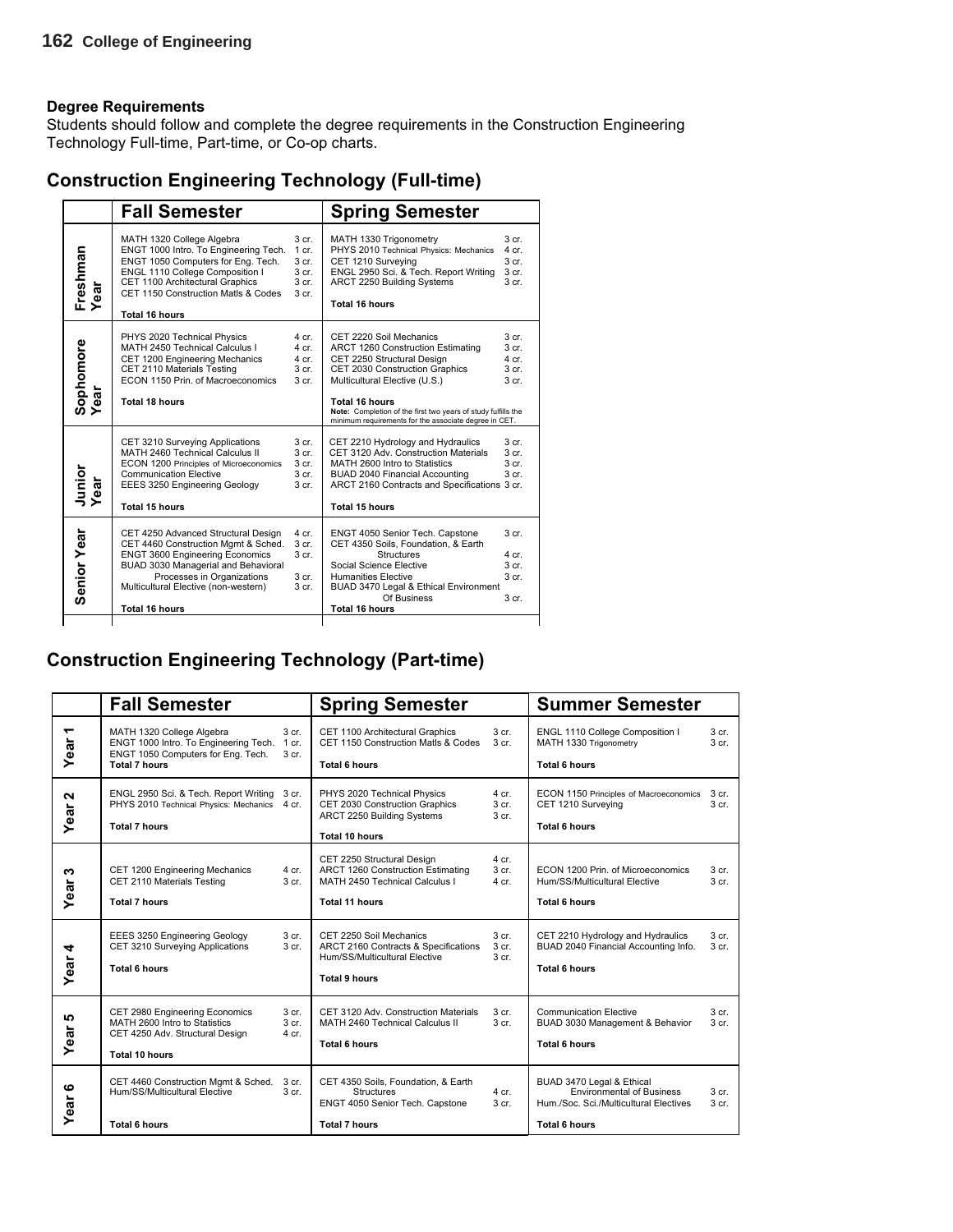Students should follow and complete the degree requirements in the Construction Engineering Technology Full-time, Part-time, or Co-op charts.

### **Construction Engineering Technology (Co-op)**

|                  | <b>Fall Semester</b>                                                                                                                                                                                                               |                                                      | <b>Spring Semester</b>                                                                                                                                                                         |                                           | <b>Summer Semester</b>                                                                                                                                                                                                               |
|------------------|------------------------------------------------------------------------------------------------------------------------------------------------------------------------------------------------------------------------------------|------------------------------------------------------|------------------------------------------------------------------------------------------------------------------------------------------------------------------------------------------------|-------------------------------------------|--------------------------------------------------------------------------------------------------------------------------------------------------------------------------------------------------------------------------------------|
| Freshman<br>Year | MATH 1320 College Algebra<br>ENGT 1000 Intro. To Engineering Tech.<br>ENGT 1050 Computers for Eng. Tech.<br>ENGL 1110 College Composition I<br>CET 1100 Arch Graphics<br>CET 1150 Const. Mat'ls & Codes<br><b>Total 16 hours</b>   | 3 cr.<br>1 cr.<br>3 cr.<br>3 cr.<br>3 cr.<br>3 cr.   | MATH 1330 Trigonometry<br>PHYS 2010 Tech. Physics Mechanics<br>CET 1210 Surveying<br>ENGL 2950 Sci. & Tech. Report Writing<br><b>ARCT 2250 Building Systems</b><br><b>Total 16 hours</b>       | 3 cr.<br>4 cr.<br>3 cr.<br>3 cr.<br>3 cr. | <b>OPEN</b>                                                                                                                                                                                                                          |
| Sophomore<br>ear | PHYS 2020 Tech. Physics<br><b>MATH 2450 Technical Calculus I</b><br>CET 1200 Engineering Mechanics<br>CET 2110 Materials Testing<br>ECON 1150 Macroeconomics<br><b>ENGT 2000 Professional Development</b><br><b>Total 19 hours</b> | 4 cr.<br>4 cr.<br>4 cr.<br>3 cr.<br>3 cr.<br>$1$ cr. | CET 2220 Soil Mechanics<br><b>ARCT 1260 Construction Estimating</b><br>CET 2250 Structural Design<br>CET 2030 Construction Graphics<br>MC/Hum/SS Elective<br><b>Total 16 hours</b>             | 3 cr.<br>3 cr.<br>4 cr.<br>3 cr.<br>3 cr. | ENGT 3940 Co-op #1                                                                                                                                                                                                                   |
| Pre-Junior<br>ar | MATH 2460 Technical Calculus II<br>CET 3210 Survey Applications<br>ECON 1200 Microeconomics<br>EEES 3250 Engineering Geology<br><b>Communications Elective</b><br>MC/Hum/SS Elective<br><b>Total 18 hours</b>                      | 3 cr.<br>3 cr.<br>3 cr.<br>3 cr.<br>3 cr.<br>3 cr.   | ENGT 3940 Co-op #2                                                                                                                                                                             |                                           | <b>BUAD 2040 Financial Accounting</b><br>3 cr.<br>MATH 2600/ENGT 3010 Statistics<br>3 cr.<br>BUAD 3030 Management & Behavior<br>3 cr.<br>MC/Hum/SS Elective<br>3 cr.<br>CET 2210 Hydrology & Hydraulics<br>$3$ cr.<br>Total 15 hours |
| Junior<br>Year   | ENGT 3940 Co-op #3                                                                                                                                                                                                                 |                                                      | CET 3120 Adv. Construction Materials<br>CET 4350 Soils, Found. & Earth Stru.<br>BUAD 3470 Legal & Ethical Env.<br>ARCT 2160 Contracts & Specifications<br>MC/Hum/SS Elective<br>Total 16 hours | 3 cr.<br>4 cr.<br>3 cr.<br>3 cr.<br>3 cr. | ENGT 3940 Co-op #4                                                                                                                                                                                                                   |
| Senior<br>Year   | <b>ENGT 3600 Engineering Economy</b><br>ENGT 4050 Senior Tech. Capstone<br>CET 4250 Adv. Structural Design<br>CET 4460 Const. Mgmt & Scheduling<br>MC/Hum/SS Elective<br><b>Total 16 hours</b>                                     | 3 cr.<br>3 cr.<br>4 cr.<br>3 cr.<br>3 cr.            |                                                                                                                                                                                                |                                           |                                                                                                                                                                                                                                      |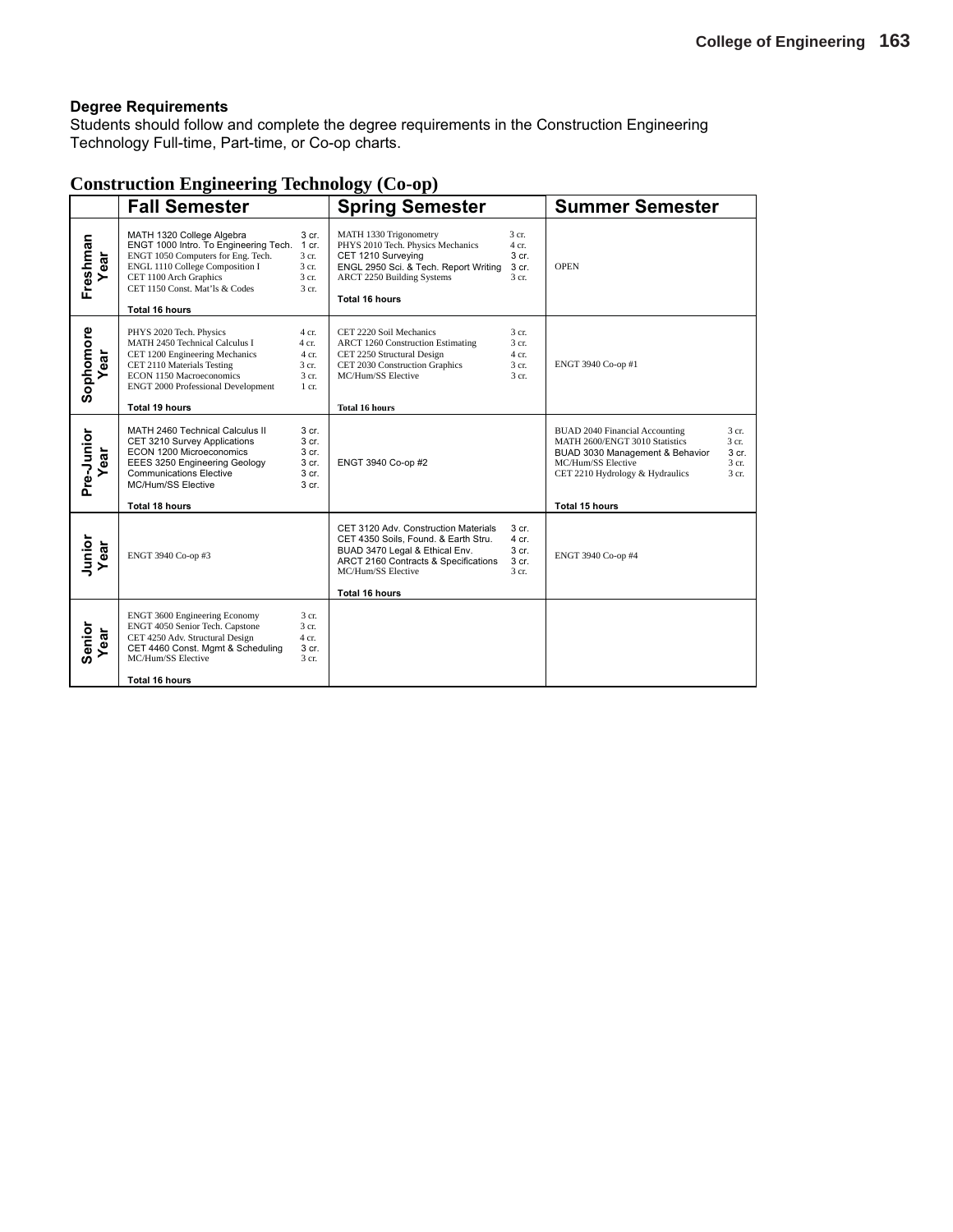Students should follow and complete the degree requirements in the Electrical Engineering Technology Full-time, Part-time, or Co-op charts.

### **Electrical Engineering Technology (Full-time)**

|                   | <b>Fall Semester</b>                                                                                                                                                                                                                                                                                           | <b>Spring Semester</b>                                                                                                                                                                                                                                                                                                                                                                                |
|-------------------|----------------------------------------------------------------------------------------------------------------------------------------------------------------------------------------------------------------------------------------------------------------------------------------------------------------|-------------------------------------------------------------------------------------------------------------------------------------------------------------------------------------------------------------------------------------------------------------------------------------------------------------------------------------------------------------------------------------------------------|
| Freshman<br>Year  | MATH 1340 College Algebra & Trig.<br>4 cr.<br>ENGT 1000 Intro. To Engineering Tech.<br>1 cr.<br>ENGL 1110 College Composition I<br>3 cr.<br>EET 1010 Resistive Circuits<br>4 cr.<br>EET 1410 Electrical Drafting<br>3 cr.<br><b>Total 15 hours</b>                                                             | ENGT 1050 Computers for Eng. Tech.<br>3 <sub>cr.</sub><br>EET 1020 Reactive Circuits<br>$4$ cr.<br>$4$ cr.<br>EET 2010 Electronic Principles<br>ENGL 2950 Sci. & Tech. Report Writing<br>3 cr.<br>Social Science Elective<br>3 cr.<br><b>Total 17 hours</b>                                                                                                                                           |
| Sophomore<br>Year | PHYS 2010 Technical Physics: Mechanics<br>4 cr.<br>MATH 2450 Technical Calculus I<br>4 cr.<br>EET 2020 Electronic Device Applications 4 cr.<br>EET 2210 Digital Logic Fundamentals<br>4 cr.<br><b>Total 16 hours</b>                                                                                           | MATH 2460 Technical Calculus II<br>3 <sub>cr.</sub><br>PHYS 2020 Technical Physics<br>$4$ cr.<br>EET 2230 Assembly Language Prog.<br>$4$ cr.<br>EET 2410 Programmable Controller Fund.<br>$4$ cr.<br><b>Humanities Elective</b><br>3 <sub>cr.</sub><br>Note: Completion of the first two years of study fulfills the<br>minimum requirements for the associate degree in EET<br><b>Total 18 hours</b> |
| Junior<br>Year    | <b>ENGT 3010 Applied Statistics and Design</b><br>of Experiments<br>4 cr.<br>ENGT 3020 Applied Engineering Math<br>3 <sub>cr.</sub><br>EET 3150 UNIX. C. and Internet<br>$4$ cr.<br><b>Communication Elective</b><br>3 <sub>cr.</sub><br>Multicultural Elective (U.S. based)<br>3 cr.<br><b>Total 17 hours</b> | $4$ cr.<br>EET 3250 Network Analysis<br>$4$ cr.<br>EET 3350 Digital Systems Design<br>Professional Development Elective<br>$4$ cr.<br>Social Science Elective<br>3 <sub>cr.</sub><br><b>Total 15 hours</b>                                                                                                                                                                                            |
| Senior<br>Year    | EET 4150 Analog Systems Design<br>4 cr.<br>EET 4250 Microcomputer Architecture<br>4 cr.<br>EET 4350 Electric Power Systems<br>$4$ cr.<br>Multicultural Elective (non-western)<br>3 cr.<br><b>Total 15 hours</b>                                                                                                | 3 <sub>cr.</sub><br>ENGT 4050 Senior Tech. Capstone<br>EET 4450 Automatic Control Systems<br>$4$ cr.<br>EET 4550 Programmable Controller<br>Applications<br>$4$ cr.<br>Professional Development Elective<br>$4$ cr.<br><b>Total 15 hours</b>                                                                                                                                                          |

### **Electrical Engineering Technology (Part-time)**

|            | <b>Fall Semester</b>                                                                                                               |                             | <b>Spring Semester</b>                                                                                |                             | <b>Summer Semester</b>                                                                           |                             |
|------------|------------------------------------------------------------------------------------------------------------------------------------|-----------------------------|-------------------------------------------------------------------------------------------------------|-----------------------------|--------------------------------------------------------------------------------------------------|-----------------------------|
| ↽<br>Year  | MATH 1340 College Algebra & Trig.<br>ENGT 1000 Intro. To Engineering Tech.<br>EET 1410 Electrical Drafting<br><b>Total 8 hours</b> | $4$ cr.<br>$1$ cr.<br>3 cr. | ENGT 1050 Computers for Eng. Tech<br>EET 1010 Resistive Circuits<br><b>Total 7 hours</b>              | 3 <sub>cr.</sub><br>$4$ cr. | ENGL 1110 College Composition I<br>EET 1020 Reactive Circuits<br><b>Total 7 hours</b>            | 3 <sub>cr.</sub><br>$4$ cr. |
| N<br>Year  | MATH 2450 Technical Calculus I<br>EET 2010 Electronic Principles<br><b>Total 8 hours</b>                                           | $4$ cr.<br>4 cr.            | PHYS 2010 Technical Physics: Mechanics<br>EET 2210 Digital Logic Fundamentals<br><b>Total 8 hours</b> | $4$ cr.<br>4 cr.            | EET 2020 Electronic Device Applications 4 cr.<br>Social Science Elective<br><b>Total 7 hours</b> | 3 <sub>cr.</sub>            |
| ω<br>Year  | MATH 2460 Technical Calculus II<br>EET 2410 Programmable Controller Fund.<br><b>Total 7 hours</b>                                  | 3 cr.<br>$4$ cr.            | PHYS 2020 Technical Physics<br>ENGL 2950 Science & Tech. Rpt. Wtg<br><b>Total 7 hours</b>             | 4 cr.<br>3 <sub>cr.</sub>   | EET 2230 Assembly Language Prog.<br><b>Humanities Elective</b><br><b>Total 7 hours</b>           | 4 cr.<br>3 <sub>cr.</sub>   |
| 4<br>Year  | ENGT 3020 Applied Eng. Mathematics<br>EET 3150 UNIX, C, and Internet<br><b>Total 7 hours</b>                                       | 3 cr.<br>$4$ cr.            | EET 3350 Digital Systems Design<br><b>Communication Elective</b><br><b>Total 7 hours</b>              | $4$ cr.<br>3 <sub>cr.</sub> | ENGT 3010 Appl. Stat. & DOE<br>EET 3250 Network Analysis<br><b>Total 8 hours</b>                 | $4$ cr.<br>$4$ cr.          |
| မာ<br>Year | Multicultural Elective<br>Professional Development Elective<br><b>Total 7 hours</b>                                                | 3 cr.<br>$4$ cr.            | EET 4150 Analog Systems Design<br>EET 4350 Electric Power Systems<br><b>Total 8 hours</b>             | $4$ cr.<br>4 cr.            | EET 4550 Programm. Cont. Appl.<br>Social Science Elective<br><b>Total 7 hours</b>                | $4$ cr.<br>3 <sub>cr.</sub> |
| ဖ<br>Year  | EET 4450 Automatic Control Systems<br>Humanities/Multicultural Double Dip.<br><b>Total 7 hours</b>                                 | 4 cr.<br>3 cr.              | EET 4250 Microcomputer Architecture<br>ENGT 4050 Senior Tech. Capstone<br><b>Total 7 hours</b>        | $4$ cr.<br>3 cr.            | Professional Development Elective<br><b>Total 4 hours</b>                                        | $4$ cr.                     |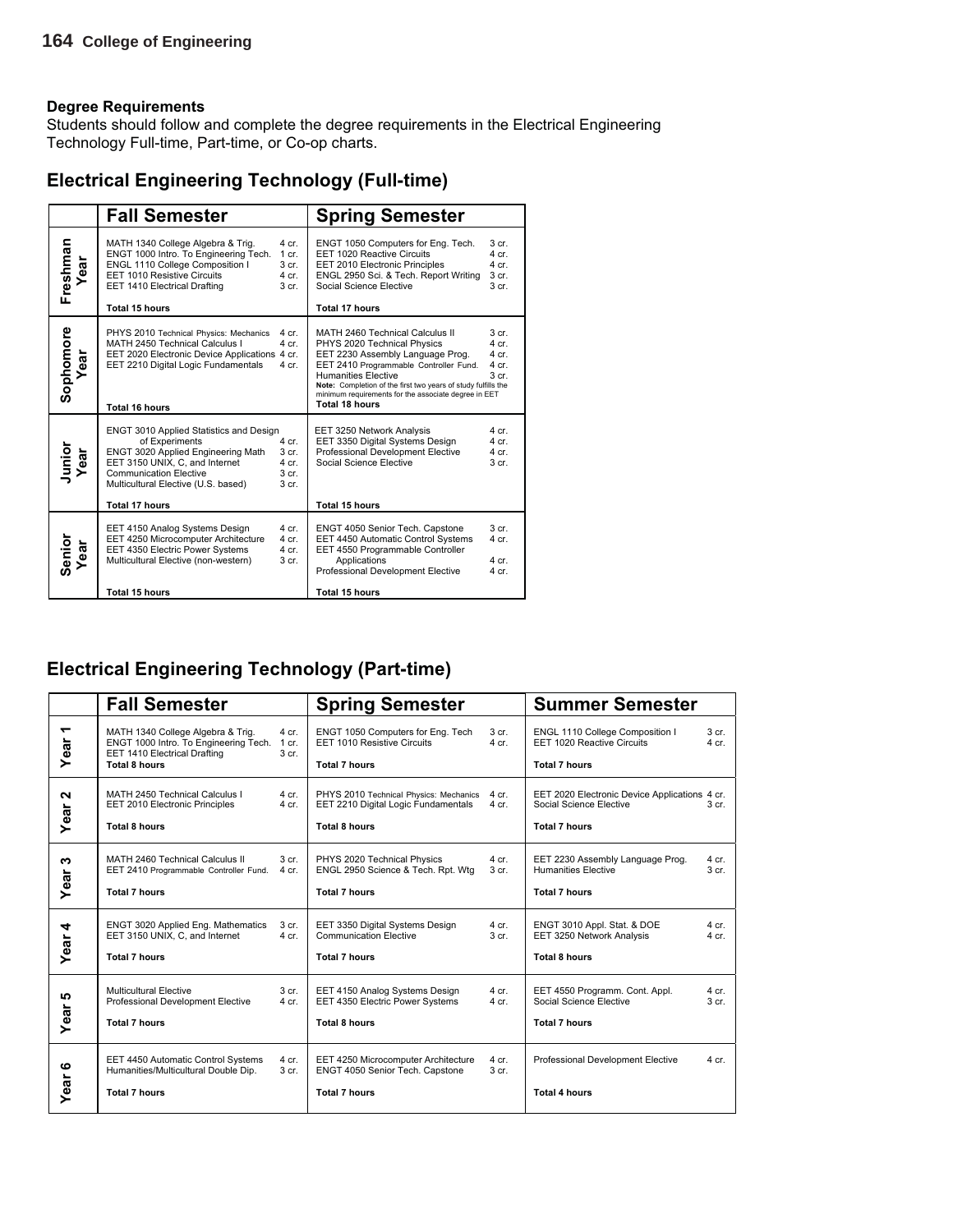Students should follow and complete the degree requirements in the Electrical Engineering Technology Full-time, Part-time, or Co-op charts.

### **Electrical Engineering Technology (Co-op)**

|                       | <b>Fall Semester</b>                                                                                                                                                                                                                                 | <b>Spring Semester</b>                                                                                                                                                                                                                                    | <b>Summer Semester</b>                                                                                                                                                              |
|-----------------------|------------------------------------------------------------------------------------------------------------------------------------------------------------------------------------------------------------------------------------------------------|-----------------------------------------------------------------------------------------------------------------------------------------------------------------------------------------------------------------------------------------------------------|-------------------------------------------------------------------------------------------------------------------------------------------------------------------------------------|
| Freshman<br>ar        | MATH 1340 College Algebra & Trig.<br>4 cr.<br>ENGT 1000 Intro. to Engineering Tech.<br>$1$ cr.<br>ENGL 1110 College Composition I<br>3 cr.<br>EET 1010 Resistive Circuits<br>4 cr.<br>EET 1410 Electrical Drafting<br>3 cr.<br><b>Total 15 hours</b> | ENGT 1050 Computers for Eng. Tech.<br>3 cr.<br>EET 1020 Reactive Circuits<br>$4$ cr.<br>4 cr.<br>EET 2010 Electronic Principles<br>ENGL 2950 Sci. & Tech. Report Writing<br>3 cr.<br>Social Science Elective<br>3 <sub>cr.</sub><br><b>Total 17 hours</b> | OPEN                                                                                                                                                                                |
|                       |                                                                                                                                                                                                                                                      |                                                                                                                                                                                                                                                           |                                                                                                                                                                                     |
| Sophomore<br>ear      | PHYS 2010 Tech. Physics: Mechanics<br>4 cr.<br>MATH 2450 Technical Calculus I<br>4 cr.<br>EET 2020 Electronic Device Applications 4 cr.<br>EET 2210 Digital Logic Fundamentals<br>4 cr.<br>ENGT 2000 Prof. Develop. (COOP)<br>$1$ cr.                | MATH 2460 Technical Calculus II<br>3 cr.<br>PHYS 2020 Technical Physics<br>$4$ cr.<br>EET 2230 Assembly Language Prog.<br>4 cr.<br>EET 2410 Programm. Controller Fund.<br>4 cr.<br><b>Humanities Elective</b><br>3 cr.                                    | ENGT 3940 Co-op #1                                                                                                                                                                  |
|                       | Total 17 hours                                                                                                                                                                                                                                       | Total 18 hours                                                                                                                                                                                                                                            |                                                                                                                                                                                     |
| Pre-Junior<br>ear     | ENGT 3010 Appl. Stat. & DOE<br>4 cr.<br>ENGT 3020 Applied Engineering Math<br>3 cr.<br>EET 3150 UNIX, C, and Internet<br>4 cr.<br><b>Communication Elective</b><br>3 cr.<br>Multicultural Elective (U.S. based)<br>3 cr.<br><b>Total 17 hours</b>    | ENGT 3940 Co-op #2                                                                                                                                                                                                                                        | EET 3250 Network Analysis<br>4 cr.<br>EET 4550 PLC Applications<br>4 cr.<br>Professional Development Elective<br>4 cr.<br>Social Science Elective<br>3 cr.<br><b>Total 15 hours</b> |
|                       |                                                                                                                                                                                                                                                      |                                                                                                                                                                                                                                                           |                                                                                                                                                                                     |
| Junior<br>Year<br>ear | ENGT 3940 Co-op #3                                                                                                                                                                                                                                   | EET 3350 Digital Systems Design<br>4 cr.<br>EET 4150 Analog Systems Design<br>4 cr.<br>EET 4350 Electric Power Systems<br>4 cr.<br>Multicultural Elective (non-western)<br>3 cr.<br><b>Total 15 hours</b>                                                 | ENGT 3940 Co-op #4                                                                                                                                                                  |
|                       |                                                                                                                                                                                                                                                      |                                                                                                                                                                                                                                                           |                                                                                                                                                                                     |
| Senior<br>ear         | ENGT 4050 Senior Tech. Capstone<br>3 cr.<br>EET 4450 Automatic Control Systems<br>4 cr.<br>EET 4250 Microcomputer Architecture<br>4 cr.<br>Professional Development Elective<br>4 cr.                                                                |                                                                                                                                                                                                                                                           |                                                                                                                                                                                     |
|                       | <b>Total 15 hours</b>                                                                                                                                                                                                                                |                                                                                                                                                                                                                                                           |                                                                                                                                                                                     |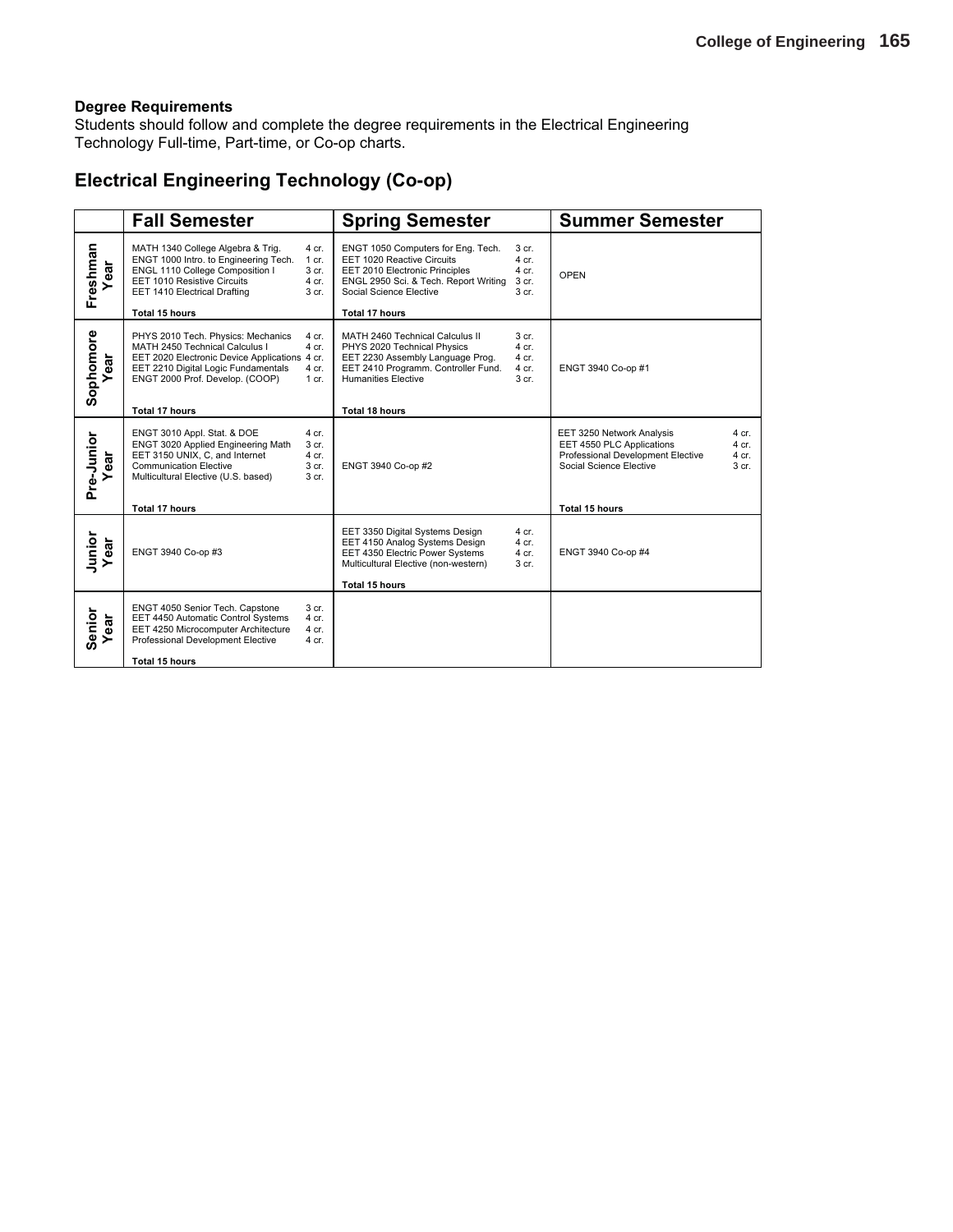Students should follow and complete the degree requirements in the Mechanical Engineering Technology Full-time or Part-time charts.

|  | <b>Mechanical Engineering Technology (Full-time)</b> |  |
|--|------------------------------------------------------|--|
|  |                                                      |  |

|                      | <b>Fall Semester</b>                                                                                                                                                                                                                                               |                                                                                       | <b>Spring Semester</b>                                                                                                                                                                                                                                                                                                                           |                                                                   |
|----------------------|--------------------------------------------------------------------------------------------------------------------------------------------------------------------------------------------------------------------------------------------------------------------|---------------------------------------------------------------------------------------|--------------------------------------------------------------------------------------------------------------------------------------------------------------------------------------------------------------------------------------------------------------------------------------------------------------------------------------------------|-------------------------------------------------------------------|
| Freshman<br>ear      | MATH 1340 College Algebra & Trig.<br>ENGT 1000 Intro. To Engineering Tech.<br>ENGT 1050 Computers for Eng. Tech.<br>MET 1020 Technical Drawing<br>MET 1110 Metal Machining & Processes 4 cr.<br>MET 1120 Metal Mach. & Proc. Lab<br>Total 15 hours                 | 4 cr.<br>1 cr.<br>3 <sub>cr.</sub><br>$2$ cr.<br>$1$ cr.                              | ENGL 1110 College Composition I<br><b>MET 1250 CADD</b><br>PHYS 2010 Technical Physics: Mechanics<br><b>Humanities Elective</b><br>Total 14 hours                                                                                                                                                                                                | 3 <sub>cr.</sub><br>$4$ cr.<br>4 cr.<br>3 cr.                     |
| Sophomore<br>Year    | PHYS 2020 Technical Physics<br>MATH 2450 Technical Calculus I<br>ENGL 2950 Sci. & Tech. Report Writing<br>MET 2100 Eng. Mechanics: Statics<br>Social Science Elective<br><b>Total 17 hours</b>                                                                     | 4 cr.<br>$4$ cr.<br>3 cr.<br>3 <sub>cr.</sub><br>3 <sub>cr.</sub>                     | MATH 2460 Technical Calculus II<br>MET 2210 Technical Thermodynamics<br>MET 2120 Eng. Mech: Strength of Mat'ls 4 cr.<br>MET 2350 Adv CADD or MET 2150 NC Appl<br>MET 2050 Fluid & Hydraulic Mechanics<br>Note: Completion of the first two years of study fulfills the<br>minimum requirements for the associate degree in MET<br>Total 19 hours | 3 <sub>cr.</sub><br>4 cr.<br>4 cr.<br>4 cr.                       |
| <b>Junior Year</b>   | <b>ENGT 3010 Applied Statistics and Design</b><br>of Experiments<br><b>ENGT 3020 Applied Engineering Math</b><br>MET 3400 Dynamics<br>COMM 3810 Group Communication<br>CHEM 1230 General Chemistry I<br>CHEM 1280 General Chemistry I Lab<br><b>Total 18 hours</b> | 4 cr.<br>3 <sub>cr.</sub><br>3 <sub>cr.</sub><br>3 <sub>cr.</sub><br>4 cr.<br>$1$ cr. | MET 3100 Applied Thermodynamics<br>MET 3200 Mechanical Design I<br>MET 3300 Appl Circuit Anal & Electron.<br><b>ENGT 3040 Applied Materials Science</b><br><b>Total 15 hours</b>                                                                                                                                                                 | 4 cr.<br>$3$ cr.<br>4 cr.<br>4 cr.                                |
| Senior<br>Year<br>តូ | MET 4100 Applied Fluid Mechanics<br>MET 4200 Mechanical Design II<br>MET 4300 Applied Control Systems<br>Humanities/Social Science/Multicultural<br><b>Total 16 hours</b>                                                                                          | 4 cr.<br>3 cr.<br>3 <sub>cr.</sub><br>6 cr.                                           | ENGT 4050 Senior Tech. Capstone<br><b>Technical Elective</b><br>Humanities/Social Science Elective<br><b>Professional Development Electives</b><br><b>Total 14 hours</b>                                                                                                                                                                         | 3 <sub>cr.</sub><br>3 <sub>cr.</sub><br>3 <sub>cr.</sub><br>5 cr. |

### **Mechanical Engineering Technology (Part-time)**

|                                  | <b>Fall Semester</b>                                                                                                                                  |                           | <b>Spring Semester</b>                                                                                   |                             | <b>Summer Semester</b>                                                                                                  |                                      |
|----------------------------------|-------------------------------------------------------------------------------------------------------------------------------------------------------|---------------------------|----------------------------------------------------------------------------------------------------------|-----------------------------|-------------------------------------------------------------------------------------------------------------------------|--------------------------------------|
| $\overline{\phantom{0}}$<br>Year | ENGT 1000 Intro. To Engineering Tech.<br>MET 1020 Technical Drawing<br>MET 1110 Metal Machining & Processes 4 cr.<br>MET 1120 Metal Mach. & Proc. Lab | 1 cr.<br>$2$ cr.<br>1 cr. | ENGT 1050 Computers for Eng. Tech<br>MATH 1340 College Algebra & Trig.                                   | 3 cr.<br>$4$ cr.            | ENGL 1110 College Composition I<br>PHYS 2010 Technical Physics: Mechanics                                               | 3 cr.<br>$4$ cr.                     |
|                                  | <b>Total 8 hours</b>                                                                                                                                  |                           | <b>Total 7 hours</b>                                                                                     |                             | <b>Total 7 hours</b>                                                                                                    |                                      |
| N<br>Year                        | MATH 2450 Technical Calculus I<br>MET 1250 CADD                                                                                                       | 4 cr.<br>4 cr.            | PHYS 2020 Technical Physics<br>MET 2100 Statics for Technology                                           | $4$ cr.<br>3 cr.            | MET 2120 Strength of Materials for Tech 4 cr.<br>ENGL 2950 Sci. & Tech. Report Writing 3 cr.                            |                                      |
|                                  | <b>Total 8 hours</b>                                                                                                                                  |                           | <b>Total 7 hours</b>                                                                                     |                             | <b>Total 7 hours</b>                                                                                                    |                                      |
| ω<br>Year                        | MATH 2460 Technical Calculus II<br>MET 1250 Fluid & Hydraulic Mechanics<br><b>Total 7 hours</b>                                                       | 3 cr.<br>4 cr.            | MET 2210 Technical Thermodynamics<br>Technical Electives (see advisor)<br><b>Total 8 hours</b>           | $4$ cr.<br>4 cr.            | Social Services Elective<br><b>Humanities Elective</b><br><b>Total 6 hours</b>                                          | 3 <sub>cr.</sub><br>3 <sub>cr.</sub> |
| ear 4<br>≻                       | ENGT 3020 Applied Eng. Mathematics<br>MET 3200 Mechanical Design I<br><b>Total 6 hours</b>                                                            | 3 cr.<br>3 cr.            | MET 3100 Applied Thermodynamics<br>MET 3400 Applied Dynamics<br><b>Total 7 hours</b>                     | $4$ cr.<br>3 <sub>cr.</sub> | ENGT 3010 Appl Stat & DOE<br>CHEM 1230 General Chemistry I<br>CHEM 1280 General Chemistry I Lab<br><b>Total 9 hours</b> | $4$ cr.<br>$4$ cr.<br>$1$ cr.        |
|                                  |                                                                                                                                                       |                           |                                                                                                          |                             |                                                                                                                         |                                      |
| 5<br>Year                        | <b>ENGT 3040 Applied Materials Science</b><br>MET 3300 Applied Circuit Analysis<br>and Electronics                                                    | 4 cr.<br>$4$ cr.          | MET 4100 Applied Fluid Mechanics<br>MET 4200 Mechanical Design II                                        | 4 cr.<br>3 <sub>cr.</sub>   | COMM 3810 Group Communication<br>Multicultural Elective                                                                 | 3 cr.<br>3 <sub>cr.</sub>            |
|                                  | <b>Total 8 hours</b>                                                                                                                                  |                           | <b>Total 7 hours</b>                                                                                     |                             | <b>Total 6 hours</b>                                                                                                    |                                      |
| ဖ<br>ear                         | MET 4300 Applied Control Systems<br>for MET<br>Social Science Elective                                                                                | 3 cr.<br>3 <sub>cr.</sub> | ENGT 4050 Senior Tech. Capstone<br>Technical Elective (see advisor)<br>Professional Development Elective | 3 cr.<br>3 cr.<br>$2$ cr.   | Professional Development Elective<br><b>Multicultural Elective</b>                                                      | 3 cr.<br>3 <sub>cr.</sub>            |
| ≻                                | <b>Total 6 hours</b>                                                                                                                                  |                           | <b>Total 8 hours</b>                                                                                     |                             | <b>Total 6 hours</b>                                                                                                    |                                      |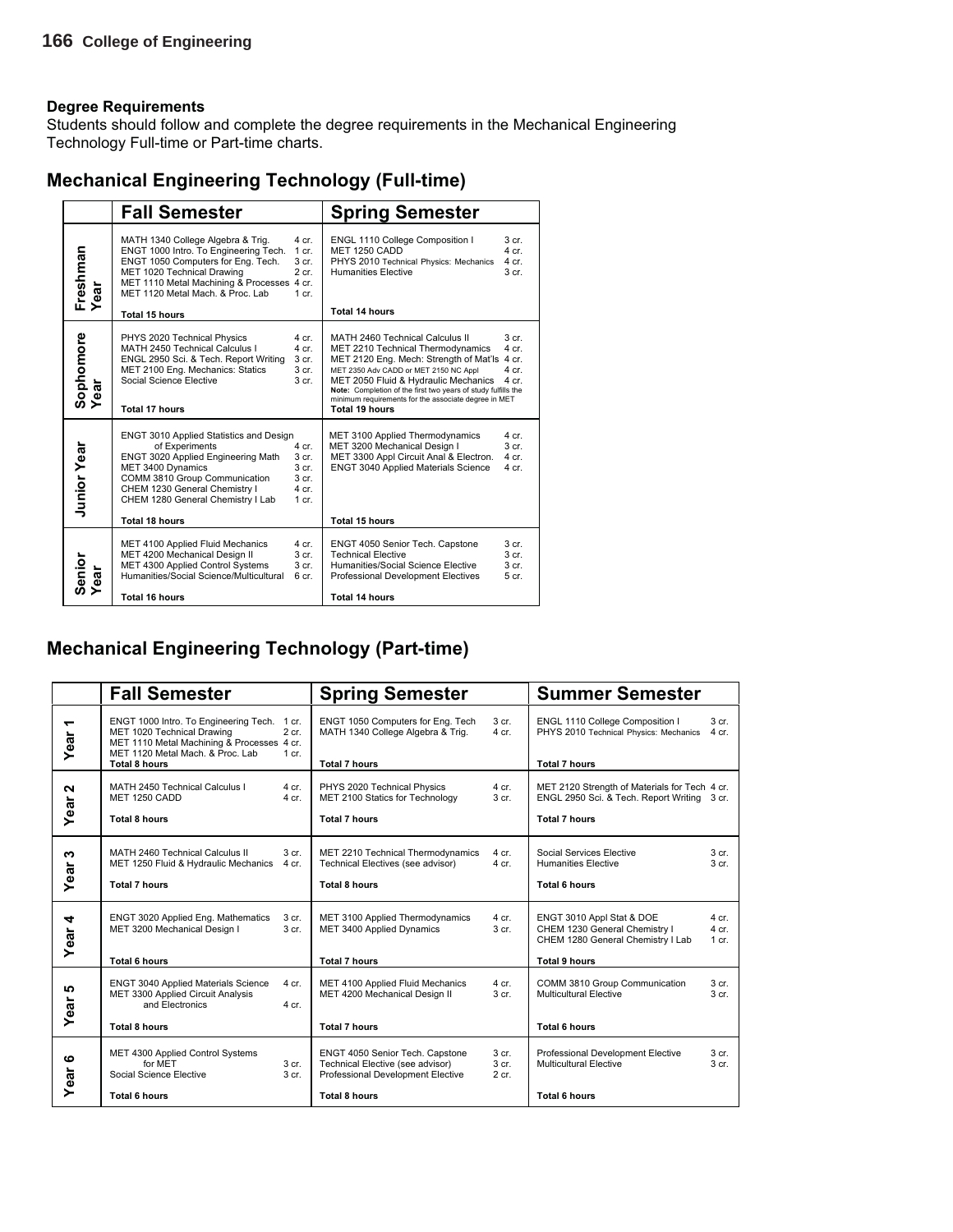Students should follow and complete the degree requirements in the Mechanical Engineering Technology Full-time or Part-time charts.

### **Mechanical Engineering Technology (Co-op)**

|                   | <b>Fall Semester</b>                                                                                                                                                                                               |                                                                   | <b>Spring Semester</b>                                                                                                                                                          |                                               | <b>Summer Semester</b>                                                                                                                                          |
|-------------------|--------------------------------------------------------------------------------------------------------------------------------------------------------------------------------------------------------------------|-------------------------------------------------------------------|---------------------------------------------------------------------------------------------------------------------------------------------------------------------------------|-----------------------------------------------|-----------------------------------------------------------------------------------------------------------------------------------------------------------------|
| Freshman<br>ear   | MATH 1340 College Algebra & Trig.<br>ENGT 1000 Intro. To Engineering Tech.<br>ENGT 1050 Computers for Eng. Tech.<br>MET 1020 Technical Drawing<br>MET 1110 Metal Mach. & Proc.<br>MET 1120 Metal Mach, & Proc. Lab | 4 cr.<br>1 cr.<br>3 <sub>cr.</sub><br>$2$ cr.<br>4 cr.<br>$1$ cr. | ENGL 1110 College Composition I<br>PHYS 2010 Tech. Physics Mechanics<br>MET 1250 CADD<br><b>Humanities Elective</b>                                                             | 3 cr.<br>4 cr.<br>$4$ cr.<br>3 <sub>cr.</sub> | <b>OPEN</b>                                                                                                                                                     |
|                   | Total 15 hours                                                                                                                                                                                                     |                                                                   | <b>Total 14 hours</b>                                                                                                                                                           |                                               |                                                                                                                                                                 |
| Sophomore<br>ear  | PHYS 2020 Tech. Physics<br>MATH 2450 Technical Calculus I<br>ENGL 2950 Sci. & Tech. Report Writing<br>MET 2100 Engineering Mech. Statics<br>ENGT 2000 Professional Development<br>Social Science Elective          | 4 cr.<br>4 cr.<br>3 cr.<br>3 cr.<br>$1$ cr.<br>3 cr.              | MATH 2460 Technical Calculus II<br>MET 2050 Fluid & Hydro Mech<br>MET 2120 Strength of Materials<br>MET 2210 Tech Thermo<br>MET 2150 NC or MET 2350 Adv CADD 4 cr.              | 3 <sub>cr.</sub><br>4 cr.<br>4 cr.<br>4 cr.   | ENGT 3940 Co-op #1                                                                                                                                              |
|                   | <b>Total 18 hours</b>                                                                                                                                                                                              |                                                                   | Total 19 hours                                                                                                                                                                  |                                               |                                                                                                                                                                 |
| Pre-Junior<br>ear | MET 3400 Dynamics<br>ENGT 3010 Applied Statistics & DOE<br>ENGT 3020 Applied Engineering Math<br>CHEM 1230 General Chemistry I<br>CHEM 1280 General Chemistry I Lab<br>COMM 3810 Sm Grp Communications             | 3 cr.<br>4 cr.<br>3 cr.<br>4 cr.<br>$1$ cr.<br>3 cr.              | ENGT 3940 Co-op #2                                                                                                                                                              |                                               | ENGT 3040 Applied Mat'ls Science<br>4 cr.<br>MET 3100 Applied Thermodynamics<br>4 cr.<br><b>Technical Elective</b><br>3 cr.<br>Social Science Elective<br>3 cr. |
|                   | <b>Total 18 hours</b>                                                                                                                                                                                              |                                                                   |                                                                                                                                                                                 |                                               | <b>Total 14 hours</b>                                                                                                                                           |
| Junior<br>Year    | ENGT 3940 Co-op #3                                                                                                                                                                                                 |                                                                   | MET 3200 Mechanical Design I<br>MET 3300 Applied Circuit Anal & Elect<br>MET 4100 Applied Fluid Mechanics<br>Multicultural Elective (U.S.)<br>Professional Development Elective | 3 cr.<br>4 cr.<br>4 cr.<br>3 cr.<br>2 cr.     | ENGT 3940 Co-op #4                                                                                                                                              |
|                   |                                                                                                                                                                                                                    |                                                                   | <b>Total 16 hours</b>                                                                                                                                                           |                                               |                                                                                                                                                                 |
| Senior<br>ear     | MET 4200 Mechanical Design II<br>ENGT 4050 Senior Tech. Capstone<br>MET 4300 Applied Control Systems<br>Professional Development Elective<br>Multicultural Elective (non-U.S.)                                     | 3 cr.<br>3 cr.<br>3 cr.<br>3 cr.<br>3 cr.                         |                                                                                                                                                                                 |                                               |                                                                                                                                                                 |
|                   | Total 16 hours                                                                                                                                                                                                     |                                                                   |                                                                                                                                                                                 |                                               |                                                                                                                                                                 |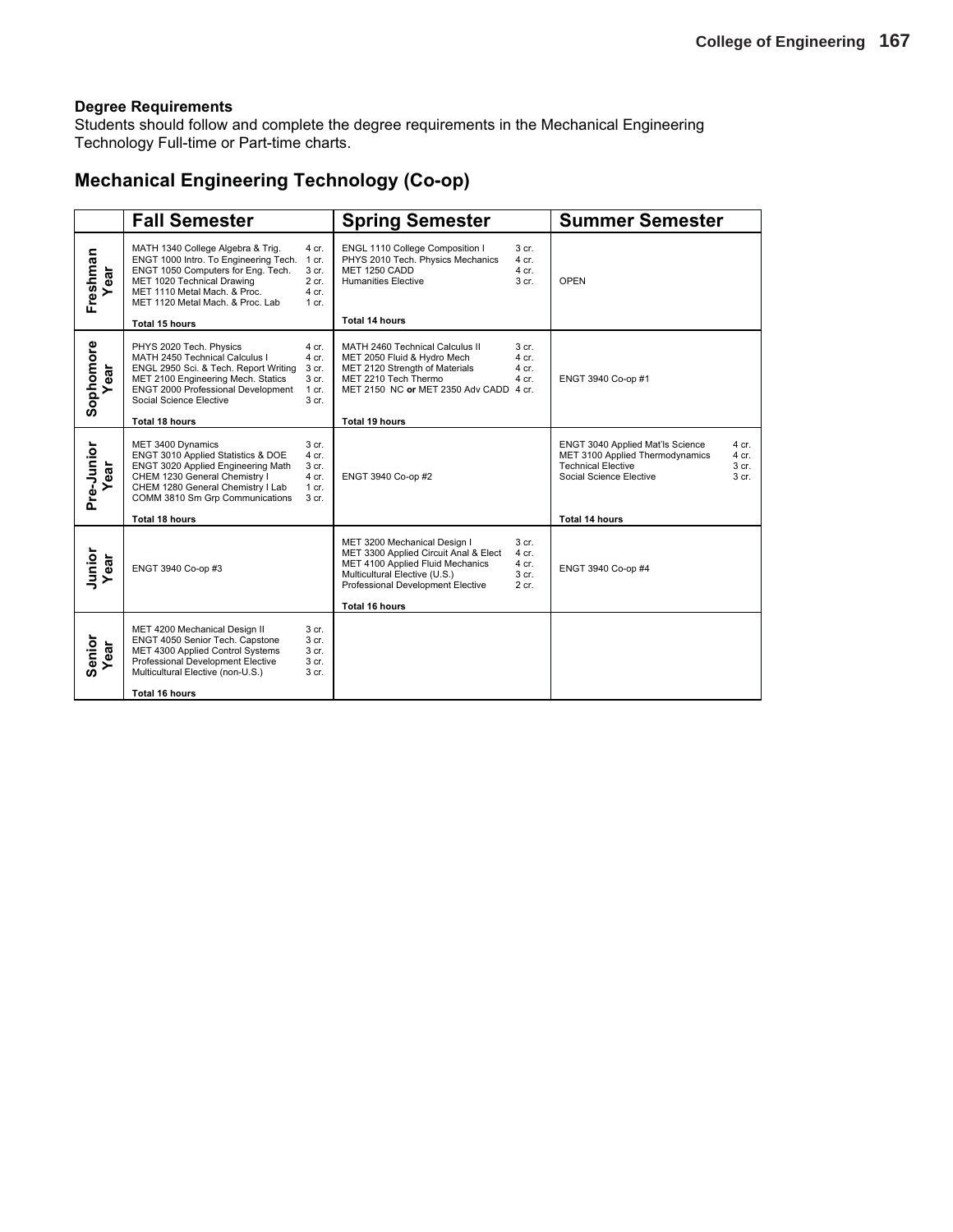# **College of Engineering Faculty**

# **Department of Bioengineering**

**Ozan Akkus**, 2002, assistant professor B.S.M.E., M.S.E.S., Middle East Technical University; Ph.D., Case Western Reserve University

**Brent D. Cameron**, 2000, professor B.S.B.E., M.S.B.E., Ph.D., B.M.E., Texas A&M University

**Ronald L. Fournier**, 1985, professor B.S.Ch.E., M.S.Ch.E., Ph.D., The University of Toledo; PE (Ohio)

**Vijay K. Goel,** 2000, professor and chair B.E., Panjabi University; M.E., Roorkee University; Ph.D., University of New South Wales

**Jeffrey D. Johnson**, 1996, assistant professor B.S.E.E., Ph.D., University of Cincinnati

**Vikram J. Kapoor**, 1994, professor and director of Nanotechnology Research Center M.S., Ph.D., Lehigh University

**Frank J. Kollarits,** 1980, associate professor B.S., M.S., John Carroll University; Ph.D., The Ohio State University

**Jian-yu Lu**, 1997, professor B.S.E.E., Fudan University; M.S., Tongji University; Ph.D., Southeast University

**W. E. Michael Mikhail**, 1997, McMaster/Gardner Research Professor of Orthopaedic Biomedical Engineering M.B., Ch.B., M.D., Cairo University School of Medicine

**Scott C. Molitor,** 2000, assistant professor and undergraduate program director

B.S.E., University of Michigan; Ph.D., B.M.E., Johns Hopkins University

**Patricia A. Relue**, 1993, associate professor and graduate program director

B.S.Ch.E., The University of Toledo; M.S.Ch.E., Ph.D., University of Michigan

#### **EMERITUS FACULTY**

**Demetrios D. Raftopoulos,** 1967, professor emeritus B.S.C.E., Widener College; M.S.C.E., University of Delaware; Ph.D., Pennsylvania State University; PE (Pennsylvania, Ohio, New Jersey)

#### **PRESTIGE FACULTY**

**Steven L. Britton**, 1997, adjunct professor Ph.D., Texas Tech University School of Medicine

**Jeffrey Brown,** 2002, adjunct professor B.S., Trinity College; M.D., University of Chicago

**Michael J. Dennis,** 1998, adjunct assistant professor B.S., Xavier University; M.S., University of Cincinnati; Ph.D., University of Texas School of Biomedical Sciences

**Sergio Z. deSalles-Cunha,** 1997, adjunct assistant professor M.S., Ph.D., Marquette University

**Theodore D. Fraker, Jr.,** 1998, adjunct professor A.B., Wittenberg University; M.D., Ohio State University

**Gregory M. Georgiadis,** 1997, adjunct assistant professor B.S., Indiana University; M.D., Indiana University School of Medicine

**Lucy S. Goodenday,** 1998, adjunct associate professor B.A., Bryn Mawr College; M.D., New York Medical College

**Henry Goitz,** 2002, adjunct professor A.B., Cornell University; M.D., Rutgers University

**James A. Hampton,** 1997, adjunct associate professor B.S., Ohio University; Ph.D., West Virginia University

**James M. Horner,** 1998, adjunct associate professor B.A., Albion College; M.D., University of Michigan

**Jerzy Jankun,** 1997, adjunct associate professor M.S., Adam Mickiewicz University; Ph.D., University of Poznan

**Steven H. Selman,** 1997, adjunct professor B.S., The University of Toledo; M.D., Case Western Reserve University School of Medicine

**Cornel C. VanGorp,** 1999, adjunct assistant professor B.A., Miami University; M.D. Medical College of Ohio

**Lars Weidenhielm,** 2000, adjunct professor M.B., Ch B, Ph.D., M.D., Karolinska Institute

# **Department of Chemical & Environmental Engineering**

**Martin A. Abraham**, 1996, professor and associate dean for research and graduate studies B.S.Ch.E., Rensselaer Polytechnic Institute; Ph.D., University of

Delaware; PE (Oklahoma)

**Michael R. Cameron**, 1988, research associate professor B.S.Ch.E., University of Minnesota; M.S.ChE., Ph.D., The University of Toledo

**Long Fei Chang**, 1987, research professor B.S.E.E., Shibaura Institute of Technology; Ph.D., Syracuse University

**Maria R. Coleman**, 1998, associate professor and undergraduate program director B.S., Ch. E., Louisiana Tech University; Ph.D., University of Texas at

Austin, PE (Arkansas)

**John P. Dismukes**, 1996, professor B.S., Auburn University; Ph.D., University of Illinois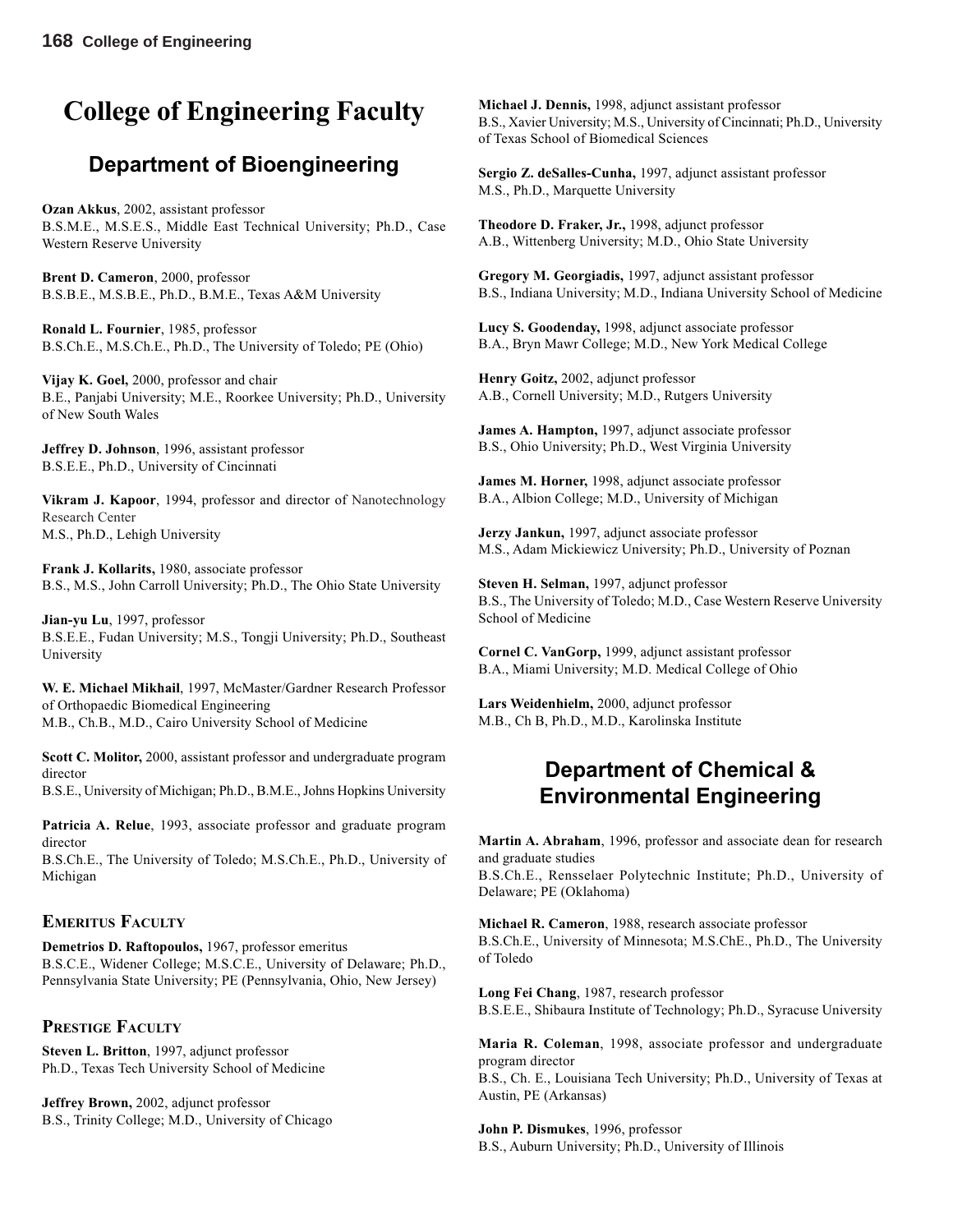**Isabel C. Escobar**, 2000, assistant professor B.S.Env.E., M.S.Env.E., PhD., University of Central Florida

**Saleh A. Jabarin**, 1987, professor and director of the Polymer Institute B.A., Dartmouth College; M.S., Polytechnic Institute of New York; Ph.D., University of Massachusetts

**Dong-Shik Kim**, 2000, assistant professor B.S.Ch.E., M.S.Ch.E., Seoul National University; Ph.D., University of Michigan

**Steven E. LeBlanc**, 1980, professor and chair B.S.Ch.E., The University of Toledo; M.S.Ch.E., Ph.D., University of Michigan; PE (Ohio)

**G. Glenn Lipscomb**, 1994, professor B.S.Ch.E., University of Missouri-Rolla; Ph.D., University of California-Berkeley

**Arunan Nadarajah**, 1996, professor and graduate program director B.Tech.Ch.E., Indian Institute of Technology; M.S.Ch.E., Ph.D., University of Florida

**Bruce E. Poling**, 1990, professor and associate dean for undergraduate studies B.Ch.E., M.Sc., The Ohio State University; Ph.D., University of Illinois;

PE (Missouri)

**Constance A. Schall**, 1997, associate professor B.S.Ch.E., Cornell University; M.S.Ch.E., Ph.D., Rutgers University; PE (New Jersey)

**Sharad B. Shah**, 1987, research associate professor M.S., Gujarat University; M.S., University of Lowell

**Sasidhar Varanasi**, 1984, professor B.S.Ch.E., Andhra University; M.S., Indian Institute of Technology; Ph.D., State University of New York

**Xinglong Xu**, 1998, research associate professor B.S.Eng.Physics, Tsinghua University; D.E.A.Mat.Sci., D. of SpÈcialite, D.Sc., Material Physics, Université Lyon-I, France

#### **EMERITUS AND SUPERANNUATE FACULTY**

**Gary F. Bennett**, 1963, professor emeritus B.Sc. Queen's University; M.S.E., Ph.D., University of Michigan; PE (Ontario)

**Kenneth J. DeWitt**, 1965, Distinguished Professor Emeritus B.S.Ch.E., University of Detroit; M.S.Ch.E., Ph.D., Northwestern University

**Millard L. Jones**, 1966**,** professor emeritus B.S.Ch.E., University of Utah; M.S.Ch.E., Ph.D., University of Michigan

**James W. Lacksonen**, 1967, professor emeritus B.Ch.E., M.S., Ph.D., The Ohio State University; PE (Ohio)

**Leslie E. Lahti**, 1967**,** professor emeritus B.S.Ch.E., Tri-State College; M.S.Ch.E., Michigan State University, Ph.D., Carnegie Mellon University, PE (Ohio)

### **Department of Civil Engineering**

**Yein Juin Chou**, 1989, associate professor B.S., M.S.C.E., National Taiwan University; Ph.D., Texas A & M University; PE (Ohio)

**Ege Egemen**, 2001, assistant professor B.S.Env.E., M.S.Env.E, Middle East Technical University; M.S.Env.E., Ph.D., New Mexico State University. EI (New Mexico)

**Kuan-Chen Fu**, 1967, professor B.S.C.E., Taiwan College of Engineering; M.S.C.E., Ph.D., University of Notre Dame; PE (Indiana)

**Jiwan D. Gupta**, 1980, professor and graduate program director B.E.C.E, University of Jabalpur; Ph.D., University of Waterloo; PE (Ohio)

**Andrew G. Heydinger**, 1982, professor B.S.C.E., University of Cincinnati; M.S.C.E., University of Pittsburgh; Ph.D., University of Houston; PE (Ohio)

**Ashok Kumar**, 1980, professor B.S.E., Aligarth University; M.S., University of Ottawa; Ph.D., University of Waterloo; PE (Alberta)

**Naser Mostaghel**, 1990, professor B.S., Abadan Institute of Technology; M.S., Ph.D., University of California-Berkeley; PE (Iran)

**Douglas K. Nims**, 1991, associate professor and undergraduate program director B.S.C.E., M.S., The Ohio State University; M.B.A., University of Michigan; Ph.D., University of California-Berkeley; PE (California)

**Azadeh Parvin**, 1993, associate professor B.S.C.E., M.S., D.Sc., George Washington University

**Mark A. Pickett**, 1983, associate professor B.S.C.E., Marquette University; M.S.C.E., Ph.D., University of Connecticut; PE (Ohio, Wisconsin)

**Brian W. Randolph**, 1987, professor and chair B.S.C.E., M.S., University of Cincinnati; Ph.D., The Ohio State University; PE (Ohio)

#### **EMERITUS FACULTY**

**Donald I. Angelbeck** , 1971, professor emeritus B.S.C.E., M.S.C.E., Washington University; Ph.D., Purdue University; PE (Ohio, Michigan)

**David C. Colony** , 1963, professor emeritus B.C.E., George Washington University; M.S.C.E., Ph.D., University of Michigan; PE (Ohio, Michigan)

**Gerald R. Frederick**, 1966, professor emeritus B.S.C.E., The University of Toledo; M.S., Ph.D., Purdue University; PE (Ohio)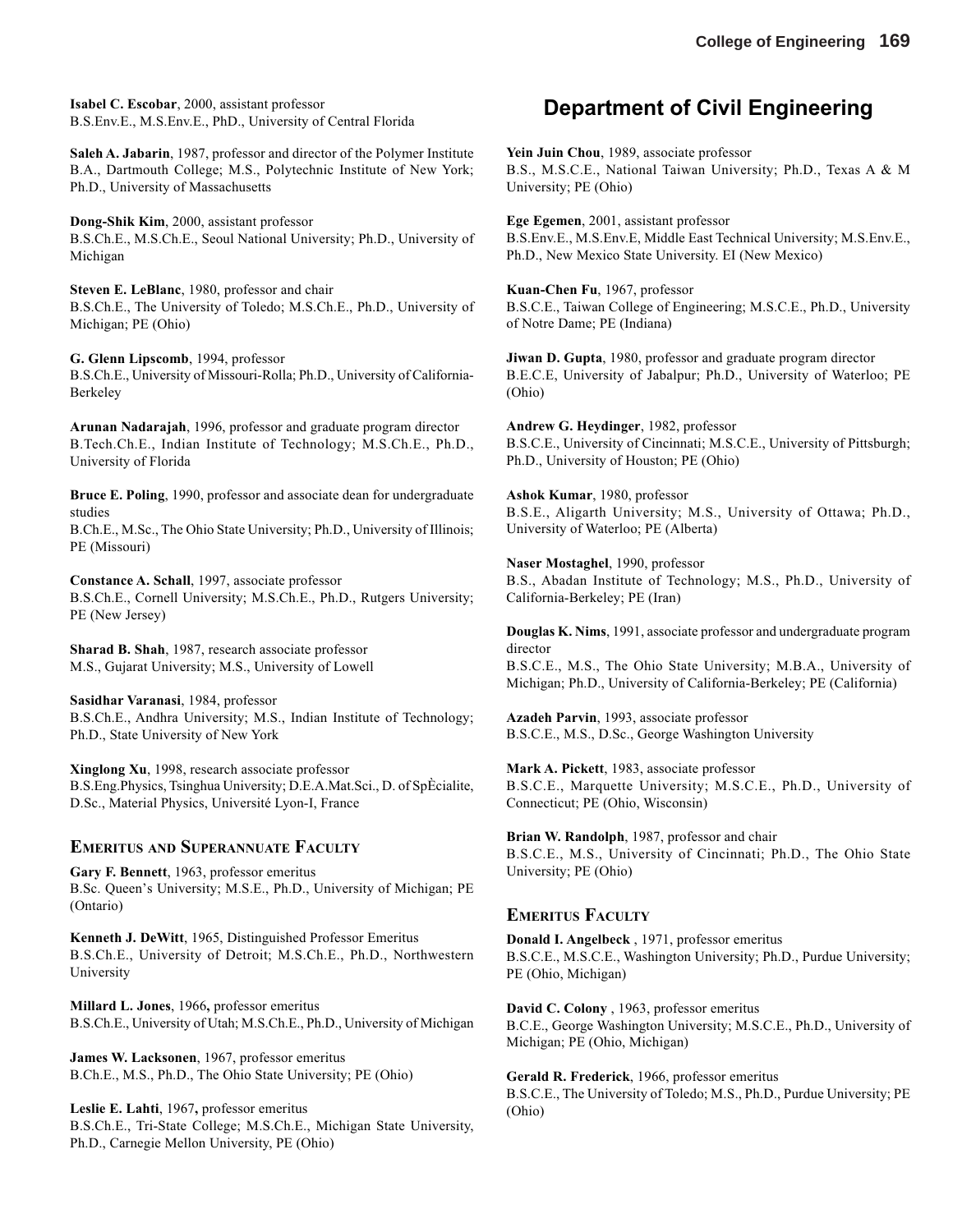**Benjamin Koo**, 1965, professor emeritus B.S.C.E., St. John's University; Shanghai; M.S., Ph.D., Cornell University, PE (Ohio, New York)

**George J. Murnen**, 1958, professor emeritus B.S.C.E., The University of Toledo; M.S., University of Illinois; Ph.D., University of Notre Dame; PE (Ohio)

# **Department of Electrical Engineering & Computer Science**

**Mansoor Alam**, 1989, professor B.S.E.E, Aligarth University; M.S., Ph.D., Indian Institute of Science

**Adel H. Eltimsahy**, 1968, professor B.S.E.E., Cairo University; M.S.E.E., Ph.D., University of Michigan

**Adel A. Ghandakly**, 1979, professor B.S.E.E., University of Alexandria; M.S.E.E., Ph.D., University of Calgary; PE (Alberta)

**Sammie Giles, Jr.**, 1987, associate professor B.S. (Engineering), Brown University; B.S. (Physics), Tougaloo College; M.S.E.E., Mississippi State University; Ph.D., University of Michigan

**Gerald R. Heuring**, 1987, assistant professor and undergraduate program director

B.S.C.S.E., B.S.I.E., M.S.I.E., The University of Toledo; Ph.D., University of Illinois - Urbana/Champaign

**Mohsin M. Jamali**, 1984, associate professor B.S.E.E., Aligarth University; M.S.E.E., University of Saskatchewan; Ph.D., University of Windsor

**Anthony D. Johnson**, 1988, associate professor Dip. Ing. (Electrical Engr.), Ph.D., University of Belgrade

**Vikram J. Kapoor**, 1994, professor and director of Nanotechnology Research Center M.S., Ph.D., Lehigh University

**Devinder Kaur**, 1989, associate professor M.S. (Physics), Panjab University; M.S. (Medical Physics), University of Aberdeen; M.S., Ph.D., Wayne State University

**Demetrios Kazakos**, 2002, professor and chair Diploma, National Polytechnic University of Athens; M.S., Princeton University; Ph.D., University of Southern California

**Junghwan Kim**, 1988, associate professor B.S., Seoul University; M.S., Ph.D., Virginia Polytechnic Institute & State University; PE (Ohio)

**Roger J. King**, 1983, professor, E.E. undergraduate program director B.S.E.E., M.S.E.E., Ph.D., The University of Toledo; PE (Ohio)

**Henry F. Ledgard**, 1989, professor B.S. (E.E.), Tufts University; M.S., Ph.D., Massachusetts Institute of Technology

**Lawrence Miller**, 2000, assistant professor B.A.C.S., University of Texas-Austin; M.S.C.S., Southwest Texas State University; Ph.D., University of Houston

**Richard G. Molyet**, 1980, associate professor B.S.E.E., M.S.E.E., Ph.D., The University of Toledo

**Ezzatollah Salari**, 1985, professor and graduate program director B.S.E.E., Iran College of Science & Technology; M.S., Ph.D., Wayne State University

**Gursel Serpen**, 1993, associate professor B.S.E.E., Air Force Academy - Turkey; M.S.E.E., Air Force Institute of Technology; Ph.D., Old Dominion University

**Edwyn D. Smith**, 1982, professor A.A., Phoenix College; B.S.E.E., M.S.E.E., Ph.D., University of Arizona; PE (Ohio)

**Hilda M. Standley**, 1979, associate professor B.S., Michigan State University; M.S., Northwestern University; Ph.D., The University of Toledo

**Thomas A. Stuart**, 1975, professor B.S.E.E., University of Illinois; M.E., Ph.D., Iowa State University; PE (Ohio)

#### **EMERITUS FACULTY**

**John Hemdal,** 1986, professor emeritus B.S.E.E., M.S.E.E, Ph.D., E.E., Purdue University

**Donald J. Ewing**, 1954, professor emeritus B.S.E.E., The University of Toledo; M.S.E.E., Massachusetts Institute of Technology; Ph.D., University of Wisconsin

**Subhash Kwatra**, 1977, professor emeritus B.E., M.E. Birla Institute; Ph.D. University of South Florida

#### **PRESTIGE FACULTY**

**Mary Lou Dorf**, 1990, adjunct associate professor B.A., Alma College; M.A. (Mathematics), Ph.D., The University of Toledo

# **Department of Mechanical, Industrial and Manufacturing Engineering**

**Robert J. Abella**, 1988, associate professor B.S.M.E., M.S.I.E., Ph.D., The University of Toledo

**Abdollah A. Afjeh**, 1984, professor and interim chair B.S.M.E., Arya Mehr University of Technology; M.S.M.E., Ph.D., The University of Toledo; PE (Ohio)

#### **Robert A. Bennett**, 1985, professor

B.S., M.S., Ph.D., Wayne State University; M.B.A., The University of Toledo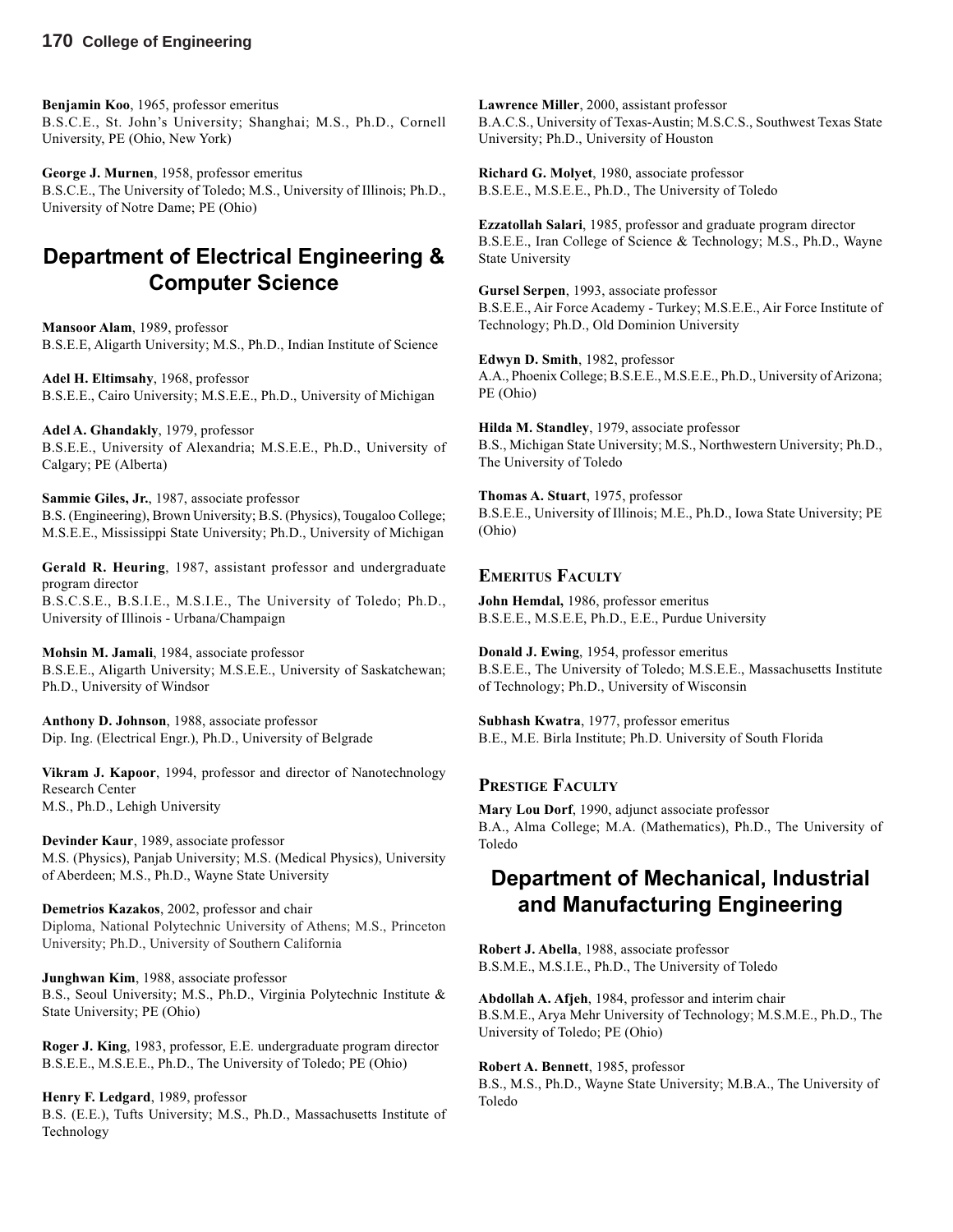**Ali Fatemi**, 1987, professor B.S.C.E., M.S.C.E., Ph.D., University of Iowa

**Mohamed Samir Hefzy**, 1987, professor and graduate program director B.S., Cairo University; B.S., Ainshams University; M.S., Ph.D., University of Cincinnati; PE (Ohio)

**Ahmet Kahraman**, 1999, associate professor B.S.M.E., M.S.M.E., Middle East Technical University; Ph.D., The Ohio State University

**Theo G. Keith**, 1971, Distinguished University Professor B.M.E., Fenn College; M.S.M.E., Ph.D., University of Maryland

**Steven N. Kramer**, 1973, professor and undergraduate program director B.S.M.E., M.S.M.E., Ph.D., Rensselaer Polytechnic Institute, PE (Ohio)

**Ioan D. Marinescu**, 1997, professor and director of Precision Micro-Machining Center B.S., M.S., Polytechnic Institute of Budapest; Ph.D., University of Galatzi

**K. Cyril Masiulaniec**, 1982, associate professor B.S.M.E., M.S.M.E., Ph.D., The University of Toledo; PE (Ohio)

**Cedric (Ric) W. Mousseau,** 2000, assistant professor B.S.M.E., M.S.M.E., University of Michigan – Dearborn; Ph.D., University of Michigan.

**Nagi G. Naganathan**, 1986, professor and interim dean B.S.M.E., University of Madras; M.S.M.E., Clarkson University; Ph.D., Oklahoma State University

**Tsung-Ming Terry Ng**, 1991, professor B.S., M.S., University of Wisconsin; Ph.D. University of California-Berkeley

**Efstratios Nikolaidis,** 2000, professor B.S.E., National Technical University of Athens; M.S., Ph.D., University of Michigan

**Douglas L. Oliver**, 1985, associate professor B.A., University of Washington; M.S.M.E., Ph.D., Washington State University, PE (Ohio)

**Walter W. Olson**, 1997, professor B.S., U.S. Military Academy; M.S.M.E., Ph.D., Rensselaer Polytechnic Institute, PE (Virginia)

**Mehdi Pourazady**, 1986, associate professor B.S.M.E., University of Science & Technology-Iran; M.S.M.E., University of Michigan; Ph.D., University of Cincinnati

**Radha Sarma**, 1999, associate professor B.Tech., IIT Madras; M.S., The University of Toledo; Ph.D., University of Michigan

**Phillip R. White**, 1979, professor B.S.M.E., The University of Toledo; M.S.M.E., Ph.D., Purdue University

**Hongyan Zhang,** 2000, assistant professor B.S. Jilin University; M.S. Institute of Metal Research, Chinese Academy of Sciences; Ph.D., The Ohio State University.

# **Department of Engineering Technology**

**Linda J. Bode**, 1985, assistant professor A.A.S., B.E.T., M.A., The University of Toledo

**Richard L. Curran**, 1985, associate professor B.S.E.Phy., M.S.E.S., The University of Toledo

**Joe P. Elmers**, 1990, assistant professor M.S., California Institute of Technology

**William T. Evans**, 1986, associate professor. B.S.E.E., University of Illinois; M.S.E.E., The University of Toledo; PE (Ohio, Indiana)

**Ahmad Farhoud**, 2000, assistant professor B.S., M.S., Ph.D., The University of Toledo

**Ella Fridman**, 1993, assistant professor and graduate program director (M.S. in engineering) B.S. M.S.M.E., Ph.D., Kiev University

**Ronald E. Gallagher**, 1980, professor A.E.T., B.S.C.E., The University of Toledo; PE (Ohio); Surveyor in Training (S.I.T.)

**Cyrus K. Hagigat**, 2002, assistant professor B.S.M.E., University of Maryland; M.S.C.S., Central Michigan University; M.S.M.E., University of Akron; Ph.D., Case Western Reserve University; PE (Ohio)

**James L. Kamm**, 1974, professor B.S., Carnegie Institute of Technology; Ph.D., The Ohio State University

**Norman A. Koenigsecker**, 1988, associate professor and director, degree completion programs B.S.M.E., The University of Toledo; PE (Ohio, Michigan, Kentucky, Indiana)

**Nicholas Kissoff**, 1999, assistant professor and director of undergraduate program (C.E.T.) B.S., M.S., Ph.D., The University of Toledo

**Frederick J. Nelson**, 1985, associate professor and director of undergraduate program (C.S.E.T./E.E.T.) B.A., Northern Michigan University; M.S., Michigan State University

**Mohammed Y. Niamat**, 1990, associate professor B.Sc. (E.E.), M.E., Aligarth University; M.Sc., University of Saskatchewan; Ph.D., The University of Toledo

**Allen Rioux**, 1986, associate professor and director of online services B.S., The University of Toledo; M.S., University of Michigan

**Richard Tabb Schreder**, 1986, associate professor and director of undergraduate program (M.E.T.) B.S.M.E./I.E., The University of Toledo; PE (Ohio)